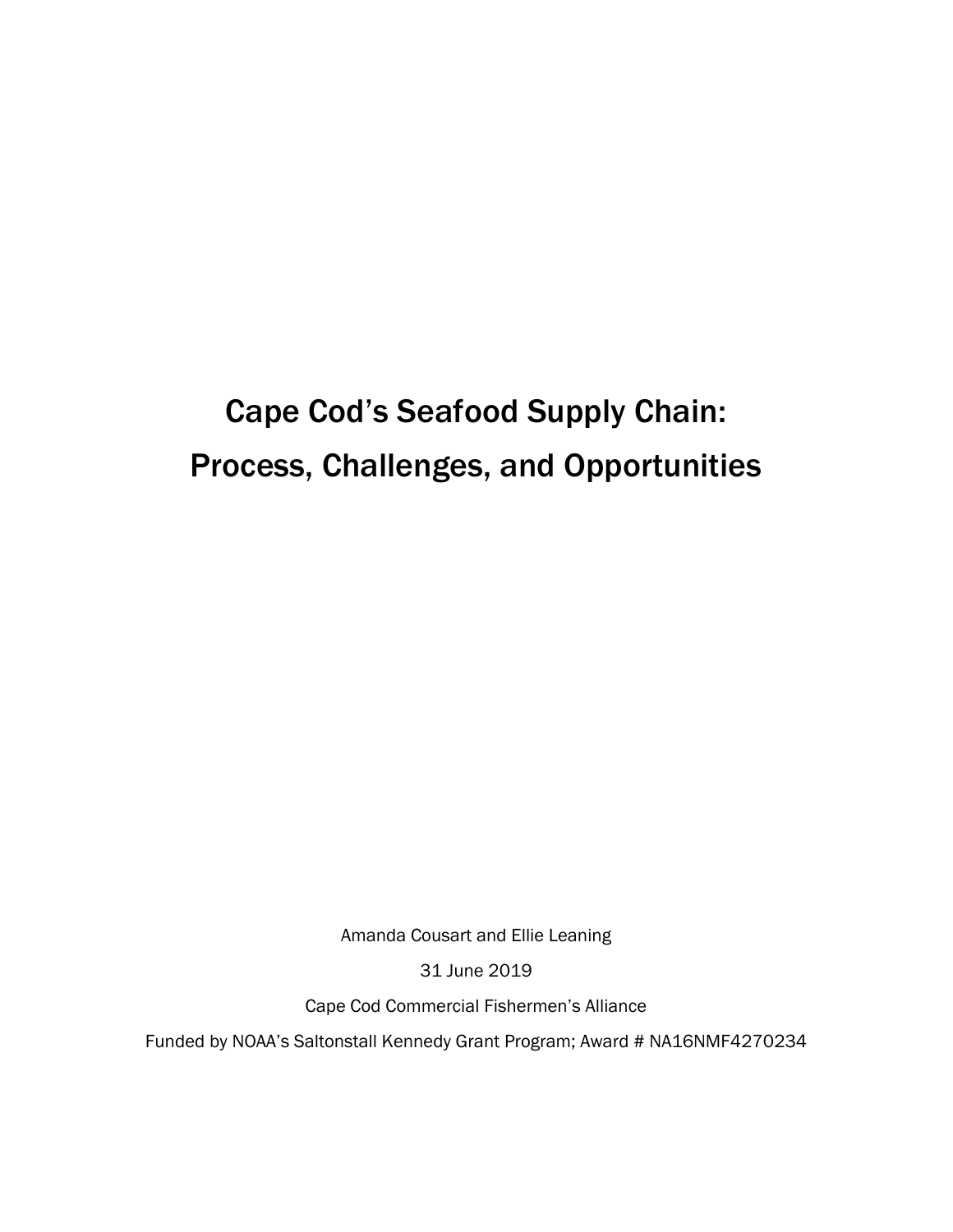## Contents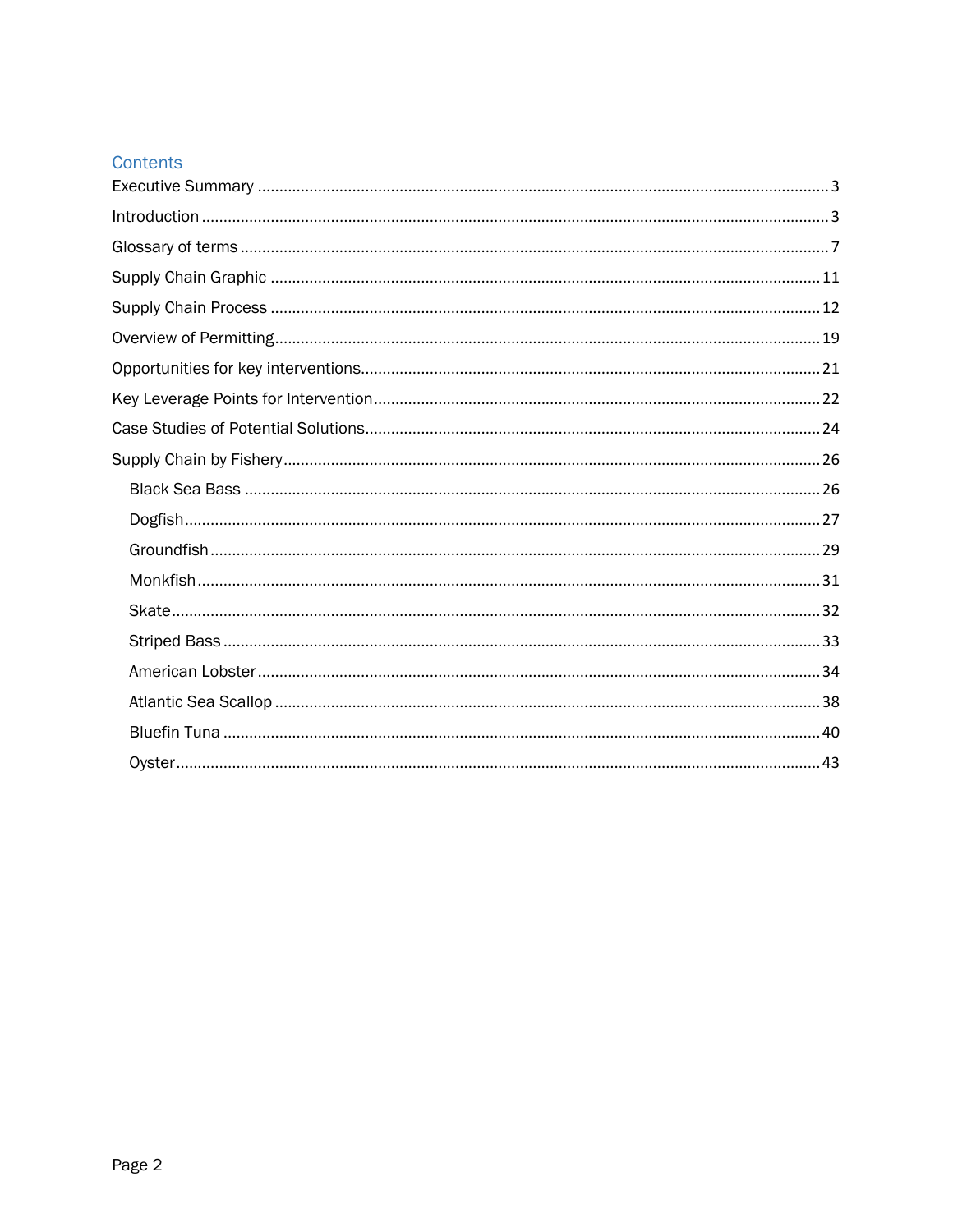#### Executive Summary

The local seafood supply chain on Cape Cod is structured in a way that disempowers local fishermen from catching fish based on demand from local consumers or local restaurant owners, and instead caters to the demand of the few established buyers in the marketplace who typically sell fish off-Cape, even internationally. Additionally, fishermen don't have much leverage in the early stages of the supply chain to negotiate for higher prices based on factors like quality, or to encourage buyers or consumers to try species that are highly abundant, albeit lesser known.

The process for permitting is likewise both complicated and cost prohibitive for many fishermen, although the state agencies are working with the Cape Cod Commercial Fisherman's Alliance and local fishermen to create permitting options that are more reflective of fishermen's actual needs.

There are several key areas for intervention in the supply chain that will likely help empower fishermen, restaurant owners, and consumers: (1) Create more straightforward and feasible permit types that are streamlined between town and state agencies, (2) Develop an innovative business model for the mid-tier (processing, storage/aggregation, and distribution) supply chain that brings ownership and agency into the hands of fishermen, (3) Create a directory (an app or web platform) that connects buyers, sellers, and consumers of local seafood, and (4) Run seafood cooking and tasting programs to get seafood consumers eating a broader variety of seafood and consumers eating more seafood.

Overall, the fishing industry on Cape Cod is America's oldest industry- the nation's first blue economy. It still makes up a significant portion of Cape Cod's economy and identity, but it needs restructuring to bring leverage back into the hands of small-boat family fishermen and to encourage a seafood industry that is representative of our changing ocean conditions and supports this important industry for years to come.

#### **Introduction**

Cape Cod's seafood supply chain is a complex system with many challenges that make it difficult for fish caught locally to end up on local dinner plates. This report explores the current supply chain, providing a comprehensive explanation to answer the question "why can't I find local seafood?" Beyond identifying the challenges, we also provide a discussion about key areas for intervention and some examples of opportunities that could be explored in future projects.

It is important to remember that fishing (and the blue economy that accompanies it) is arguably the United States' first industry. As Barton Seaver describes, the fishing industry historically existed on the fringes of society, seen as an industry that is dirty and not an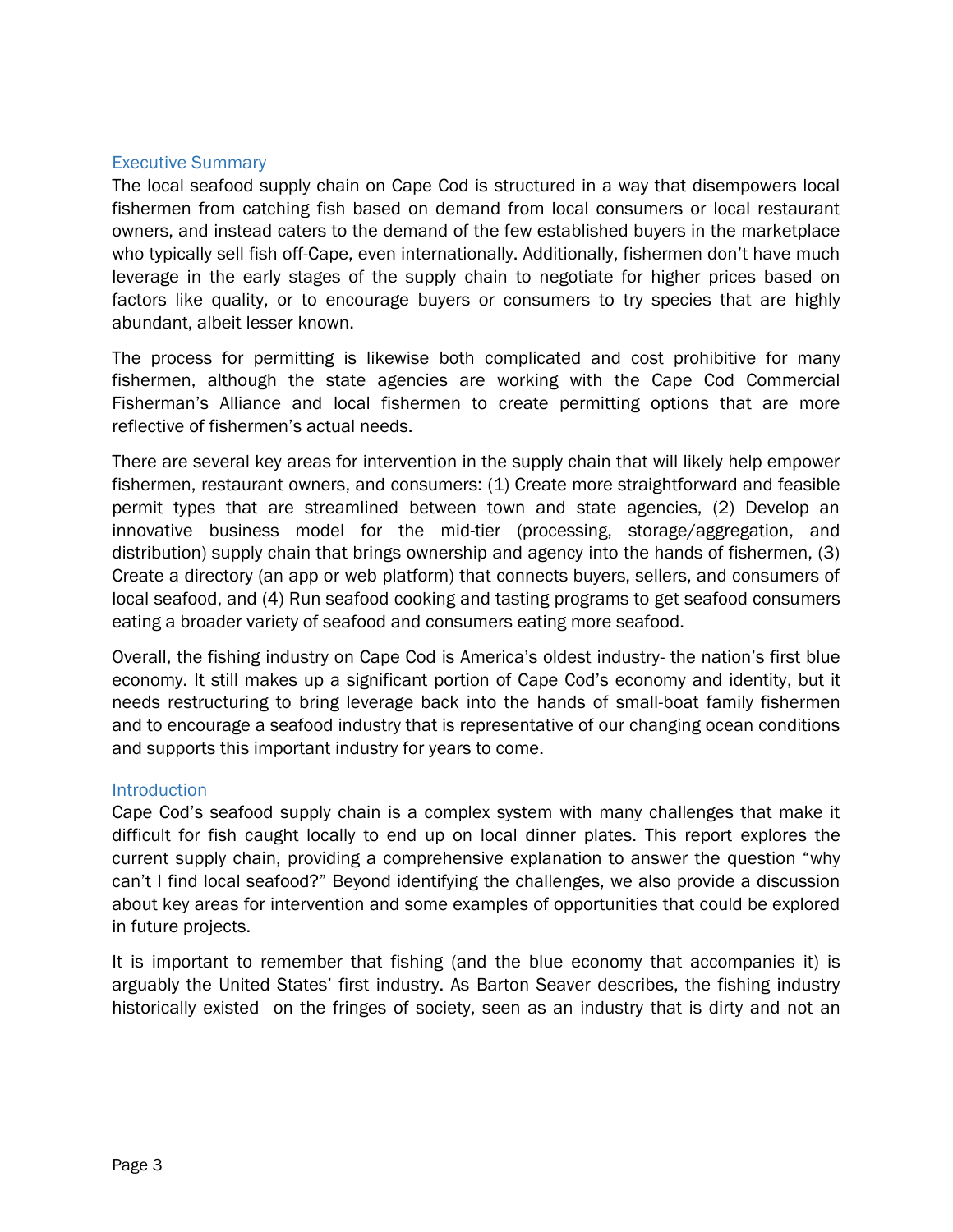aspirational career choice. With strange hours and high risks, it was not the first choice for people looking for upward mobility1.

However, the abundance of fish off Cape Cod provided an employment opportunity unlike anything else in its era; the old saying goes "you could walk across Cape Cod Bay on the backs of codfish". In the early 1900s, fish like halibut and codfish were highly abundant and you could scarcely imagine a day where these fish would not be so plentiful. However, that day came in 1900s when the codfishery collapsed along with many other popular fish. Primarily, there was a lack of governance for natural resources off the coast. As fishing technology and maritime infrastructure improved after WWII, vessels (both foreign and domestic) could fish farther off shore, more efficiently than ever before. The large foreign fleets are the most commonly referenced culprit as to why fisheries experienced such a dramatic collapse in the mid 1900s. With the nearly simultaneous passage of the United Nations Convention on the Law of the Sea (UNCLOS: an international treaty), the United States began managing it's natural resources out to 200 nautical miles from shore.

The national law we see this reflected in for fisheries management is the Magnuson-Stevens Act, originally passed in 1976. When the law took effect, foreign vessels were no longer authorized to fish in U.S. waters. The domestic fleet industrialized, doubling in numbers and increasing their capacity to harvest. However, it was not long before the very first scientific assessments revealed a highly depleted fishery, causing management measures stepped in somewhat abruptly. Although the results were different for every fishery, many fisheries, like groundfish, went through a trial and error period of management and science. Over time, regulations employed a combination of gear restrictions, trip limits, days-at-sea restrictions, fishing area closures, and other rules. As combined measures failed to rein in overfishing, the number of days fishermen were allowed to fish dropped each succeeding year until they were a fraction of what they had been. By 2009, most fishermen had 40 or fewer days of fishing per year. While some stocks of highly desirable species in particular were overfished, others were severely under fished. This radically changed the face of fishing businesses: many were already in jeopardy by the time the new management systems called catch shares was implemented in 2010. Essentially, catch shares (more commonly referred to as sector management for the groundfishery) created a privatized version of the fishery by bringing proprietorship into the hands of fishermen. The idea was that if fishermen controlled their allocation of stocks and had a vested interest in their long-term health, they would be more apt to protect the resource. In some fisheries, industry investment and involvement in the management and scientific structure has been very successful, like the Atlantic sea scallop fishery, which boasts some of the highest value in the country. The sea scallop fishery does not operate under a sector system but is limited in access with controlled annual allocations of the resource to fishermen, who also are able to benefit through a set-aside of the stock for research. They participate in scientific research and assessments in exchange for pounds of quota, which they are able to harvest and profit from. Other fisheries, like the once mighty groundfishery (which include stocks like cod,

 $\overline{\phantom{a}}$ <sup>1</sup> Seaver, B. (2017). *American Seafood: Heritage, Culture & Cookery from Sea to Shining Sea.* P.6.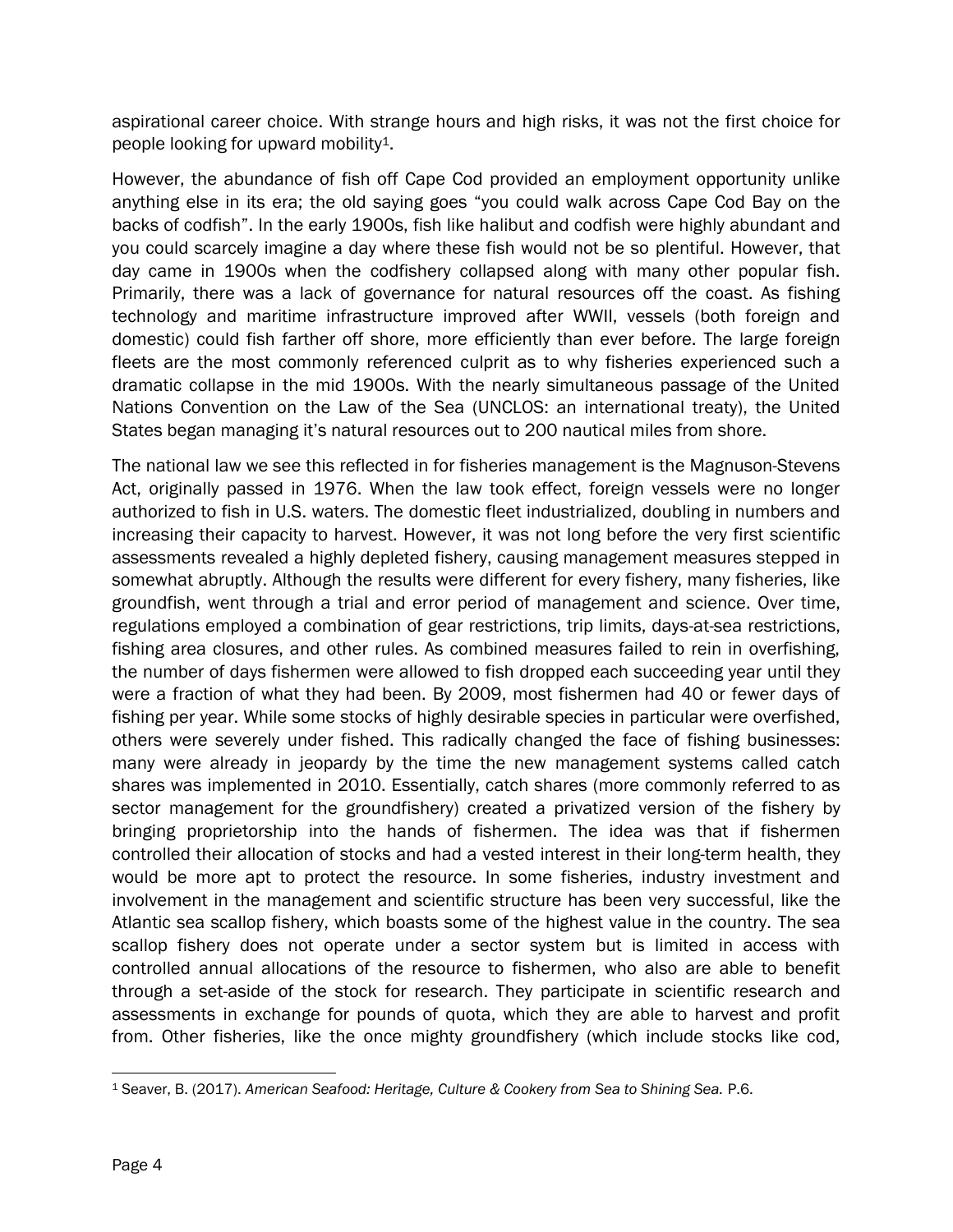haddock, flatfish, etc.) have struggled to overcome challenges with science, market value, and management.

While new, seemingly restrictive management came into place only a few decades following the passage of the Magnusson-Stevens Act, consumer demand for these now overfished species continued. The void left by a lack of domestic product in the wake of depleted fisheries was quickly filled by international and farmed supply, which stepped in to meet consumer demand. With increased technology in terms of freezing and shipping, fish like cod or salmon, overfished in the Northwest Atlantic, became available in ample supply at low cost from foreign or non-local American suppliers. Suddenly, you could get codfish from Iceland, salmon from Alaska or Norway, bluefin tuna from the Mediterranean, or shrimp from India to meet consumer demand for specific species that were no longer available to catch locally, despite the abundance of other, lesser known species directly off Cape Cod's shores.

This dynamic overrode local fishermen's capacity to meet consumer demand through local albeit different, lesser-known fish available to catch in abundance off Cape Cod's shores. Although fish like striped bass, codfish, and tuna were caught to their limits, other, lesserknown fish was left in the water with uncaught quota. Fish like scup, pollock, haddock, may have had artificially high limits due to a lack of good scientific data, but were still significantly under-valued, meaning fishermen could not fish and sell them profitably. Other abundant local fish is caught and simply exported directly to markets in Asia and Europe, such as skate and dogfish.

Today (with a few exceptions), most locally abundant fish is either exported or simply not caught, while high-value local fish is caught at its maximum sustainable limit, and unmet consumer demand for familiar species is met by a supply of imported fish.

This report explores this supply chain dynamic deeply, specifically from a permitting and market based perspective.

Overall, the key challenges in the local seafood supply chain on Cape Cod are:

- 1. By necessity, fishermen are inherently price-takers with a [typically] substitutable product that is perishable. They do not have leverage to negotiate for a better price when there are few buyers in the marketplace and their product cannot "hold" for long.
- 2. Ecological realities, zoning regulations, seasonal workforce, and seasonal fishing actualities all challenge the likely success of a full-size processing plant on Cape Cod.
- 3. Permitting in Massachusetts is particularly complicated when compared to other New England states; as a commonwealth, each town can add health laws that supersede state laws (the state sets the minimum requirement). This is a phenomenon referred to as "home rule".
- 4. Permitting for direct sales to consumers or restaurants is confusing, complicated, and arduous.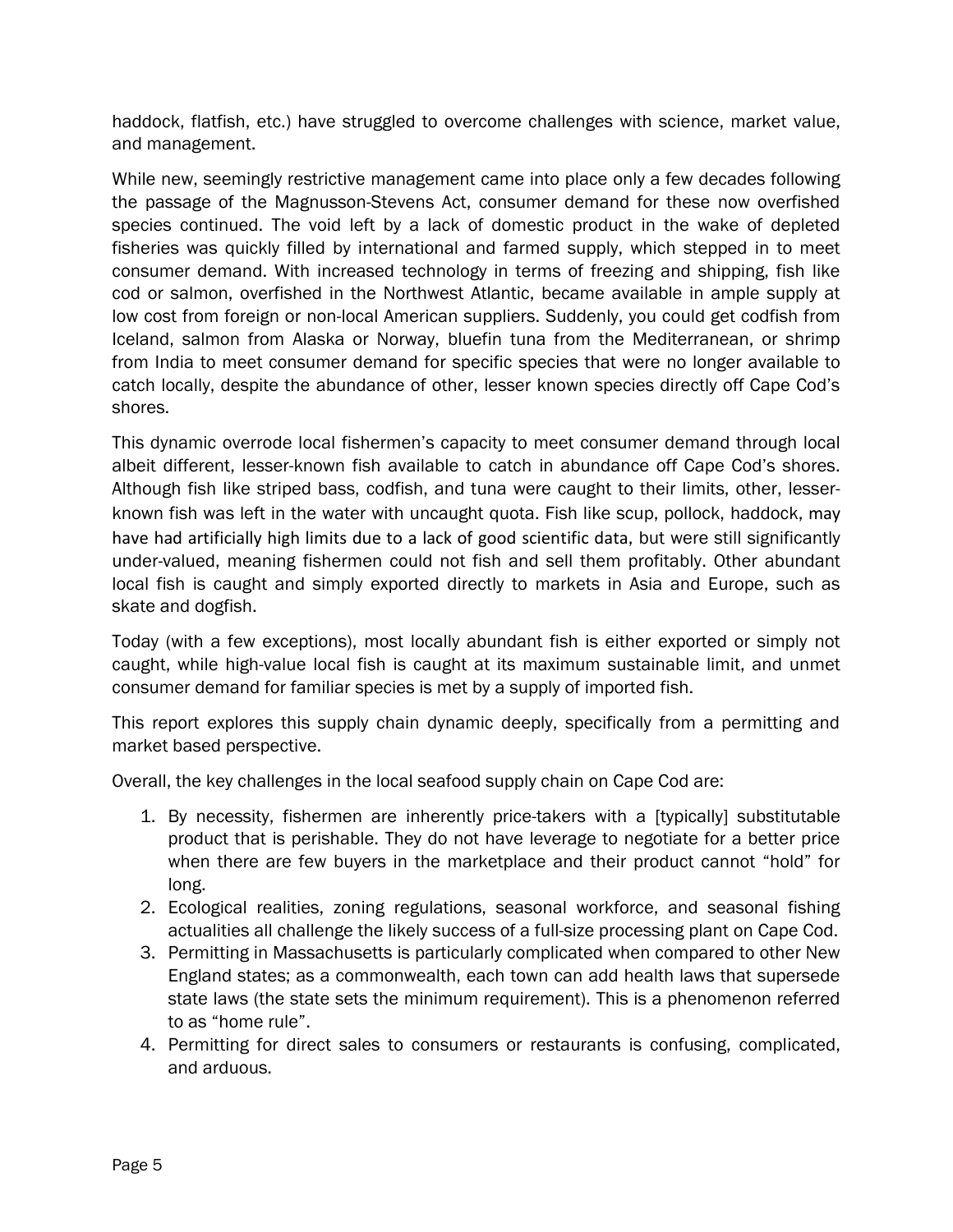- 5. Requirements for refrigeration and processing are extremely complicated and expensive, consequently limiting direct sales opportunities.
- 6. Fishermen, already busy managing a full-time business, are not necessarily aware of the potential business opportunities in innovative sales models because they have built their business within the reality of existing models. Fishermen also don't necessarily want to run a consumer-facing business.
- 7. Restaurant owners and chefs are frustrated by the lack of local seafood available, and are actively seeking more avenues to provide it to their customers.

That said, there are substantial opportunities to improve fishermen's agency in the supply chain by developing innovative mechanisms to bypass existing supply chain processes and build consumer demand and awareness around seafood. These innovations may work in a "chicken-or-egg" type scenario whereby one innovation depends on the other, but overall change has to start somewhere.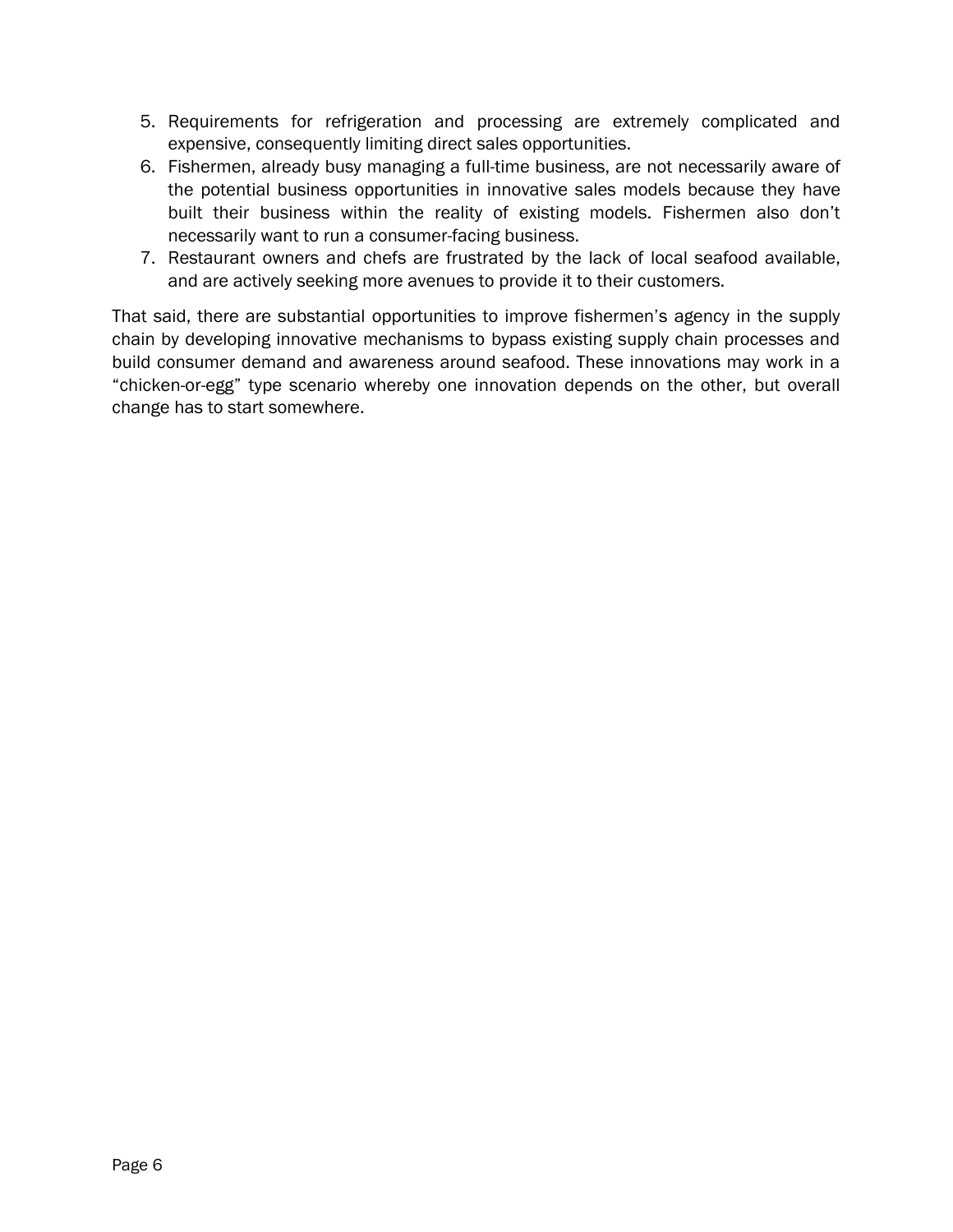Page 7

#### Glossary of terms

Dealer: Seafood dealers who purchase federally or state managed species from vessels require a permit to purchase the following species: Atlantic mackerel, squid, butterfish, Atlantic sea scallop, Northeast multispecies, monkfish (goosefish), summer flounder (fluke), scup, black sea bass, Atlantic bluefish, Atlantic herring, spiny dogfish, Atlantic deep-sea red crab, Atlantic bluefin tuna, other Atlantic tunas (yellowfin, bigeye, skipjack, albacore); NE skate, American lobster, Atlantic hagfish, surf clam and ocean quahog processors or dealers; Atlantic herring processors or dealers; and/or Atlantic mackerel at-sea processors [\[50 CFR 648.6](http://www.ecfr.gov/cgi-bin/retrieveECFR?gp=&SID=9f5bb83d0dd1bf6af01d7baf383b29c0&r=SUBPART&n=50y12.0.1.1.5.1#se50.12.648_16) and [50 CFR 697.6\]](http://www.ecfr.gov/cgi-bin/retrieveECFR?gp=&SID=e08f648c815483cb55fe251644534191&mc=true&n=pt50.13.697&r=PART&ty=HTML#se50.13.697_16).

George's Bank- A large elevated area of the sea floor between Cape Cod and Sable Island. It separates the Gulf of Maine from the Atlantic Ocean.

Gulf of Maine: A large gulf in the western Atlantic ocean on the east coast of North America. It spans from Cape Cod Bay in the South to Sable Island in the North.

Harvester: The individual(s) who physically extract fisheries resources from state and federal waters. Used interchangeably with fishermen, shellfishermen, aquaculturist, etc. Harvesters are subject to state and federal fisheries permits and regulations.

Highly Migratory Species: Refers to fish species or stocks that have extensive migrations and can occur in both EEZs and high seas. This term is usually used to denote tuna and tunalike species: marlins and swordfish. HMS are not managed by regional councils, but by NOAA fisheries (and its appropriate advisory panels) and by other countries' representative fisheries management bodies.

**Landings:** Catches of marine fish landed in foreign or domestics ports. Marine capture fisheries landings are subject to changes in market demand and prices, as well as changes in total allowable catch to accommodate the need to rebuild stocks to maximum sustainable yield levels in order to achieve long-term sustainable use of marine resources.



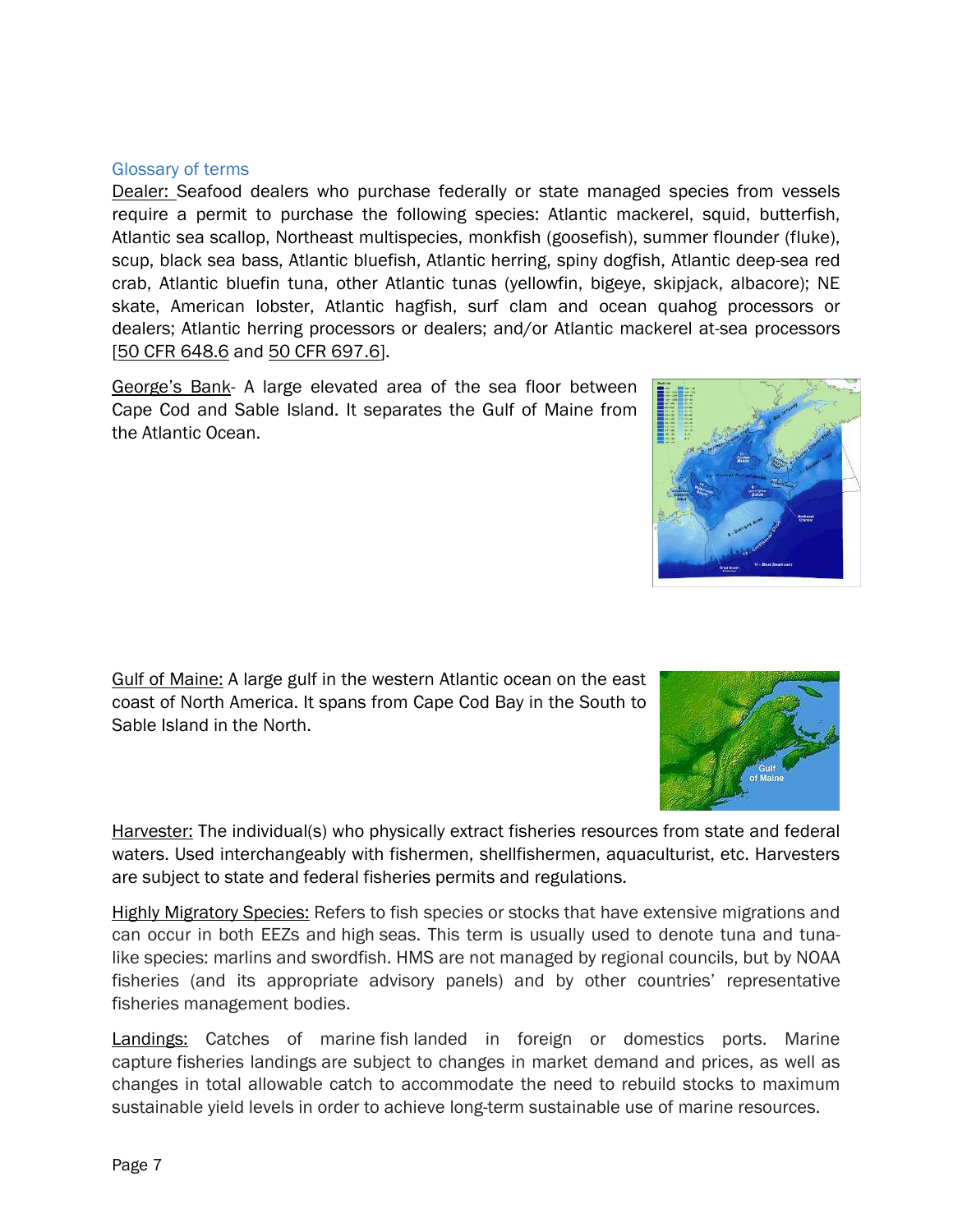Maximum Sustainable Yield: Is the largest average catch that can be captured from a stock under existing environmental conditions. MSY aims at a balance between too much and too little harvest to keep the population at some intermediate abundance with a maximum replacement rate.

Magnuson Stevens Act (MSA): The primary law governing marine fisheries management in U.S. federal waters. First passed in 1976, the MSA fosters long-term biological and economic sustainability of our nation's fisheries.

Processor: Typically refers to a large scale fish processing plant, but sometimes can refer to smaller scale entities like cutting rooms. Much of the fish caught of Cape Cod goes to large scale processors in New Bedford due to the sheer quantity landed and complexity of fileting or if the fish will be frozen or value-added.

Quota: Limits placed on the amount of fish, shellfish, or crustacean that can be harvested from the ocean. Based of the concept of maximum sustainable yield, this is the amount of fish that can be harvested by fishermen without long-term harm to the resource. When setting a quota amount, considerations like natural mortality, scientific uncertainty, life-span and reproductive rates, are all factored in to determine how much can be sustainably harvested. Quotas are most often set in three year increments and updated annually as new information about a stock becomes available.

Regional Fishery Management Council: The United States has eight of these councils and each one provides regulatory recommendations to NOAA on federal fishery management activity in their respective region. Councils are comprised by designees of states and/or tribes, as well as appointed members representing interests in their respective regions for discrete term limits.

Stock: the living resources in the community or population from which catches are taken in a fishery. Use of the term *fish stock* usually implies that the particular population is more or less isolated from other stocks of the same species and hence self-sustaining. In a particular fishery, the fish stock may be one or several species of fish but here it is also intended to include commercial invertebrates and plants.

Stock Assessment: NOAA Fisheries' stock assessments are key to marine resource management. They provide high-quality scientific information to managers to answer important questions such as:

- What is the current status of a stock relative to established targets? (e.g. Is the stock experiencing over fishing or is it over fished? Is a marine mammal stock depleted?)
- How much catch is sustainable while maintaining a healthy stock?
- If a stock becomes depleted, what steps are required to rebuild it to healthy abundance levels?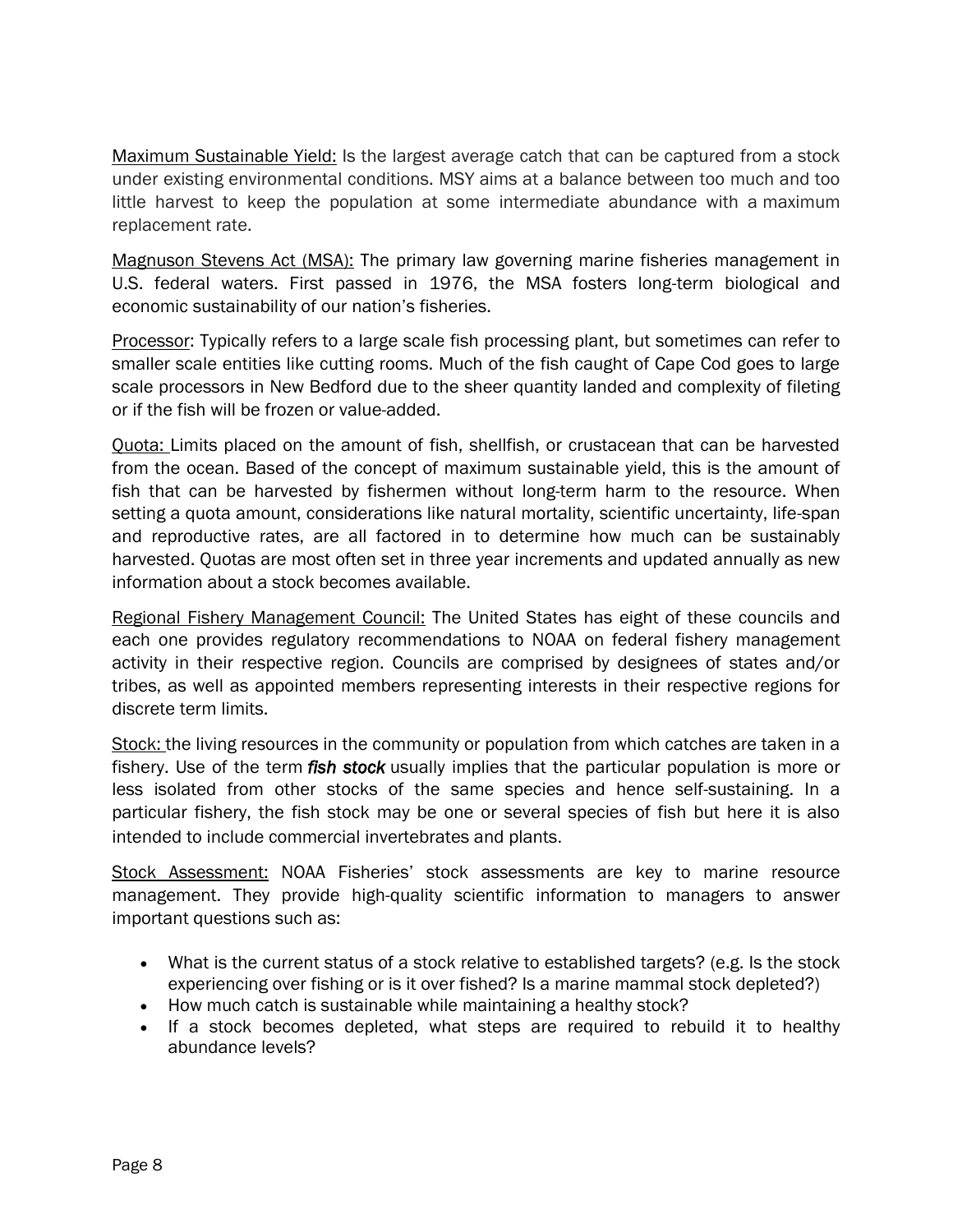Answers to these questions help managers make the best decisions to ensure sustainable fisheries, healthy ecosystems, and productive coastal communities. NOAA Fisheries' scientists work with other scientists, fishermen, resource managers and others from around the country and world to ensure NOAA stock assessments represent the best science information available. For more information about stock assessments, visit [NOAA's stock](https://www.st.nmfs.noaa.gov/stock-assessment/stock-assessment-101)  [assessment page](https://www.st.nmfs.noaa.gov/stock-assessment/stock-assessment-101) (https://www.st.nmfs.noaa.gov/stock-assessment/stock-assessment-101).

Total Allowable Catch (TAC): A TAC is a catch limit set for a specific fishery, a subset of the overall quota. Whereas quota can include things like bycatch in other fisheries, a TAC is unique to one. A good example of this is the skate fishery, which has annual TAC's, but some of the quota is also allocated in other fisheries (such as the sea scallop fishery) that may catch them while targeting another species.

Auction House: An auction is the process of buying and selling a resource. Most commonly, a harvester sells their resource to the auction house in the morning after landing on the dock for a pre-arranged price. The auction house lists the landings of the multiple harvesters for a higher sale amount, and transactions are completed with buyers throughout the day. After being bought, the fish may go on for further processing before reaching it's destination. Buyers from an auction house range from high-end food establishments and processors, to national grocers or other retail establishments.

Wholesale: Refers to permits that allow business-to-business sales. The term wholesale or wholesaler can refer to processors, dealers, distributors, and retailers. Oftentimes these businesses are vertically integrated and fishermen can have wholesale permits.

Retail: Refers to permits that allow business-to-consumer sales. The term retail or retailer is the consumer-facing seafood business whether a fish market, farmers market, restaurant, etc. When fishermen sell via direct sale models, they typically need both a wholesale and a retail permit (in some cases they just need a retail permit).

Department of Public Health (DPH): Public health departments oversee the science and prevention of disease, prolonging life, and promoting human health through organized efforts and informed choices of society, organizations (public and private), communities and individuals. DPH operates at the state level and works closely with DMF. They set the minimum requirement that the towns must adhere to, although towns in Massachusetts can set more strict requirements.

MA Division of Marine Fisheries (DMF): The state of Massachusetts' agency that manages the state's commercial and recreational saltwater fisheries and oversees other services that support the marine environment and fishing communities (refer to www.mass.gov/divisionof-marine-fisheries for more info).

NOAA Fisheries: Also referred to as the National Marine Fisheries Service (NMFS). This is the federal agency responsible for the stewardship of the U.S. living marine resources and their habitat out to 200 nautical miles. It is a division of the National Oceanic and Atmospheric Administration, which falls under the Department of Commerce.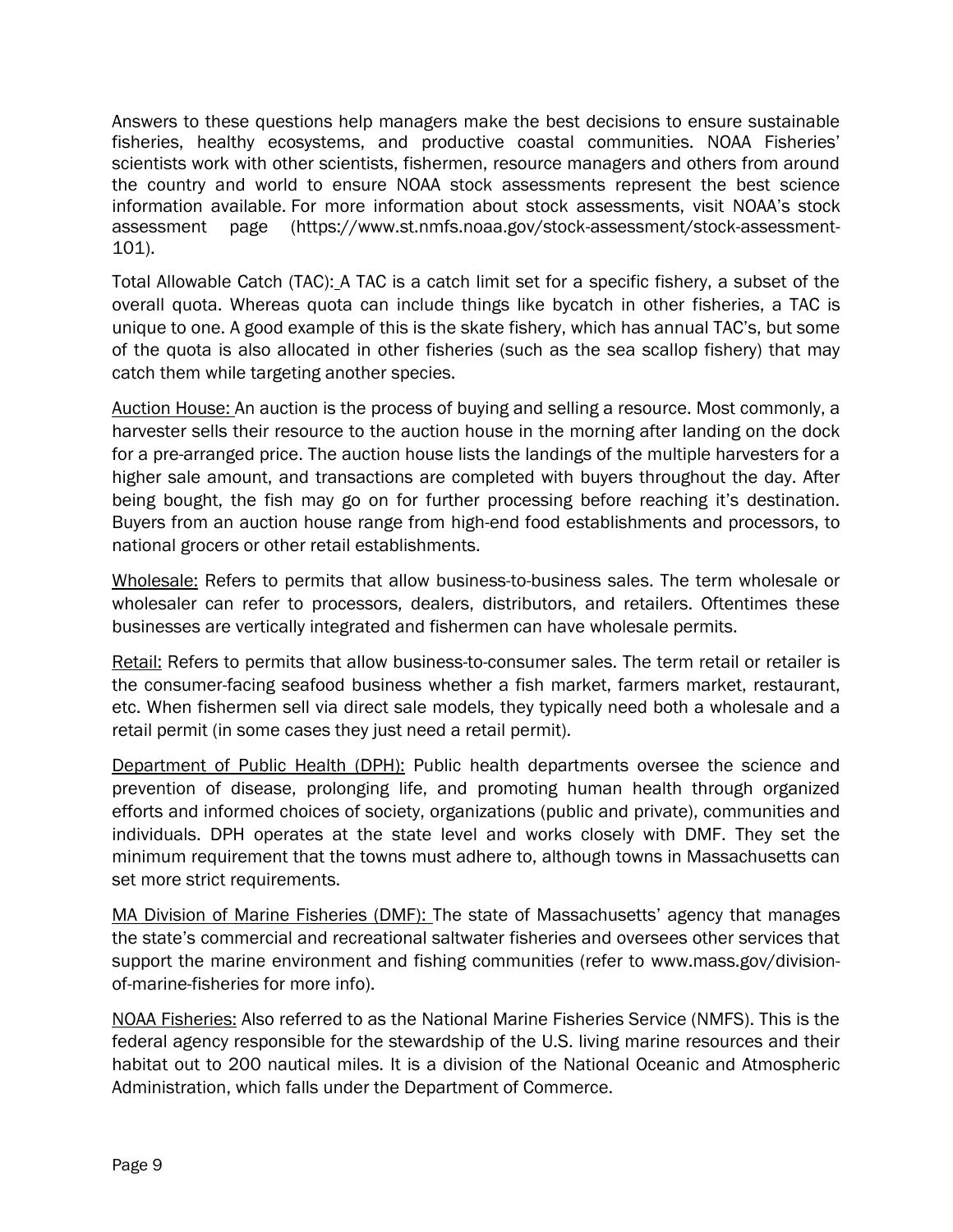Food and Drug Administration (FDA): The FDA is an agency within the U.S. Department of Health and Human Services that oversees manufacturing and distribution of food, pharmaceuticals, medical devices, tobacco and other consumer products and veterinary medicine.

Primary Buyer: The state refers to the first business-to-business sale from a commercial fishing permit to a wholesale dealer permit as the "primary buyer". A fisherman can be both the fisherman and the primary buyer, if she or he holds both permits.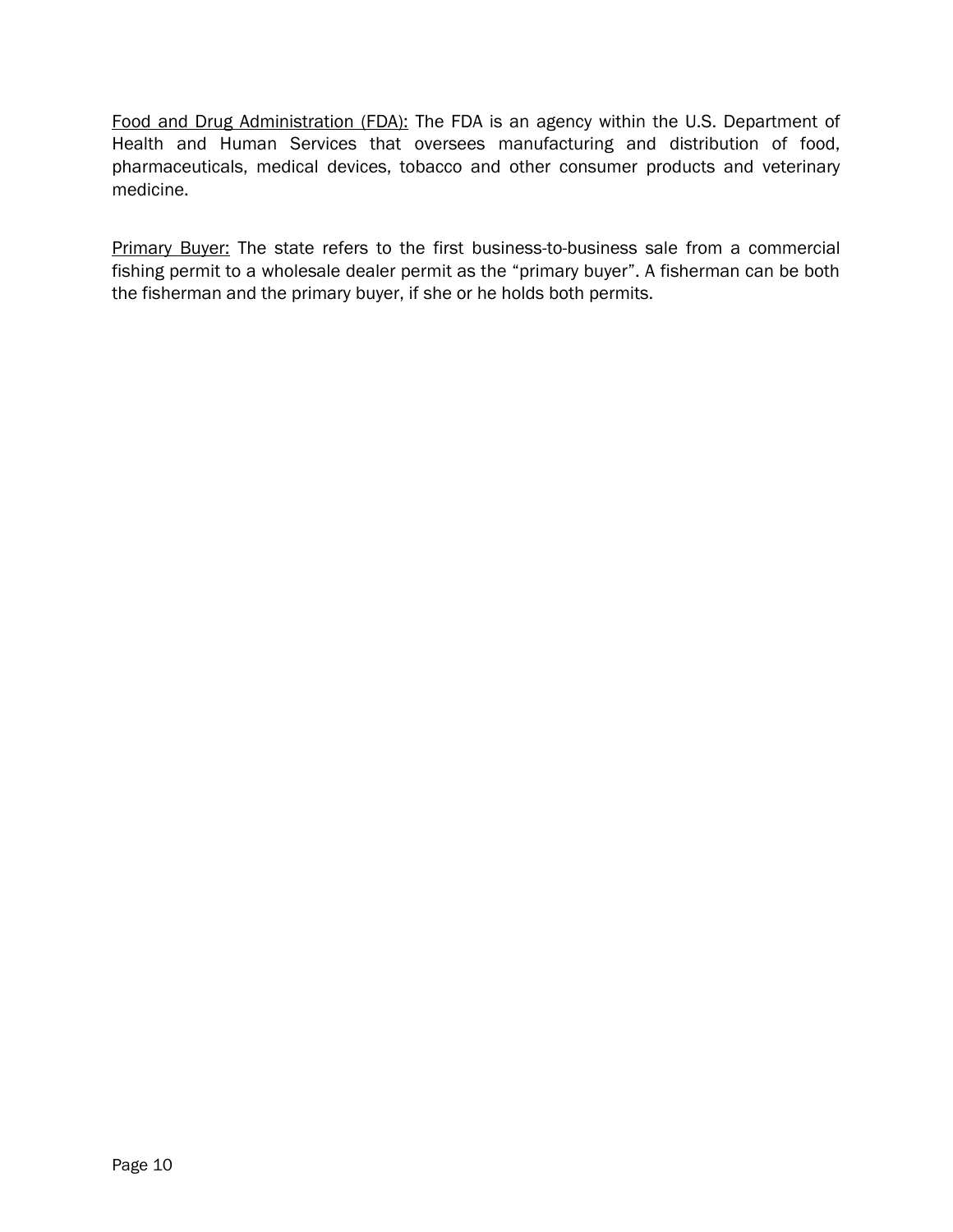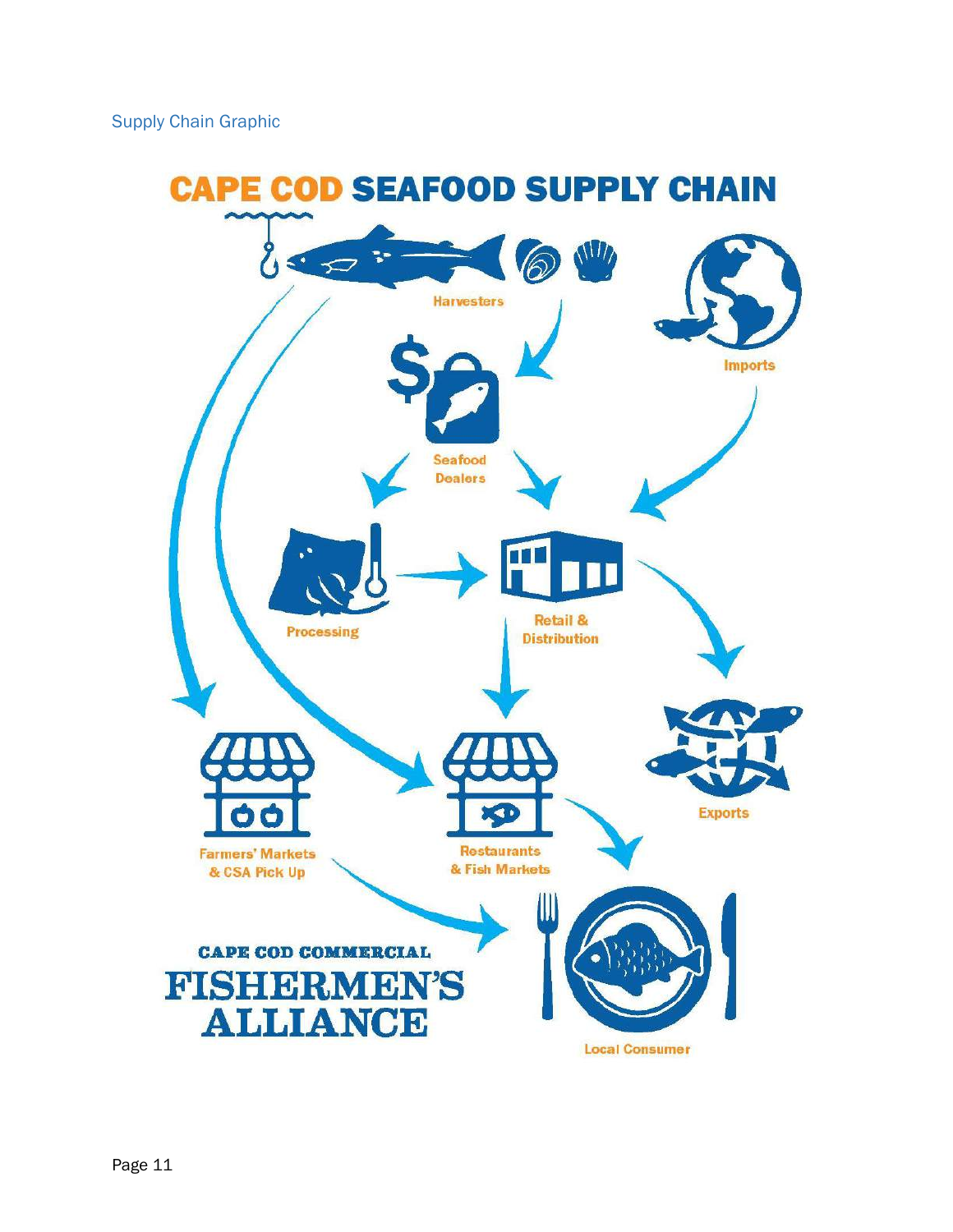#### Supply Chain Process

As shown above, the Cape Cod Seafood Supply Chain has nine distinct phases, all of which play a key role in determining what types of seafood are available on local menus. These nine steps also are key intervention points for innovations in the supply chain. This report aims to break down the supply chain by step, describing the supply chain's current functionality, discussing relevant permit types to encourage local sales, providing a brief overview of potential opportunities to catalyze local sales and dissolve supply chain blockages, and finally providing a useful case study of supply chain disaggregated by species.

Previous supply chain and seafood promotion work conducted by the Fishermen's Alliance led us to understand that consumer demand exists for local seafood, but due to inherent supply chain complexities within the current system, it's still really difficult for restaurants and consumers to access local seafood. Consequently, we uncovered the complexities of the supply chain and document our findings throughout this project.

The nine different "steps" of the supply chain are described below (please refer to the graphic above for a visual display of this process):

#### 1. Harvesters

Fishermen and shellfish aquaculturists harvest seafood from public waters. Harvesters depend on a healthy marine environment to sustain their businesses. Fishermen, particularly small-boat family fishermen with an eye on the next generation, are arguably the biggest advocates of sustainable harvests. They depend on effective, science based monitoring and management of species to understand how much can be taken out of the water to ensure the health of the stock in the future while maintaining their current business model.

Likewise, they also depend on "local ecological knowledge" or information passed down from older fishermen about trends and changes that happen long-term. Ideally, this knowledge is not just considered anecdotal, but is valued scientifically and integrated into fishery management practices.

Fishermen also depend on things like adequate and safe port infrastructure for landings, permitting that enables the model of sales they are interested in, and responsive town, state and federal entities that manage this process. They also need crew that is trained to be effective and safe on-the-water and permits to fish and when applicable, access to quota.

In other words, fishermen depend on a lot more than just being on a boat, on the water. From permits to infrastructure to quota, many factors have to come together in this first stage of the supply chain for fish in the ocean to make it to shore.

## 2. Seafood Dealers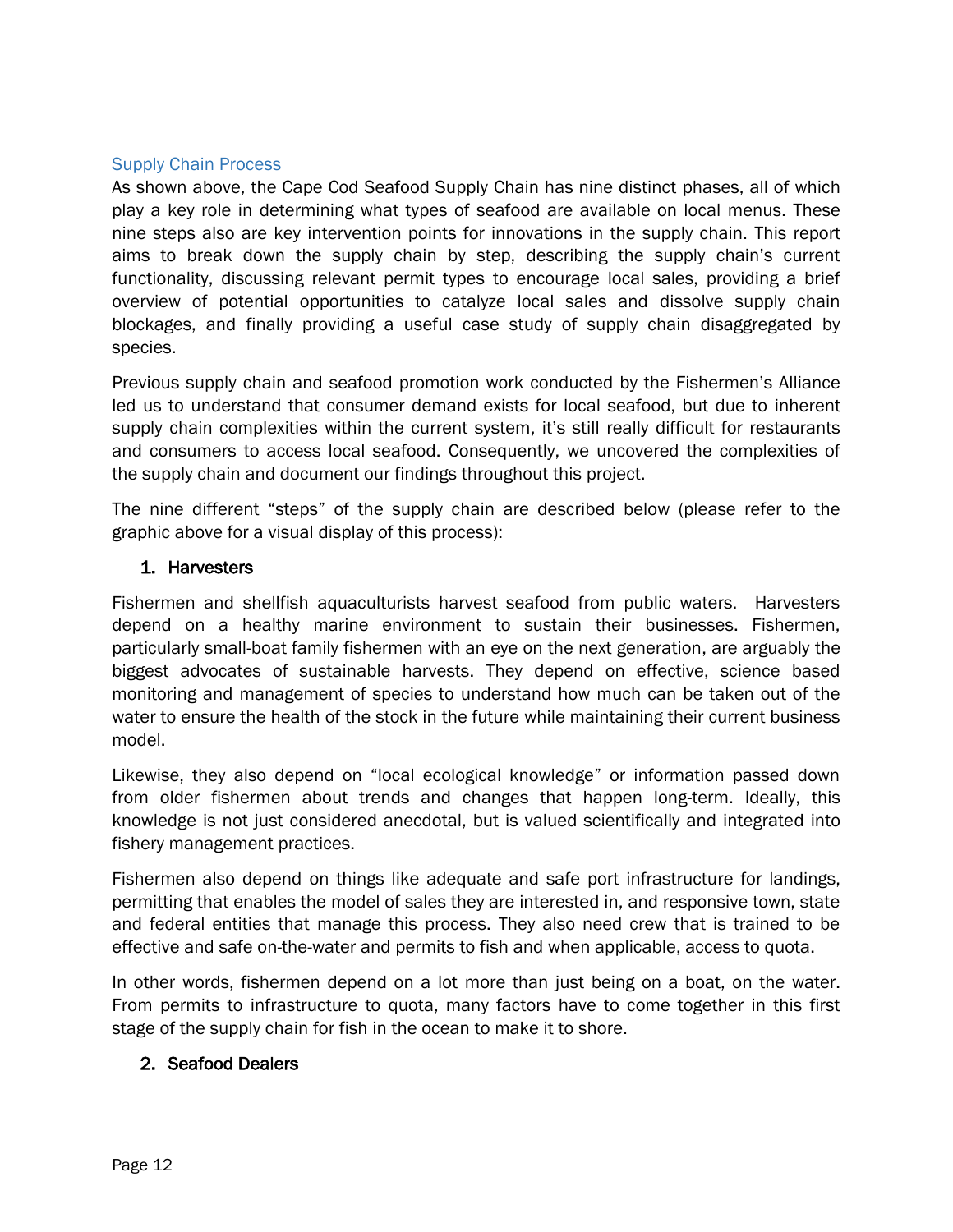The first point of sale in the wholesale process is from the fisherman to a dealer, or an entity with a dealer permit (this step is often referred to as the "primary buyer". This, and the processing and retail/distribution stages are somewhat complicated as businesses are sometimes vertically integrated and one business can control multiple stages of the supply chain. In some cases, fishermen also have dealer permits. There are both state and federal dealer permits, and to conduct a sale the permit must match the type of permit the fish was caught on; for example, a fish caught on a federal commercial fishing permit cannot be sold to a dealer with only a state dealer permit, but *can* be sold to a dealer with a federal dealer permit (federal can be sold to federal, state can be sold to state). It is important to note that all seafood dealers in Massachusetts need a state permit.

Regardless, the fisherman who harvested the fish sells or transfers it onto the dealer permit, the first of many "business-to-business" wholesale transactions along this process. A dealer can look like many things: a fisherman with his own dealer permit, a fish market with its own dealer permit, an auction house, a processor that also has a dealer permit, or just a middle man that is transporting the fish to the next step in the supply chain.

Where the fish goes next typically depends on how much processing it needs, what its shelflife is, where it is destined to end up, whether it needs packaging/freezing, how much immediate local demand there is, whether it is an easy fish to fillet, and who the dealer is.

For example, groundfish caught on a federal permit intended for a local market might go directly to a local fish market with a federal dealer permit. The fisherman is not permitted to process or fillet the fish (besides gutting and/or icing it), but the fish market could fillet it with a small cutting room in the back before offering the fish up for sale in their market or selling it on to a local restaurant. However, some groundfish might be intended for a valueadded product like fish sticks at a university dining hall, in which case it would likely be driven to an auction facility or directly to a processor with a dealer permit. The fish would then be processed at scale, value-added as needed, frozen and packaged for distribution, ultimately ending up somewhere like a university dining hall or in a grocery store frozen food aisle.

## 3. Processers

As discussed above, the processing step of the supply chain is dependent on the species or the intended use of the product. Often times, this is directly related to the scale and value of the fish. Lower value fish with high volume (like skate and dogfish) are typically processed at scale<sup>2</sup>, frozen, and sold to an export market. However, certain types of groundfish and other mid-value products are also processed at scale and made into value-added or frozen products.

Typically, a processor refers to a large company that processes fish at scale, however in terms of permitting it can also refer to a cutting room in a fish market or the back of a

l <sup>2</sup> "At scale" refers to a large volume. Typically dogfish and skate processors in New Bedford need 120,000 pounds of fish to operate.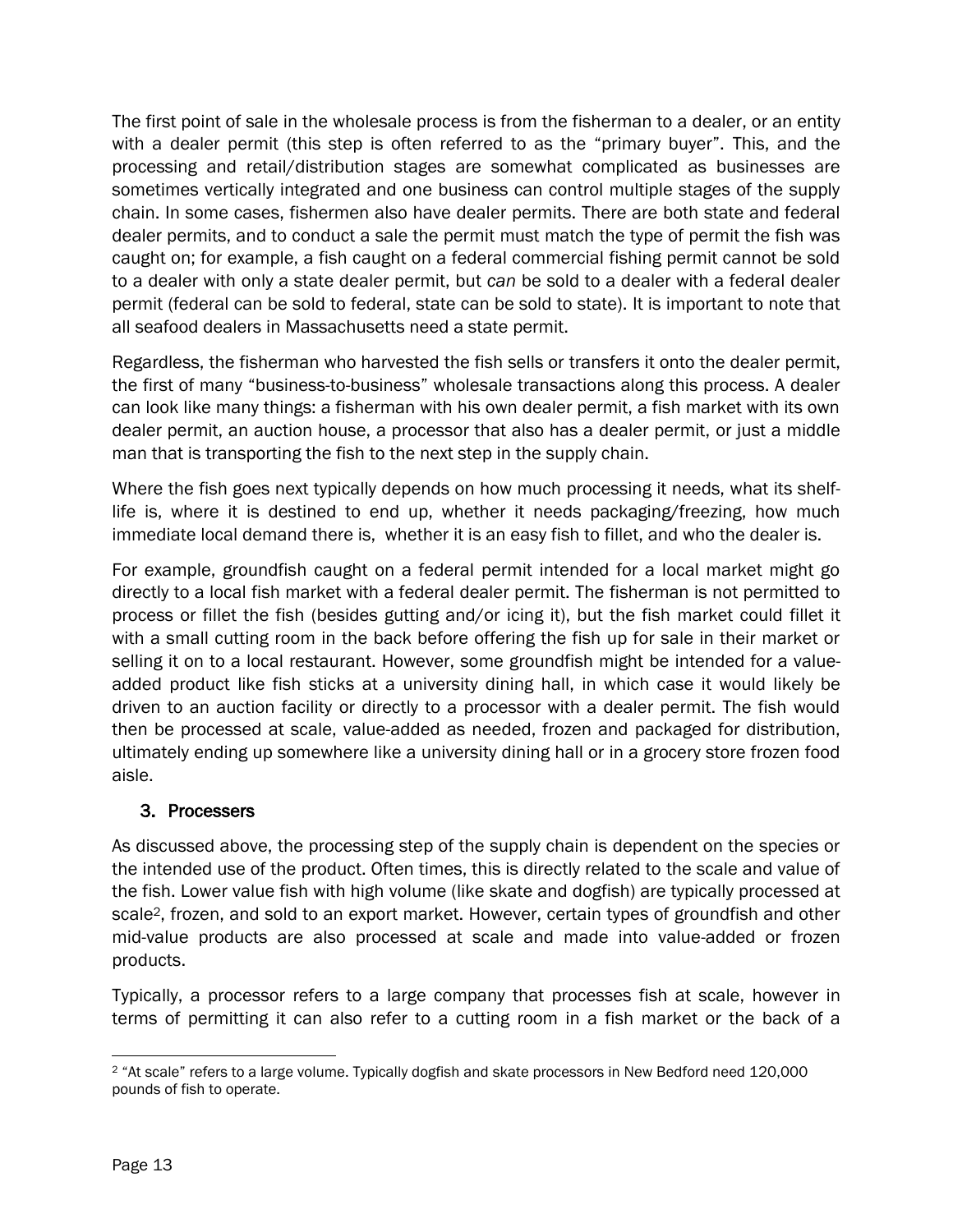restaurant. Again, sometimes dealers, processors, and retail/distribution can be vertically integrated, which can make these wholesale steps somewhat confusing.

For direct sale models, this is typically the hardest point to overcome as there are very strict requirements, such as Hazard Analysis and Critical Control Points (HACCP) and standards for everything from waste management to water usage, etc. Given that there is no centralized facility on Cape Cod for this sort of work, the best option is for fishermen interested in direct sale models with fish that needs to be filleted or frozen is to partner with existing processors or dealers (including local fish markets) that have processing capability and HACCP certification.

## 4. Imports

According to FishWatch, the U.S. currently imports over 80% of the seafood that American's eat – mostly salmon, shrimp, tuna, and codfish<sup>3</sup>. This distorts the supply chain by providing a massive supply of fish in the marketplace that meets consumer's demands. Typically imported fish either arrives pre-processed at the retail & distribution point or as a whole or minimally processed fish at the processing point of the supply chain.

This is a distinct challenge to overcome as imported fish are oftentimes much cheaper than their local alternative and as "familiar" species, they meet consumer demand for domestic species that were historically overfished or are more expensive in the U.S.

Interestingly, fish imported nowadays may not even be frozen – Icelandic cod can reach dinner tables in the U.S. the same day they are harvested, fresh, and oftentimes quicker than fish caught locally4.

## 5. Exports

On the flipside of importing seafood, the U.S., particularly Cape Cod, exports an exorbitant amount of the fish it catches. In 2017, Cape Cod fishermen landed over 12 million pounds of dogfish and just under that of skate; over 90% of both species were exported to Europe and Asia.

Dogfish typically goes to the United Kingdom for fish and chips or to Asia as shark fin soup or a whole fish holiday meal, although historically the belly flaps were a bar snack in Germany called "Schillerlocken". Skate is considered a delicacy in France and a street food snack in Singapore.

The import and export dynamic is further complicated by the fact that some species are caught in the U.S. and exported for cheaper processing and then re-imported as "American caught" products, with country of origin listed as wherever they were processed.

 $\overline{\phantom{a}}$ <sup>3</sup> NOAA. (N.d.) *Global Wild Fisheries.* Retrieved on May 9, 2019[. https://www.fishwatch.gov/sustainable](https://www.fishwatch.gov/sustainable-seafood/the-global-picture)[seafood/the-global-picture.](https://www.fishwatch.gov/sustainable-seafood/the-global-picture)

<sup>4</sup> Schulman, Michael. (January 7 2019). *When your Dinner Comes with a "Sea to Pan" Journey".* Retrieved on May 9, 2019. *[https://www.newyorker.com/magazine/2019/01/14/when-your-dinner-comes-with-a-sea-to](https://www.newyorker.com/magazine/2019/01/14/when-your-dinner-comes-with-a-sea-to-pan-journey)[pan-journey](https://www.newyorker.com/magazine/2019/01/14/when-your-dinner-comes-with-a-sea-to-pan-journey)*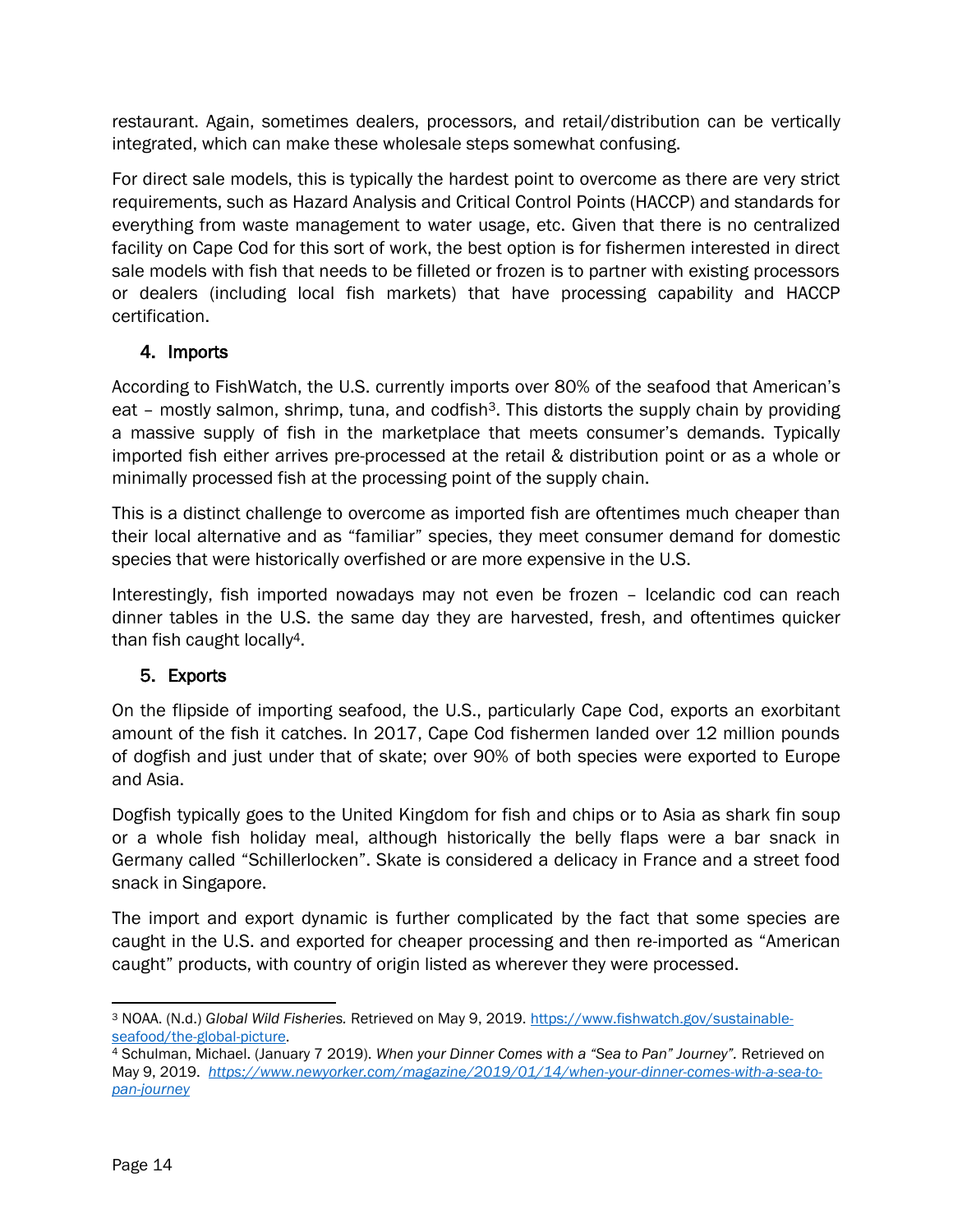## 6. Retail & Distribution

The retail & distribution step of the process refers to fish leaving the processing plant (or coming in on an airplane) and going to its final or almost final destination. This might mean the fish gets on a truck bound for restaurants in New York City, sent to a grocery store, or on a plane to a university in the Midwest.

There are some recent innovative distribution models appearing lately as well, such as Amazon's fish-order service<sup>5</sup> or Real [Oyster Cult](https://realoystercult.com/)<sup>6</sup>.

## 7. Restaurants & Fish Markets

Restaurants and Fish Markets are the two most common retail points on Cape Cod where people are typically able to purchase local fish (as opposed to a university dining hall or a grocery store), which is why we differentiated these from "retail" on the supply chain graphic.

Most people consume seafood, particularly new or unfamiliar types of seafood, first at restaurants before trying to cook it themselves at home<sup>7</sup>. Our findings from the Pier to Plate program showed that generally there were two types of restaurants on Cape Cod: (1) those who were committed to the ethos of serving and supporting local, even if it meant overcoming logistical constraints, and (2) those who needed to meet a certain price point and volume of customers and were more concerned with the logistics of the fish they were serving (thawing time, cooking ease, consistent availability, taste profile, etc.). Restaurants committed to the ethos of providing local seafood are best suited to these early stage supply chain interventions because they are willing to work with a product that might be more difficult to find, more complicated to prepare, and will require staff training to answer inevitable questions from consumers.

We also learned that although chefs and owners might be big proponents of the "Eat Local" movement, this doesn't always transition down to the wait staff. It's sometimes a challenge, particularly in an area with high seasonal staff and frequent staff turnover to adequately train wait staff to answer questions about seafood sourcing and promote local options.

Fish markets and restaurants also run into challenges with how to communicate information about local seafood availability when (1) they may have trouble consistently sourcing locally to meet demands for tangible items like menu printing and signage, (2) they may not have enough information themselves about what is actually caught locally.

The Fishermen's Alliance collaborated with Buy Fresh Buy Local Cape Cod to develop new "ice spears8" to distribute to select pre-determined fish markets across the Cape to aid

l <sup>5</sup> Amazon Fresh Fish.<https://www.amazon.com/slp/fresh-fish/u5cfjq8n5z7b6xh>

<sup>6</sup> Real Oyster Cult<https://realoystercult.com/collections/real-oyster-cult>

<sup>&</sup>lt;sup>7</sup> 2/3 of the value of seafood sold and consumed in the U.S. is in restaurants.

Jahns, L, et al. (22 December 2014). *Intake of Seafood in the US Varies by Age, Income, and Education Level but not by Race-Ethnicity.* Nutrients.<https://www.ncbi.nlm.nih.gov/pmc/articles/PMC4277015/>

<sup>8</sup> An "ice spear" is a laminated label with a little spear on the end of it that gets stuck into ice of fish display trays.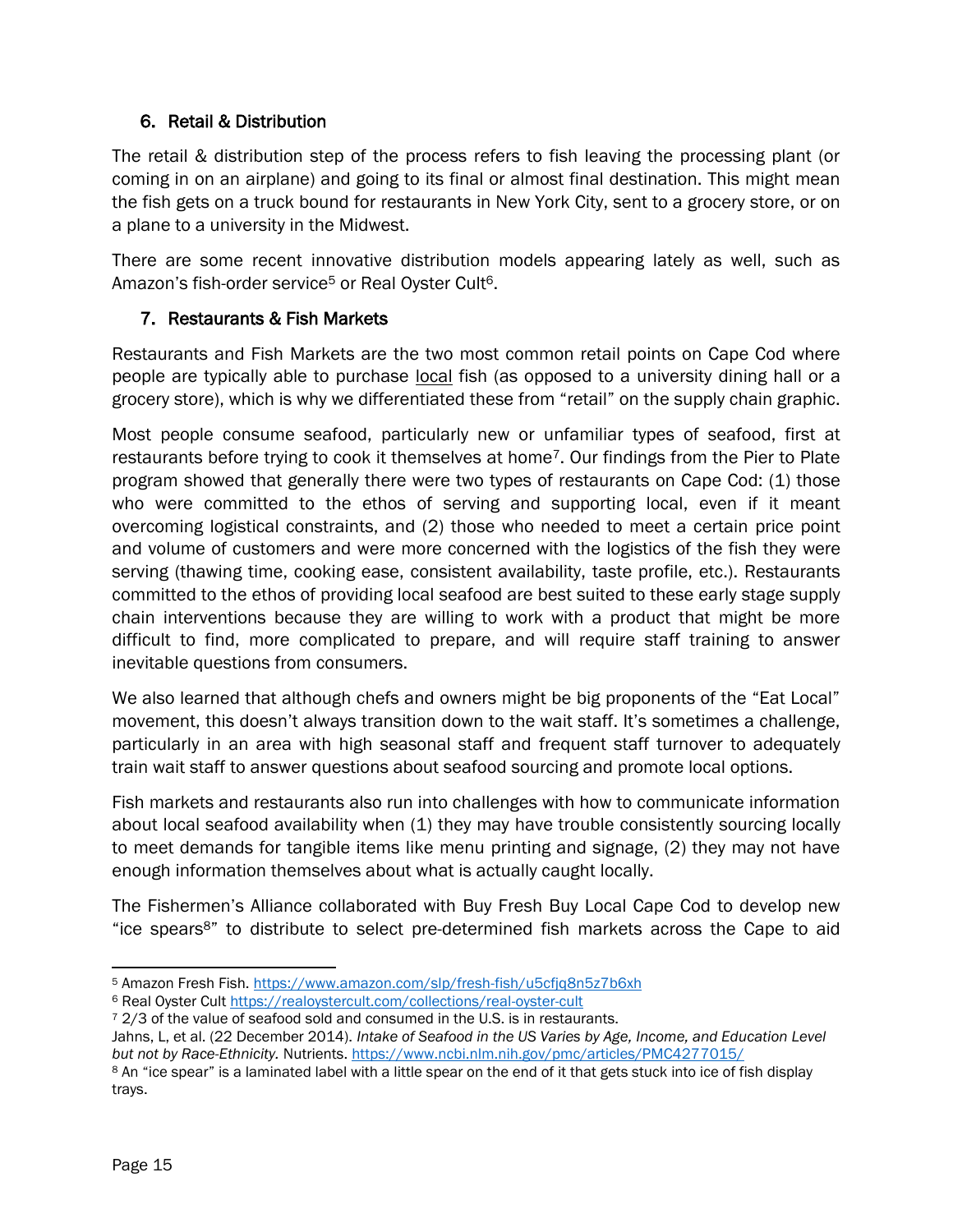consumers in identifying local species and providing more consistent branding across different fish markets. This labeling follows Buy Fresh Buy Local's national structure and is not enforceable labeling, and therefore requires truthfulness and trust between the fish market staff, managers, and customers. We are supportive of this endeavor but given the complexity of actually getting local fish in local fish markets, we believe it will have limited success.

## 8. CSAs & Farmers Markets

Community Supported Agriculture (CSAs), otherwise known as Community Supported Fishery (CSF) and Farmers Markets are another retail point in the supply chain. These innovative direct sale models exist in a very limited capacity on Cape Cod. There have been three CSFs throughout the years; only one is still partially functional. The main issue with the CSF model locally is that fishermen typically catch a large quantity of one or a few types of fish– they don't catch a large variety of species each trip. Subsequently, people end up with a lot of the same species. Also, as mentioned above in the processing section, most of the fish must be provided whole or not processed (unless the fisherman partners with an existing processor). Consumers are typically not used to working directly with a whole fish. Further complicating the matter, dealers do not like it when fishermen set aside part of their catch for other buyers. We have heard of dealers refusing to buy the rest of the day's catch if the fishermen splits the catch and sells the highest quality portion of the catch elsewhere.

To date, the farmers market model has only been moderately successful with lobsters due to their low health risk and relatively simple refrigeration requirements, and with whole finfish (striped bass and black sea bass) sold off a commercial fishing boat that holds a Retail Boat dealer permit at a farmers market close to the marina (i.e.: people were directed to go down to the dock to purchase the fish directly off the boat). However, this is not possible in all harbors because of town restrictions. Prior to 2019 there were otherwise no examples of direct sales of finfish on a retail permit at a Farmers Market. During the summer of 2019, the first local fisherman has been permitted to sell scallop and finfish at farmers markets.

The Division of Marine Fisheries (DMF) and Department of Public Health (DPH) are currently working with fishermen on an individual basis for local sale models. They are also in the process of developing a Farmers Market Retail Permit that will streamline and ideally simplify the process for local sales at farmers markets.

Direct sale models are an interesting option for fishermen to reach clients directly and "cut out the middle man", but particularly with finfish this process requires extensive commitment, both financial and time, to meet the permitting requirements from the town and state.

A key mistake often made during this step is that fishermen assume that getting the product to market is enough, while in reality the key to success for a fisherman interested in a direct sale model is the fisherman's interest and understanding that marketing, promotions, and customer relations is key to a successful direct-sale business model. Innovative sale models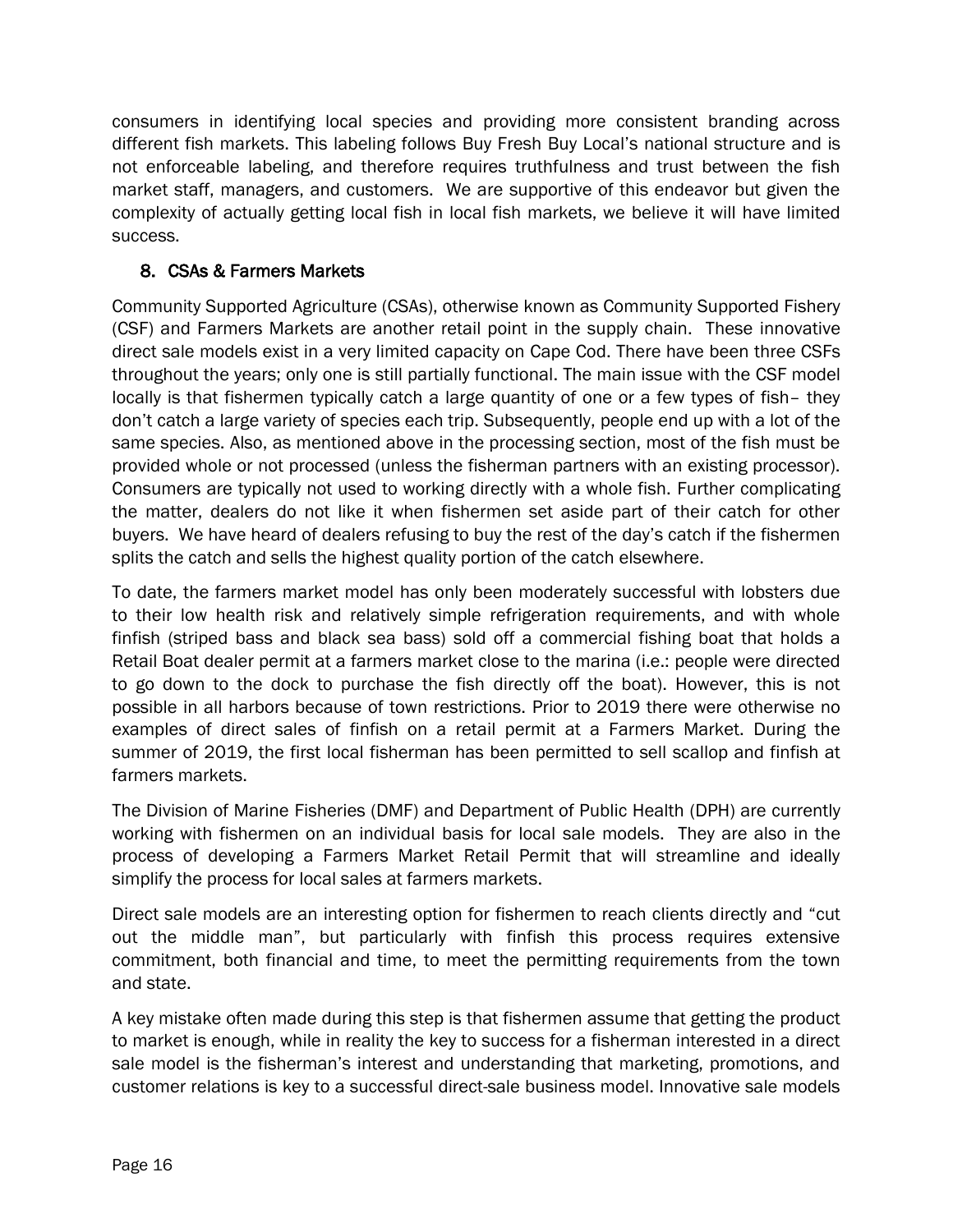at farmers markets like those used by New England Fish Mongers are experiencing some success because they utilize social networks (social media, in this case) to make sales and inform people of the catch before it arrives, effectively selling out before even reaching the market.

There is a growing trend and awareness towards eating local. On Cape Cod, farmers markets are the most logical sale point in the existing local food system, but this model that requires harvesters to wear many different "hats" and potentially miss weather windows or tides for fishing might not be the best fit for farmers and/or fishermen. Importantly, most farmers markets on Cape are not in existence year round, which means that traditional sale points and relationships still need to be maintained for a successful year round business. An innovative brick and mortar model that is more responsive to industry demands might be a better fit as a long term solution to the challenges on Cape Cod. We explore this further in the opportunities section.

## 9. Local Consumer

The final point along the process of local seafood supply chain is the consumer. Pier to Plate and subsequent seafood promotion and outreach work has proven that demand for local, sustainable seafood is strong and has sustained for at least two years for species like skate and dogfish.

The Fishermen's Alliance conducted a seafood consumer survey from June – September 2018 at farmers markets, fish markets, and other community events to gauge consumer awareness and interest in local seafood. With a total of 234 participants, key findings included that people's main reasons for buying local are purchasing a fresher product, supporting local fishermen, and being more environmentally friendly (lower carbon footprint). Other findings included that people's main obstacles to buying local seafood are the availability of species and the price point. If a single person in the seafood purchaser's family doesn't like fish or certain species, this will deter the family from purchasing local. People's knowledge of local, abundant seafood was low; when asked what species they think is most abundant on Cape Cod, the majority of people said cod, striped bass, and then dogfish, likely highlighting the success of our Pier to Plate program and consumer education around dogfish. Some even listed salmon and shrimp as abundant local species. Of consumers surveyed, 81% were willing to experiment with new fish, 28% were "maybe" willing to experiment with new fish, and 7% were not willing. Of the 7% who are not willing to experiment with new fish, the majority of responses were because of picky eaters in the family or a lack of knowledge about the fish, including information about sustainability, preparation, and human health impacts. Overall, we identified the need for more targeted education to get the public eating seafood and seafood eaters eating underutilized seafood.

A particularly notable and interesting trend is that seafood consumers' misperception of the health and quality differences between fresh and frozen seafood, particularly when frozen seafood is often actually local species while fresh might be imported from somewhere like Iceland (or previously frozen, although this should be labeled at the retail point). A lot of people are eating seafood in restaurants that is previously frozen, although they most likely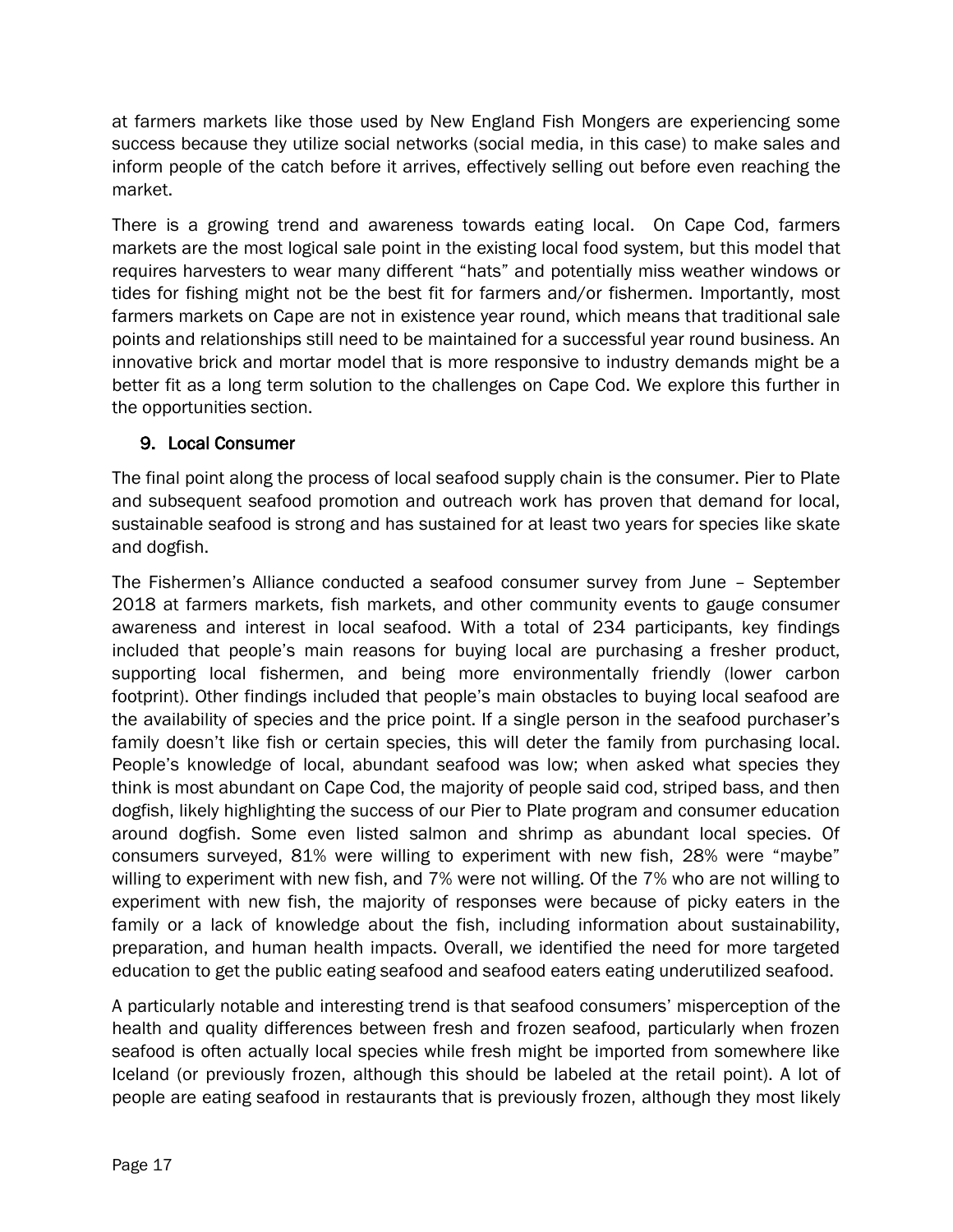are unaware of this. There is a prevailing assumption that frozen seafood is a lower quality than fresh and therefore should be avoided, based on outdated freezing technology. In reality, today's frozen seafood, particularly flash frozen or IQF (Individually Quick Frozen) products actually maintain quality extremely well, providing the consumer with a higher quality product than a fresh fillet. Frozen fish are often frozen within a day of landing (or even at sea!), while fresh fish has to be processed, transported to the retail point, and may sit a refrigerated case for a few days before being sold. The technology for freezing or cooling fish rapidly has drastically improved in recent years but consumer knowledge and acceptance of frozen fish has not followed suit.

The "ideal" local consumer is aware about local seafood availability, has addressed concerns of health and/or sustainability of the fishery, is confident in their ability to cook the product, can afford the product, and can access the product at restaurants or markets that are open at reasonable hours and with adequate transportation. They should also have the ability to store and cook the product in the best way possible.

In other words, just getting the fish into the storefront or at the farmers market isn't enough: we need to ensure consumers are confident and knowledgeable about their fish choices and empowered to cook them to the best of their ability. We explore this further in the opportunities section below.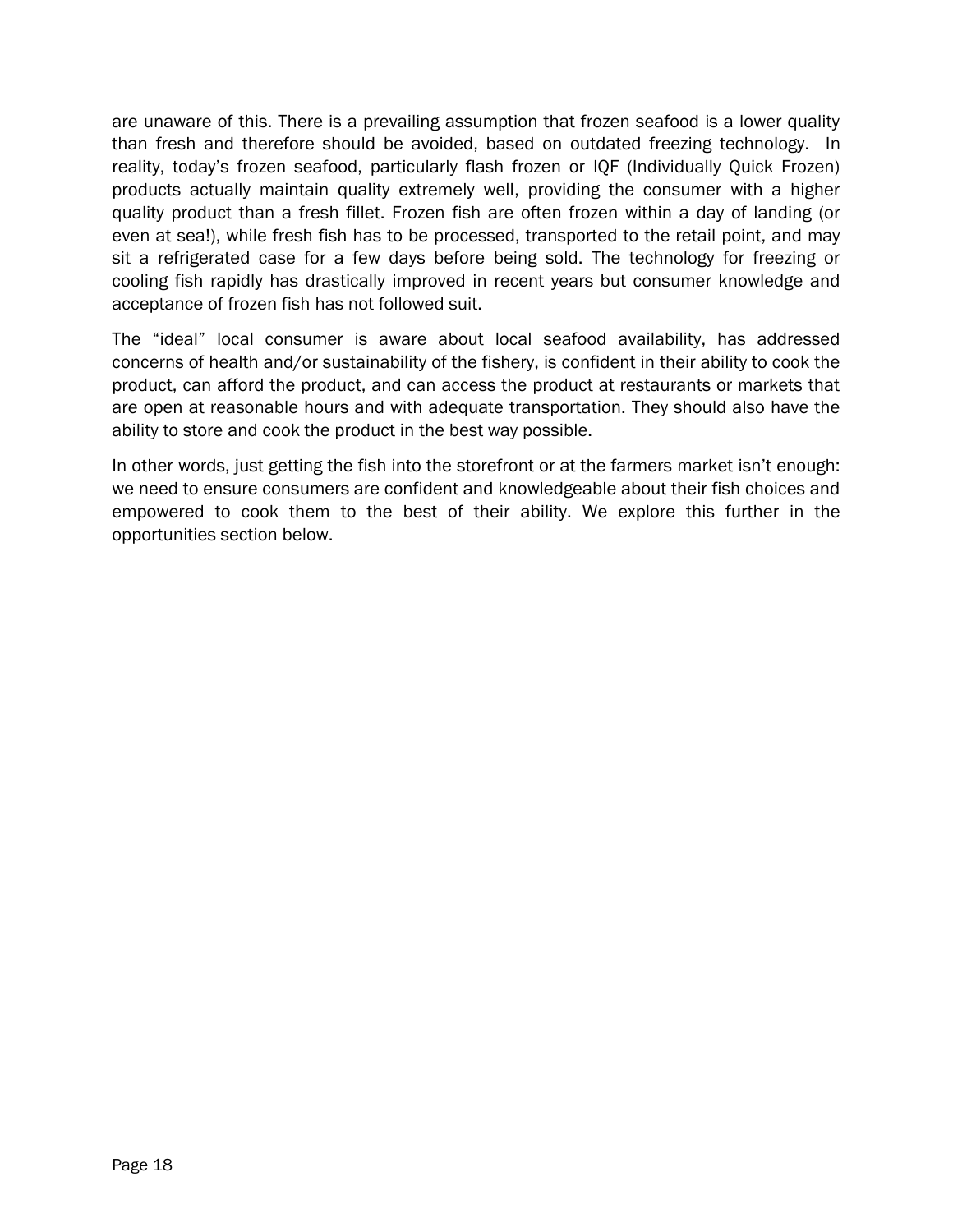#### Overview of Permitting

This section provides an overview of the permitting process as it relates to different species in Massachusetts. However, as a Commonwealth, individual town health departments can override state requirements, so fishermen interested in innovative sale models should contact their town health departments as well as the state's Division of Marine Fisheries (DMF) and Department of Public Health (DPH).

This section provides an overview of the options and process for permitting local seafood sales. It should serve as a guide and is not guaranteed to be correct or up-to-date; it is understood that these processes are constantly evolving and updating - fishermen should check with the state and town departments for clarification.

Fishermen interested in direct or innovative sale models should refer to the Gulf of Maine Research Institute (GMRI)'s reports from the 2018 USDA Local Food Promotion Program grant on *The Barriers Preventing New England's Finfish from Entering the Market and How to Overcome Them*, of which a significant portion of this permitting section is based on. Contact Kyle Foley at **kfoley@gmri.org** for more information. Fishermen should also contact the Division of Marine Fisheries (DMF) Permitting Department and the Department of Public Health (DPH).

#### **Overview**

- The two main permit types relevant for local seafood sales are retail seafood permits, which refer to sales from business to consumers and wholesale seafood permits, which refer to sales from business to another business.
- Fish caught on federal commercial fishing permits must be sold to a dealer with state and federal dealer licenses, whereas fish caught on a state commercial fishing permit can be sold to a dealer with a state wholesale license.
	- o In some cases, fishermen can act as a "primary buyer" both fisherman and wholesale dealer (and retail for situations like farmers markets). Even though it's the same person (fisherman) involved in each step, the fish technically is "sold" and changes hand through the different permits and fishermen are required to submit dealer reports if they are also the "primary buyer".
- State departments (DMF and DPH) set the minimum standard required for town health departments, however town health departments can set further requirements for local sales.
- Most regulations for direct sale models currently exist in somewhat rudimentary form for finfish and live crustaceans. Regulations for direct sales of live shellfish and filleted or processed finfish is new territory for Massachusetts permitting.
- Currently there are no seafood specific direct-to-consumer permitting options at the state level with the exception of the Retail Boat model, however DMF and DPH are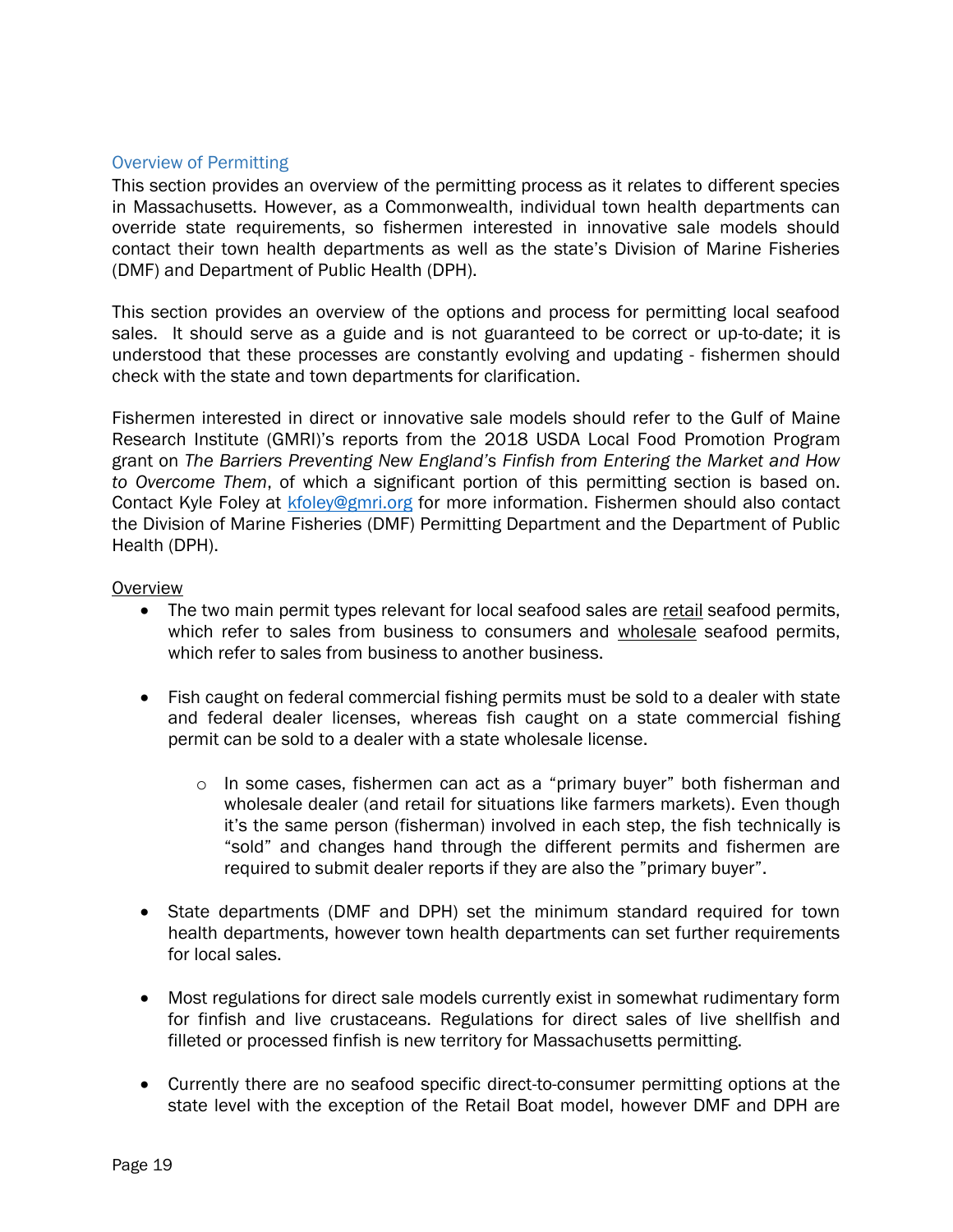working on creating new permits that will help simplify the process for fishermen and local health departments. For now, they will work with fishermen on a case-by-case basis.

Permitting options are divided by the scenario and by species (note, finfish includes scallop).

*Fisherman wants to sell finfish directly to a restaurant* 

- Fish caught on state permits can be sold to restaurants with a state dealer (wholesale) license
- Fish caught on federal permits can be sold to restaurants with a federal dealer (wholesale) license
- Either the fisherman or the restaurant can have the wholesale dealer permit, but they must also comply with DPH regulations.
- Typically, fish must be sold without processing but sometimes "light processing" is allowed. Contact DPH to determine processing prohibitions and options.

*Fisherman wants to sell shellfish to a restaurant*

• Right now, this process is only possible if the fisherman also has a wholesale dealer permit endorsed for shellfish and all of the requisite refrigeration and safe handling requirements determined by DPH.

*Fisherman wants to sell crustaceans to a restaurant*

 Commercial lobster permits allow fishermen to deliver directly to restaurants, provided they also hold a Retail Boat seafood dealer permit.

*Fisherman wants to sell finfish to consumers at a farmers market (or another direct-sale model)*

- $\circ$  Fisherman needs a state and/or federal wholesale dealer permit, depending on whether the fish they want to sell was caught on a state or a federal commercial fishing permit.
- $\circ$  Fisherman needs a town retail food permit from the town health department
- o Fisherman needs a state retail seafood dealer permit from DMF/DPH. Currently there is no Farmers Market Retail permit and DMF and DPH are addressing these applications on an individual basis.
	- Note: DMF/DPH will not issue a state retail permit until the town has issued a retail permit or inspection report (the town is essentially a "blessing" for the state)
- o Finfish must be processed at a HACCP facility and must meet all other DPH requirements (refrigerated truck, etc.).

*Fisherman wants to sell crustaceans at a farmers market (or another direct sale model)*

- Fisherman needs retail food permit from the town health department
- Fishermen need a state retail seafood dealer permit from DMF/DPH. Currently there is no Farmers Market Retail permit and DMF and DPH are addressing these applications on an individual basis.
	- Note: DMF/DPH will not issue a state retail permit until the town has issued a retail permit or inspection report.

*Fisherman wants to sell shellfish at a farmers market (or another direct sale model)*

 There is currently not a model in place for shellfish to be sold directly at a farmers market, unless the fisherman/harvester has a wholesale dealer permit. The best way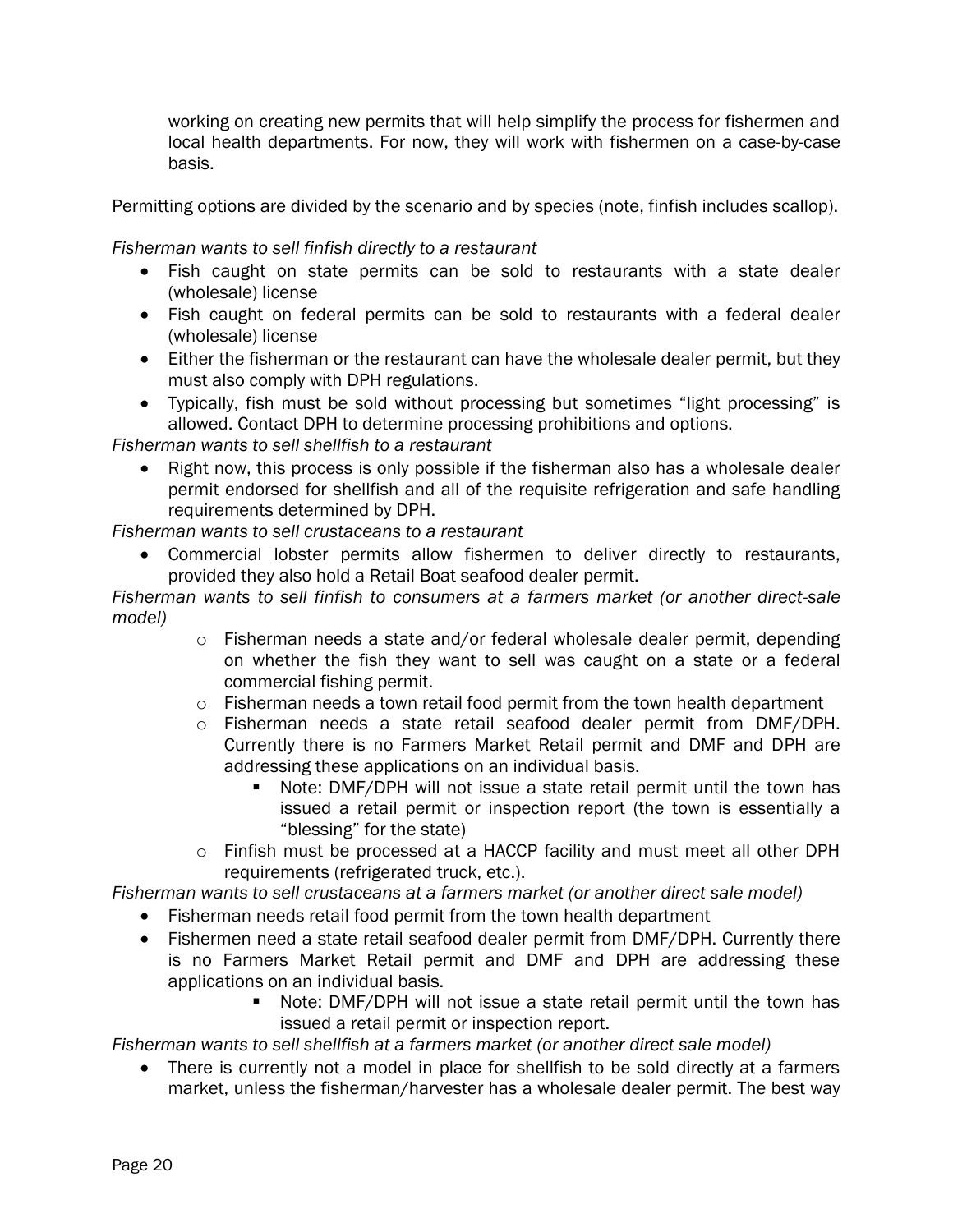to sell shellfish directly to consumers currently is to sell them shucked for on-siteconsumption. Contact your town health department for more information.

#### Opportunities for key interventions

Cape Cod is marked by an extreme seasonality of its residents, and therefore, a shortage of a limited full time labor pool. The fishing industry (harvesters) are among a small portion of the year round employment. Even so, fishing activity is limited in the winter (primarily due to unsafe weather conditions), meaning less labor is needed to process or transport catch. Due to short and sporadic weather windows for fishing, the supply is intermittent.

For many industries, this seasonality, coupled with a rising cost of housing that is beyond the reach of much of the labor force, make the Cape a difficult place to establish a new, year round business, particularly one whose operation requires economies of scale to be profitable. For this reason, fish processors are drawn to areas like Gloucester or New Bedford that have larger operations and infrastructure already in existence with guaranteed year round employment and affordable housing.

In addition to this, the standards for wastewater quality and disposal are very strict throughout the peninsula. Cape Cod's naturally high water table, limited real estate, and high seasonal population result in strict requirements for sanitation and wastewater management. This is something worth further research to better understand what is within the realm of possibility in terms of processing and sanitation or wastewater. Large plots of land to set up a large facility that could operate year round and adhere to the water regulations are extraordinarily expensive and hard to come by. Most small business owners with knowledge of the industry would not have the capital or ability to access capital that would overcome this barrier.

However, there are small facilities that currently exist in small fishing villages on the West Coast like the Seafood Producers Cooperative9, and a local business model that we explore under the Bluefin tuna portion of this report. A well-informed and properly permitted individual could acquire the necessary permits and small facilities to operate a year round local business on a small scale. We believe small scale businesses are where opportunity exists to shake-up the supply chain and keep local fish available locally. By having one entity acquire the appropriate dealer, facility and retail permits in an innovative ownership model, the many different steps can be consolidated into one in an ownership model that brings power back into fishermen's hands. Therefore, a fish or shellfish could go from harvester to processor to plate in an expedited manner, changing hands less frequently, travelling less, and keeping seafood local to where it was caught. Challenges to the method are building relationships and trust needed to keep this operation profitable year round. Barriers to this are often the price and zoning requirements as mentioned above. A business supporting local harvesters would have to provide a better price to the harvester than they would earn from providing it to their traditional dealer or wholesaler.

 $\overline{\phantom{a}}$ <sup>9</sup> Seafood Producers Cooperative<https://www.spcsales.com/who-we-are-2/our-fishermens-co-op/>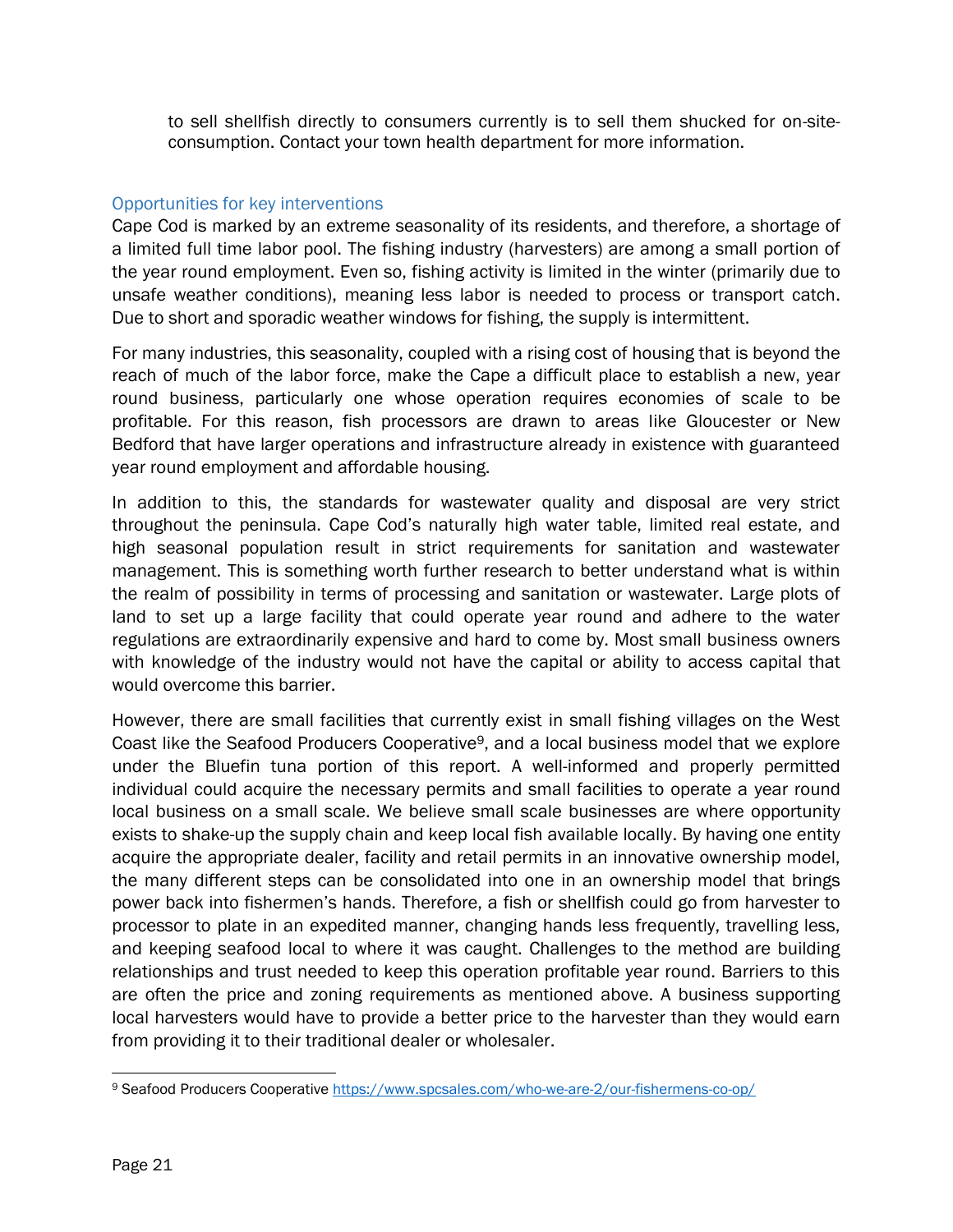#### Key Leverage Points for Intervention

The local seafood supply chain is a series of nine steps with distinct challenges and opportunities in most steps, and overall in the system. Donella Meadows' "Leverage Points: Places to intervene in a System"<sup>10</sup> is a useful lens from which to look at interventions. Of the nine steps in the seafood supply there are several key leverage points for interventions: within the steps, the steps themselves, and the system in which the steps exist in. Typical interventions focus on leverage points such as rules within the steps such as Total Allowable Catch (TAC) limits for specific fisheries or uncertainty buffers when managers impose a lower TAC to protect against limited information about the species at hand. A key issue in developing effective interventions in fisheries is the delays relative to the state of systems change and the lack of strong negative feedback loops that balance out a system. For example, when a species is overfished or fished to a maximum sustainable limit and there is no substitutable product locally, supply decreases and price increases (in general); instead of the high price dis-incentivizing the fisherman from catching the fish, it actually incentivizes him to catch it for a premium ex-vessel price (i.e. tuna, swordfish, certain salmons and groupers), when there are plenty of other underutilized fish in the ocean with stocks that are plentiful. Or similar fish from other parts of the world (farmed or wild) or domestic farmed fish are imported to meet the demand at a low price, not accounting for negative externalities like the carbon footprint and management implications where that fish was caught; this overrides local capacity to catch an abundance of protein of different types. A stronger negative feedback loop would adjust the demand accordingly by leveraging other underutilized species to replace the demand for the overfished species.

The structure of information flows within the supply chain is functionally limiting on both ends of the supply chain, for harvesters and consumers or restaurant owners/chefs. Businesses of different sizes have identified the best way to make money in the current system is to vertically integrate and to reduce competition. The majority of successful seafood businesses locally are dealers, processors, and retailers – integrated into one consolidated business. Some are even also harvesters, with their own permits. This vertical integration isn't necessarily a bad thing, but when there are only a few buyers in the marketplace, it inherently gives power not to the harvester or the consumer, but to the buyers in what could be considered an oligopoly.

Therefore in the current system, fishermen are inherently price-takers because they have a highly perishable product and a limited number of buyers in the marketplace: they depend on someone wanting to buy their product at a certain time, and the buyers know that. In high-volume, low-value fisheries like skate or dogfish, demand is elastic as there is ample supply and many fishermen in the fishery, which benefits the buyers and reduces leverage for the fishermen.

l <sup>10</sup> Meadows, D. (1999). *Leverage Points: Places to Intervene in a System.* The Sustainability Institute. <http://donellameadows.org/archives/leverage-points-places-to-intervene-in-a-system/>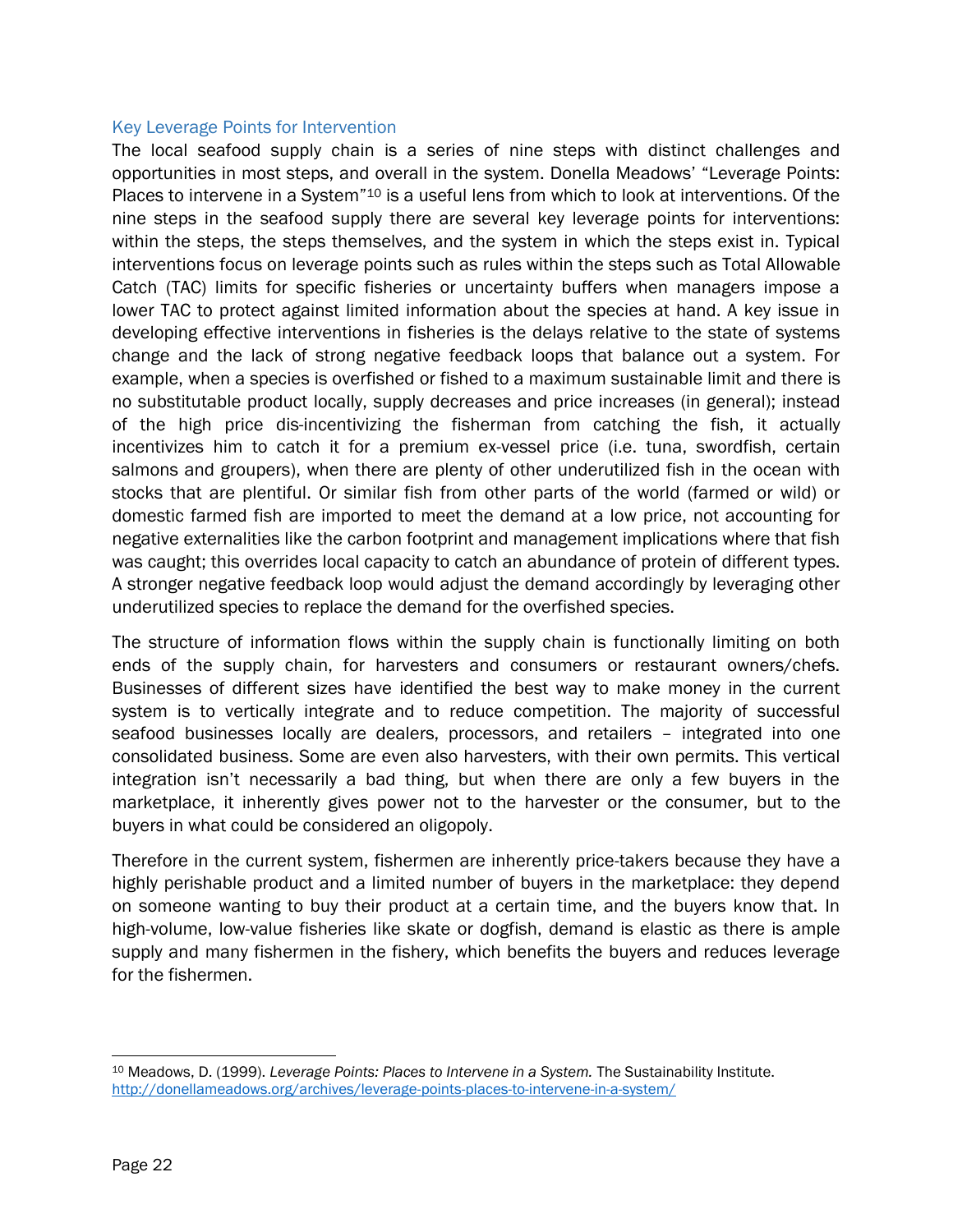In other words, interventions within the system for uncertainty buffers and ensuring that species are not overfished via monitoring systems are all admirable approaches to introducing parameters to the system but they will not change the behavior of actors within the system nor will they change the goals of the system, the structure of the system, the power to reorganize the system, or the overall mindset of the paradigm we are operating within. These interventions simply try to mitigate behavior that might exploit fisheries, but they don't incentivize behavior (on the buyers or the fishermen's perspective) that is adaptable to changing ocean conditions and consumer demand. They punish overfishing but do not address continued demand for species that are overfished or imported.

Therefore, the key interventions to improve the local small-scale seafood supply chain involve reorganizing the system to empower harvesters and consumers or restaurant owners/chefs through interventions such as:

- (1) Create alternative wholesale models, perhaps community owned or non-profit owned cutting rooms, distribution centers, and freezer/refrigeration space<sup>11</sup>.
- (2) Create a digital platform that circumvents existing supply chains and connects harvesters directly with market opportunities, including end consumers.
- (3) Run consumer-facing workshops and awareness campaigns directly addressing consumers concerns about different types of seafood and increasing their comfort level working with whole fish, partially circumventing the need for processing.
- (4) Work with non-seafood industry to create a new retail space that is adaptable to changes in supply and relieves the current direct-sale burden requiring fishermen to be consumer facing.
- (5) Develop permits that allow for innovative sale models responsive to modern realities of refrigeration and monitoring requirements – help fishermen innovate safely and move the industry forward.
- (6) Run trainings such as industry specific Hazard Analysis Critical Control Point (HACCP) certification programs and serve safe classes to comply with health requirements.
- (7) Increase consumer awareness of supply chain dynamics and empower consumers to become advocates for local seafood and aware of the negative externalities of purchasing imported codfish, farmed tilapia, imported tuna, farmed salmon, etc.
- (8) Reduce town-by-town autonomy in local food regulations in Massachusetts. Use MA DMF/DPH health and permitting standards across all towns and reduce the ability of towns to create their own rules, which make local sales more expensive and complicated for fishermen.

The assumptions of this supply chain include the transition towards an effective and responsive fisheries management system ensuring that there are wild fish in the sea to be caught as well as efforts to increase effective climate change mitigation and resilience both ecologically and in fishermen's' business models.

l <sup>11</sup> This could also provide fishermen with a non-residential address for permitting, which is necessary for some of the retail and wholesale DMF permits.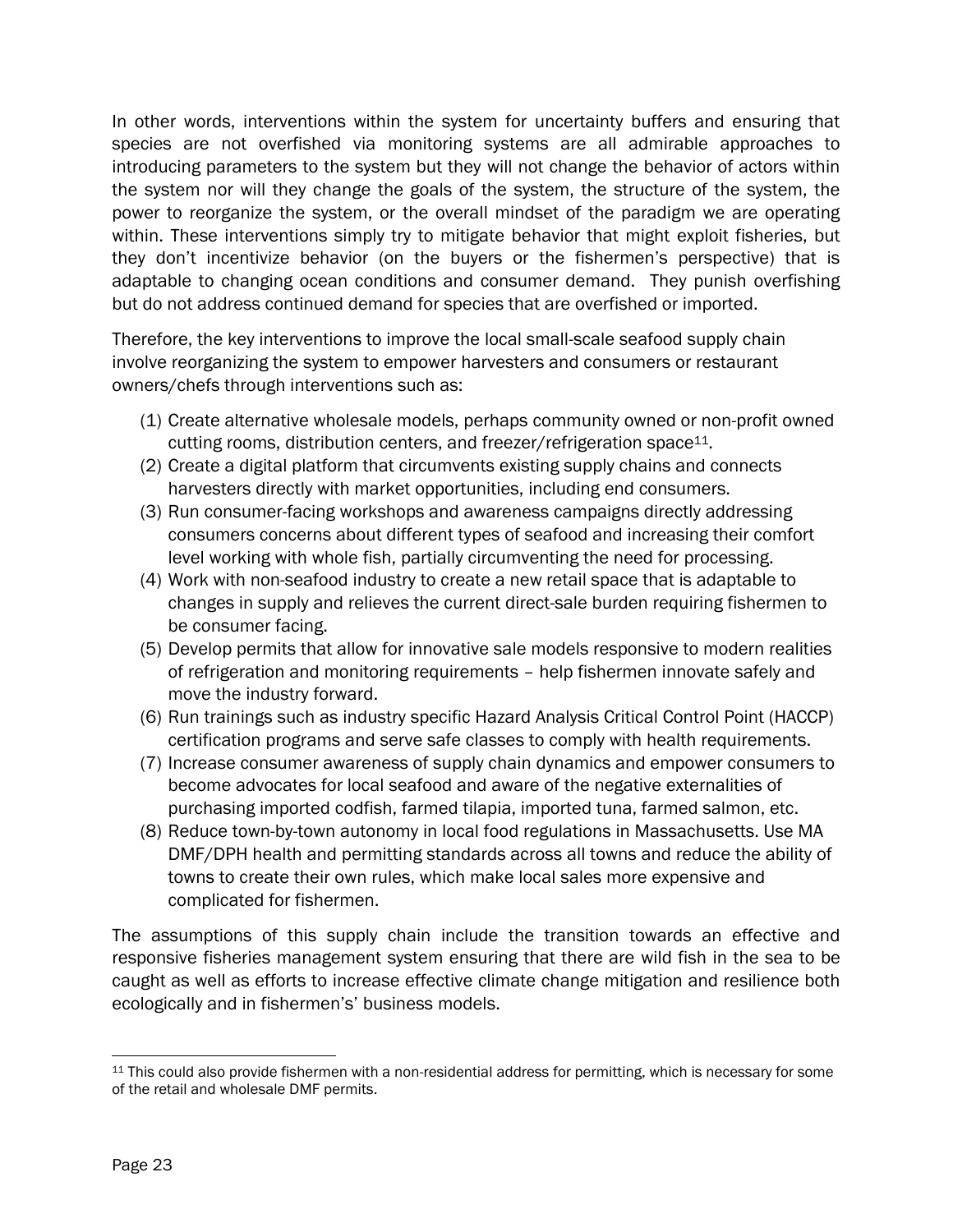These interventions are theoretically aligned with leverage points in the supply chain; certain interventions will have a bigger impact on the system than others. Certain interventions depend on others to be successful – for example, a digital connecting platform will not be effective if fishermen are not selling fish to local restaurants or fish markets and consumers won't be able to exercise their power if there is no local fish to buy or to learn how to cook in cooking classes.

That said, interventions have to start somewhere and oftentimes supply chains are a chicken-or-egg situation that requires jumping in and adjusting as we go along, adapting our approach to the changing system, with clear attention to the goal of the system we promote.

#### Case Studies of Potential Solutions

Innovative retail space: Dory Fishing Fleet and Market, Newport Beach California

The Dory Fishing Fleet and Market is a fishing cooperative in Newport Beach, CA founded in 1891 on what is now the Newport Pier. Consumers can purchase fish directly from fishermen at the dock and it can be processed (filleted) upon request and stored, all depending on each individual fisherman's availability.

The Dory model is unique as each fisherman remains relatively autonomous in his or her business model but they are all housed at the Dory Fishing Fleet and Market, which acts essentially as a platform for them to sell their product.

Fish availability depends on seasonality and fishery closures, but lines are typically separated into fish and crab, due to the incredibly high demand and availability of crab species. It's not unusual for fish to be sold out by 8 AM.

Innovative wholesale space: Regional cold storage facility, Northern California.

\*\*This project is still in the planning phase

The Eureka Cold Storage facility is an interesting model in Northern California that would respond to the fishing industry's need for a seasonally adaptive, relatively small-scale, potentially membership owned processing and freezing space for seafood.

Greenway Partners produced a comprehensive report for the town of Eureka assessing the needs of the fishing fleet, scale of operation, geographic considerations, health requirements, ownership models, cost structure, and more for the Eureka Cold Storage Facility.

#### App: Locavore

Locavore is an app that connects consumers with local produce around them and information about seasonally available food. The app has a map feature that connects consumers with farmers markets or farms selling local food along with recipes, seasonality charts, reviews, and more. Locavore is run under LocalDirt, which is closing operations on May 31, 2019 after being sold several years ago to a company that decided not to use it. The key challenge the founder of Locavore ran into was that it was particularly difficult to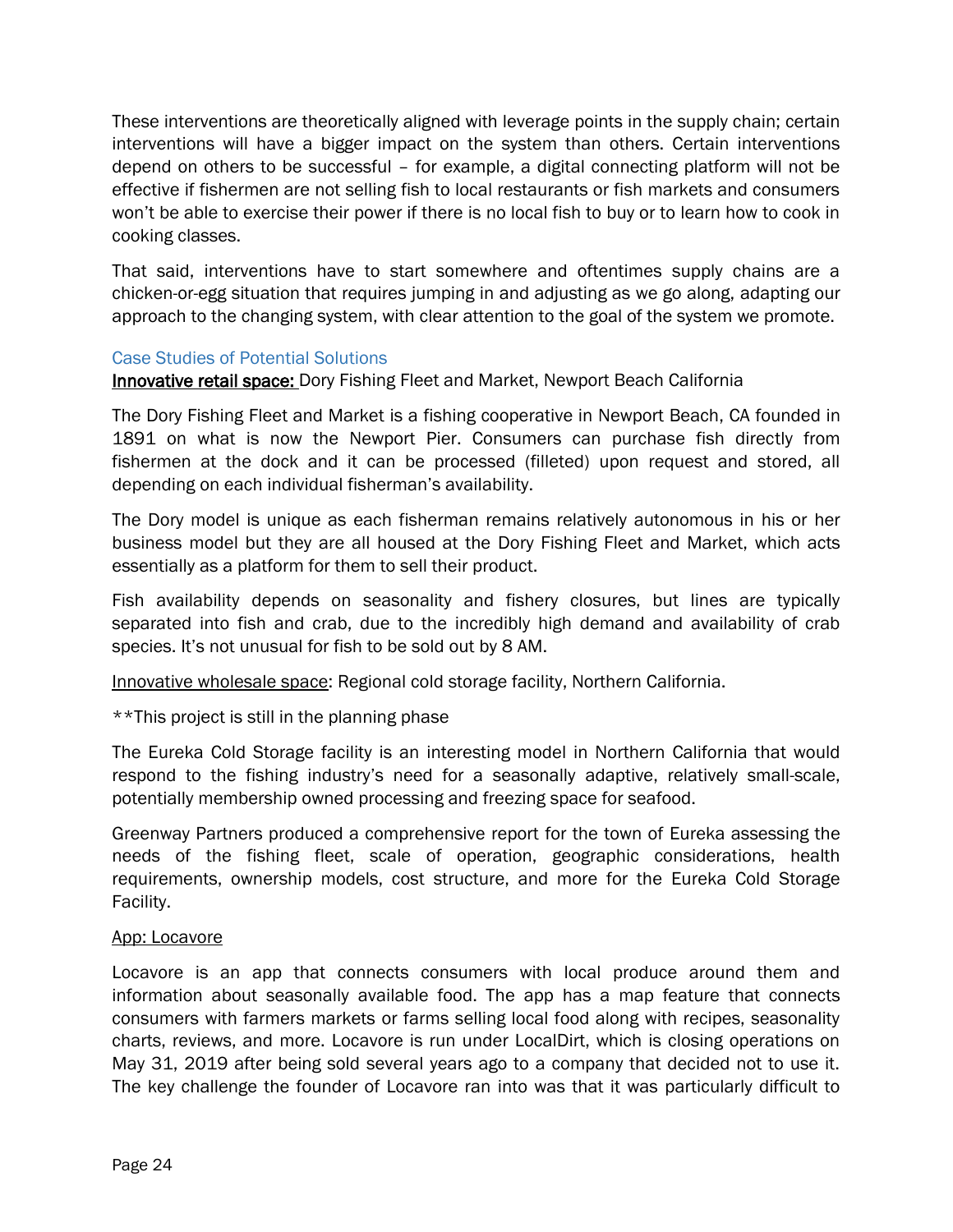maintain up-to-date data and records of the farmers. She suggested that a successful, similar model could simply be a website directory with varying entry points for fishermen, consumers, and wholesalers.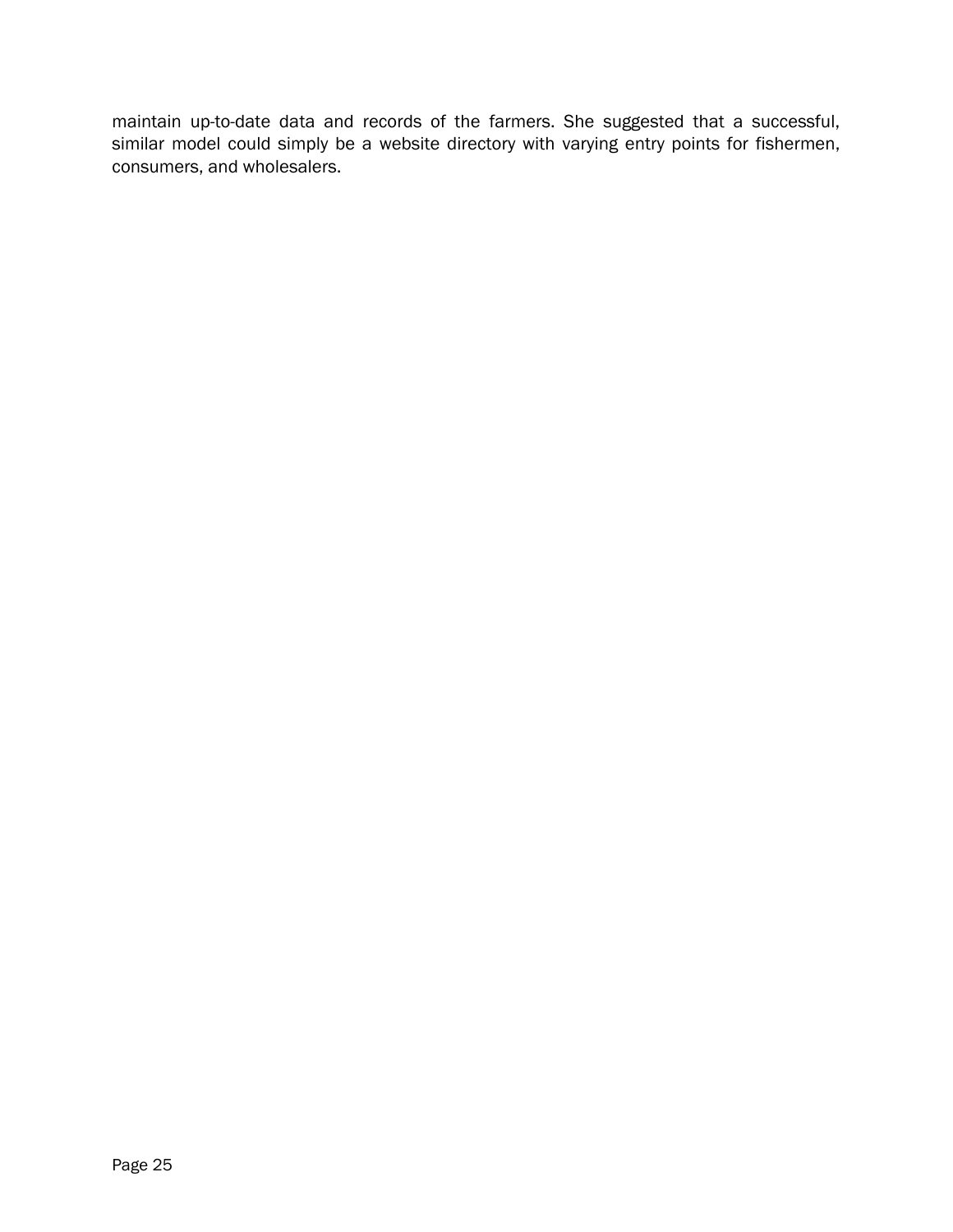#### Supply Chain by Fishery

The following section explores the supply chain of some of the main fisheries here on Cape Cod. Each profile will include an overview of  $(1)$  The status of the fishery and current management in place, (2) Typical supply chain process, (3) Permitting, (4) Key opportunities, and (5) A case study of an existing supply chain process for this species.

Please note that the permitting section of each fishery is intentionally vague, as regulations are consistently changing. As mentioned below in the permitting section of this report, the permits to buy and sell seafood are determined by both the buyer and seller, what type of permit the fish is caught on, and the infrastructure available.

Specific questions on permitting should be directed to the permitting department of the Massachusetts Division of Marine Fisheries. Another great resources is the Gulf of Maine Research Institute's recent paper on *The Barriers Preventing New England's Finfish from Entering the Market and How to Overcome Them*. Contact Kyle Foley at [kfoley@gmri.org](mailto:kfoley@gmri.org) for more information.



*Figure 1* Captain Kurt Martin. Photo Credit Fishy Pictures www.fishypictures.com

#### Black Sea Bass

#### Fishery Information and Management

Although always present seasonally in New England waters, Black Sea Bass has recently increased in abundance as its population moves North along the Eastern Seaboard following warmer water conditions. Black Sea Bass has above target management population levels in the mid-Atlantic and below target population levels in the South Atlantic: in other words, in the North Atlantic (where we are) you can feel good about eating Black Sea Bass. Overall, its fishing status is at recommended levels, although the biology of the species is not well known and lacks data, causing the stock assessments to have a high degree of uncertainty<sup>12</sup>.

NOAA Fisheries, the Mid-Atlantic Fisheries Management Council, and the Atlantic States Marine Fisheries Commission all jointly manage the fishery north of Cape Hatteras, North Caroline. It is managed under the Summer Flounder, Scup & Black Sea Bass

Fishery Management Plan with an Annual Catch Limit (ACL) divided between commercial and recreational harvest. The commercial limit is divided among states based on historical fishing rates, and includes size limits, minimum mesh for trawls, a moratorium on entry to the fishery, and closed seasons. Adjustments to state allocations are approved through the council process on an annual basis<sup>13</sup>.

Caught primarily with fish pots, lobster traps, otter trawls and hook & line, there are both commercial and recreational fisheries for Black Sea Bass on Cape Cod, although the

l <sup>12</sup> NOAA. (N.d.) Black Sea Bass. <https://www.fisheries.noaa.gov/species/black-sea-bass>

<sup>13</sup> ASMFC. (N.d.) *Black Sea Bass.* <http://www.asmfc.org/species/black-sea-bass>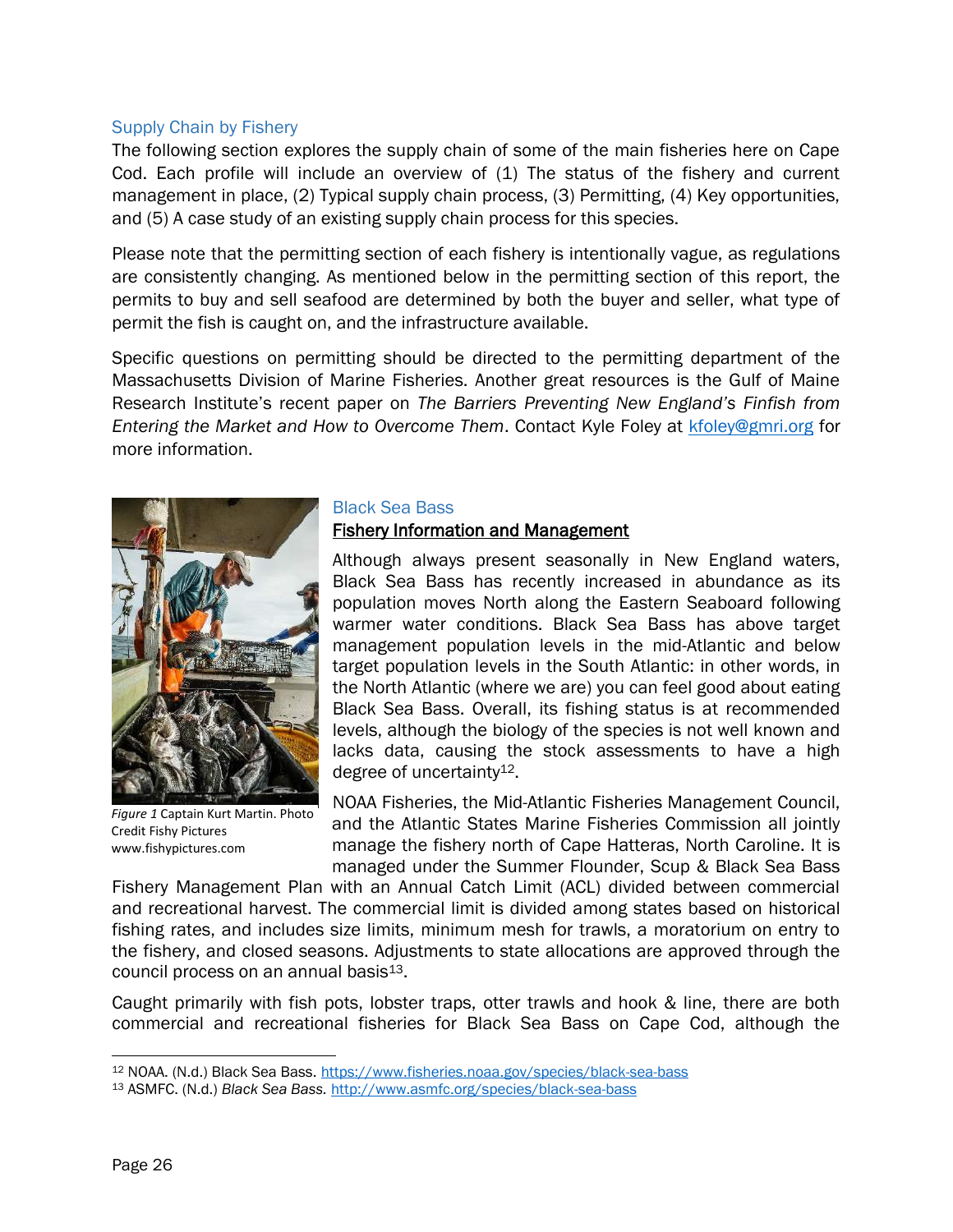commercial fishery is currently small as few fishermen are landing Black Sea Bass. In Massachusetts, the minimum size limits for the commercial fishery are less than the recreational industry; in other comparable fisheries like Striped Bass, the opposite is true.

## **Permitting**

Black Sea Bass must be caught on federal or state commercial fishing permits and therefore must be sold to a wholesaler with a federal or state wholesale license.

#### Supply Chain

Black Sea Bass is mostly distributed to New York or Boston's high-end markets or restaurants, although local restaurants and fish markets are beginning to carry it more frequently as consumer demand increases.

Ample opportunity exists for direct sales to consumers as the fish is easy to fillet at home and prepare. Black Sea Bass is a favorite household fish amongst those who have tried it, with a very mild flavor and versatility of culinary options from fish tacos to grilled whole fish.

#### Case Study

One example of a Black Sea Bass direct sale scheme exists whereby a fisherman sells whole Black Sea Bass alongside Striped Bass at a local farmers market that is in close proximity to a harbor. The marina's proximity to the farmers market is key because the fisherman is actually able to sell off his retail boat permit and does not need a retail truck permit in this case. Typically, a direct sale model for Black Sea Bass would require both a state retail truck permit and a town retail food permit. The specific health requirements vary by town, but typically the fish cannot be processed (filleted), must be sold whole, and has certain refrigeration requirements.

If you are interested in direct sales models for Black Sea Bass, please contact both the MA Division of Marine Fisheries permitting department and the local town health department.

#### Dogfish



*Figure 2* Captain John Tuttle. Photo Credit: David Hills, www.fishypictures.com

Fishery Information and Management By pound, dogfish is the most abundant fish landed on Cape Cod, primarily caught by gillnets or longline. The dogfish fishery is open access with a federal agency letter of authorization, which is slightly different than a permit, as person can request an LOA to dogfish. The state of Massachusetts also has an endorsement for spiny dogfishing, although applications for endorsement remain open as of this date. Population health is considered near target population levels – overfishing is not occurring. The dogfish fishery suffered from overfishing in the late 1990s and its health today is considered a success of fisheries management<sup>14</sup>.

Dogfish is jointly managed by the Mid-Atlantic Fisheries Management Council and the New England Fisheries Management Council under a single Fisheries Management Plan (FMP). The management plan is flexible to adapt to changes in the fishery

 $\overline{\phantom{a}}$ <sup>14</sup> ASMFC. (N.d.) *Spiny Dogfish*.<http://www.asmfc.org/species/spiny-dogfish>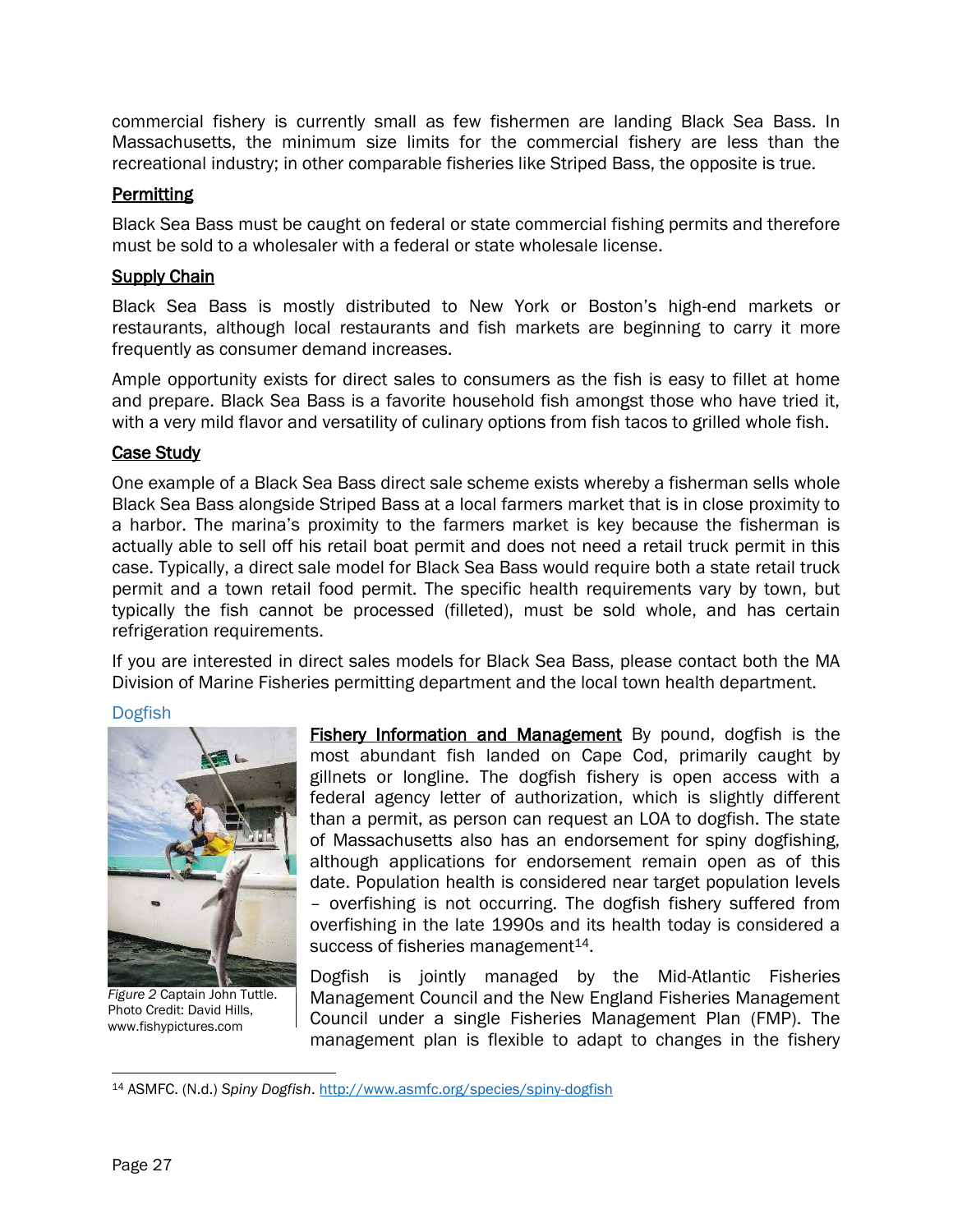between amendments to the FMP. For example, the fishing year 2019 Annual Catch Limits (ACL) were reduced in reaction to updated biological information about stock abundance, which can vary significantly in relatively short periods of time. Quotas for the current year are more closely reflective of the actual landings of spiny dogfish, whereas there was a large discrepancy in the numbers in 2018. Quotas are set every three years and reviewed based on revised population estimates. Two quota periods divide up the fishing year and trip limits set the maximum amount fishermen can harvest during single trips<sup>15</sup>.

## **Supply chain**

The majority of dogfish landed on Cape Cod is purchased by a wholesale dealer and brought to New Bedford for processing. Some fishermen with wholesale dealer truck permits bring the fish themselves to New Bedford. As a shark species, Dogfish is relatively difficult to fillet and is well-suited to filleting at scale in a processing plant where it is filleted and frozen before being exported primarily to European and Asian markets. Additionally, as a member of the shark family, the waste byproduct from filleting has to be specially disposed of to only a handful of authorized companies. A small amount of dogfish remains in domestic markets where institutional buyers use it in breaded or fried fish products like Shark Bites, but most of the fish is exported.

In the UK, dogfish is used as fish & chips, in Asia it is used in shark fin soup or sometimes as a center-place delicacy (whole fish), in Germany it is used as "Schillerlocken" – a bar snack similar to beef jerky that is preferred by older generations. The skin is used as fertilizer however there have been some reports that dogfish skins are hazardous material, however the implications for waste management remain unclear.

Fishermen currently receive historically low ex-vessel prices for dogfish and do not have any financial incentive to bring home a better product or try new techniques onboard such as gutting, brining, and icing onboard. Pilot programs on improved quality of dogfish have not yielded improvements in ex-vessel prices because wholesale buyers are not willing to pay more for an improved product on a pilot program. This is a key challenge for supply chain interventions and is somewhat of a "chicken or egg" scenario where fishermen may need to take a price cut for long-term improvements in price for quality once the quality is maintained over time. However, this is understandably frustrating for fishermen.

Local consumer demand for dogfish is low-to-moderate despite many years of effort to promote it, given the time and process required to adequately thaw the product, its neutral flavor, and soft texture. Unless frozen, dogfish also has a relatively short shelf life, and does not keep well in the average consumer's fridge after being purchased. As dogfish has similar mercury levels to Albacore Tuna, it is not an ideal substitution for other frequently consumed breaded or fried products that traditionally use low mercury fish such as pollock or haddock.

## **Permitting**

Given the processing requirements and amount of dogfish landed by fishermen, there are no innovative sale models by local fishermen. Fishermen interested in direct sale models should contact both the MA Division of Marine Fisheries permitting department and the local town health department.

 $\overline{\phantom{a}}$ <sup>15</sup> NOAA. (N.d.) Atlantic Spiny Dogfish.<https://www.fisheries.noaa.gov/species/atlantic-spiny-dogfish>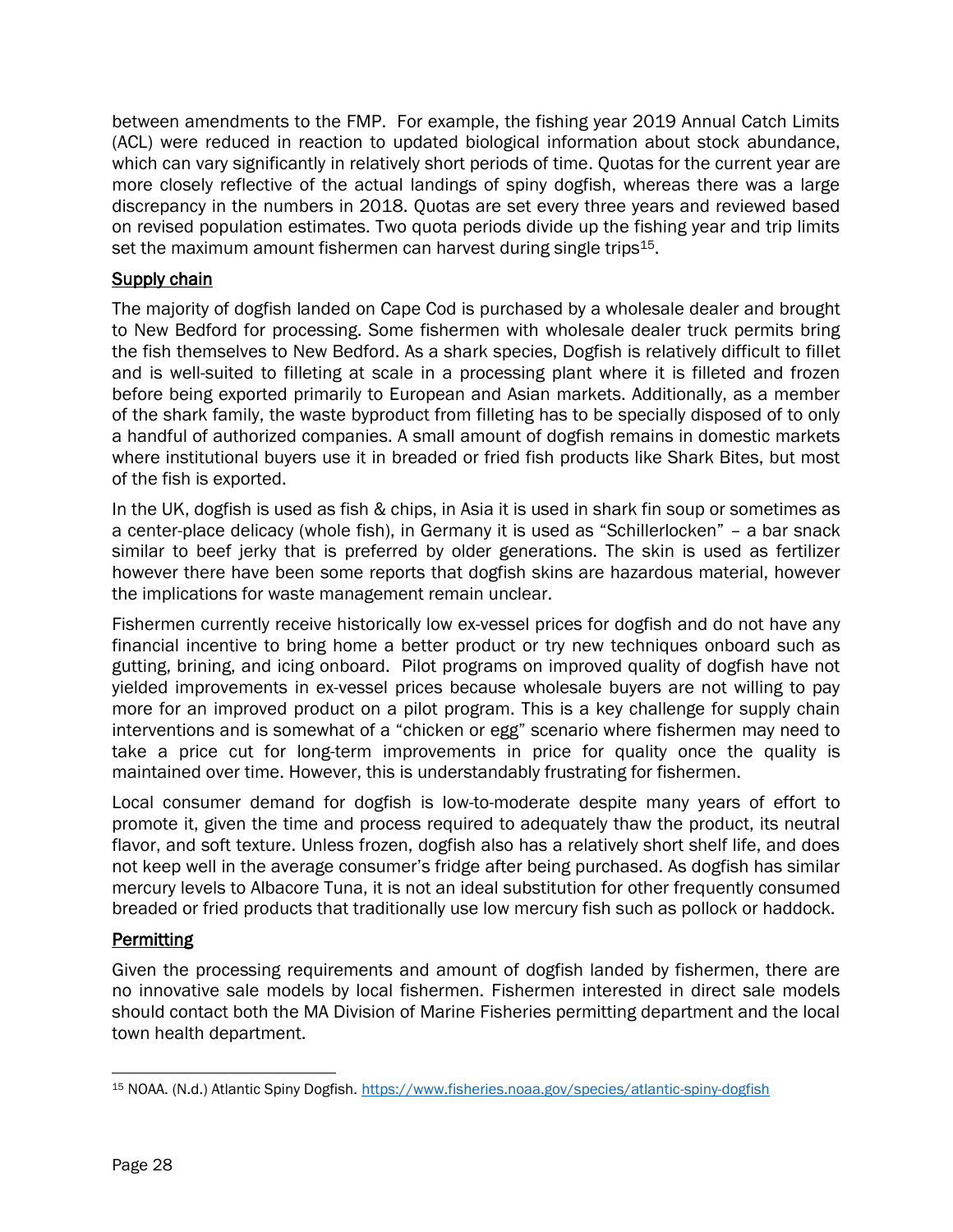#### Case Study

In 2017, the Fishermen's Alliance ran a program called Pier to Plate, funded by an earlier section of this Saltonstall Kennedy grant which provided dogfish and skate free of charge to local restaurants throughout the summer, intending to enable chefs to experiment with unique underutilized fish without a financial risk. This program utilized existing supply chain pathways: fish caught by local fishermen was processed and frozen by Marder Trawling before being transported to frozen storage at Chatham Fish & Lobster before being distributed to local restaurants.

In total over 4,000 pounds of dogfish and 6,000 pounds of skate were distributed to local food establishments throughout summer 2017. A key finding from the program is that consumers readily chose dogfish when they did not have options to purchase other similar species. For example, if a dogfish fish sandwich was available as well as a hake fish sandwich, consumers were less likely to choose dogfish and expressed hesitation. However, when dogfish was the only type of fish sandwich, they readily order it. Consumer surveys found that consumer demand for local underutilized fish exists however realities of supply chain complexity (thawing, taste, etc.) inhibit local restaurants and to some extent fish markets' ability to source local fish.

#### **Groundfish**



*Figure 3* Captain Eric Hesse. Photo Credit: David Hills, www.fishypictures.com

#### Fishery Information and Management

The New England Fishery Multispecies Complex includes eighteen different species of groundfish, all managed with a single fishery management plan. Federal waters groundfish are a quota managed species that allows fishermen to choose one of two management options:

1. Select a sector to join and receive a community allocation based on personal landings history; this is a type of catch share program that allows

leasing among sectors. There are no trip limits for species that have quota allocations. The majority of fishermen chose this option.

2. Select to join the common pool, which uses days-at-sea, trip limits, and quarterly fishery catch limits to control how many fish are caught.

Fishing in federal waters requires a federal limited access Northeast (NE) multispecies permit. A state limited entry groundfish endorsement is required to fish for groundfish in state waters. The state of MA regulations for trip limits mirror those of the federal regulations in many cases. Federal groundfishermen who belong to an authorized sector are not subject to specific trip limits (because they are managed through quota allocations), however, those fishermen that belong to the common pool are.<sup>16</sup>

The federal multispecies permit includes American plaice, Atlantic cod, Atlantic halibut, Atlantic pollock, Atlantic wolffish (prohibited), haddock, ocean pout (prohibited), redfish,

 $\overline{a}$ <sup>16</sup> Greater Atlantic Regional Fisheries Office. (2018, April 30). Northeast Multispecies (Groundfish); Fishing Year 2018 Regulations :: Greater Atlantic Regional Fisheries Office. Retrieved March 15, 2019, from https://www.greateratlantic.fisheries.noaa.gov/nr/2018/April/18multifw572018recrulephl.html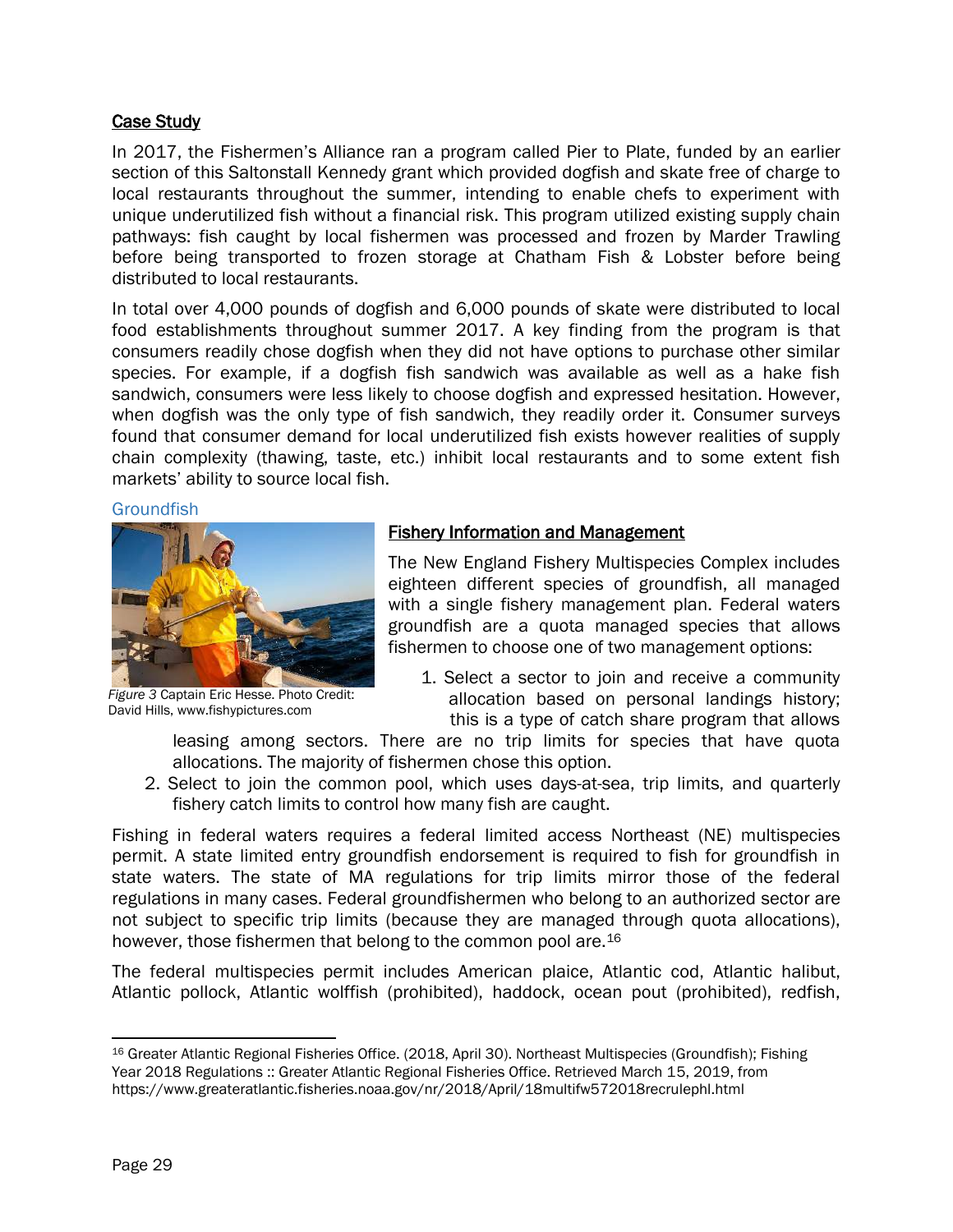white hake, windowpane flounder (prohibited), winter flounder, witch flounder, yellowtail Flounder. Groundfish are primarily caught with trawl, gillnet, & hook (jig and benthic longline) gear. 17

There is a historic lack of accountability, trust, and data in the groundfish fishery going back to the hay-day of the Cod fishery before its collapse in the 1990s. Groundfish is a very important part of Massachusetts and particularly Cape Cod's history. Beyond its namesake, the "Sacred Cod" hangs in our State House, and old timers say you could "walk across Cape Cod bay on the backs of Cod fish". Despite this heritage, the fishery was fished to a point of collapse in the 1990s forcing reactionary management plans with inadequate success, creating a chasm between fishermen who saw immense numbers of Cod in the waters and scientists declaring the stock overfished. Documented instances of flawed science informing policy making, such as Trawl Gate,<sup>18</sup> further increasing the distrust between fishermen and scientists that is still evident today.

## **Permitting**

Fishermen catch groundfish on federal or state fishing permits and can sell directly to markets or restaurants that also have federal wholesale dealer permits. MA has a variety of dealer permits related to fisheries activities (see permitting chapter of this document), including a wholesale seafood broker permit and a wholesale seafood dealer permit. Seafood dealers who purchase federally managed species from vessels require a permit to purchase the following species: Atlantic mackerel, squid, butterfish, Atlantic sea scallop, Northeast multispecies, monkfish (goosefish), summer flounder (fluke), scup, black sea bass, Atlantic bluefish, Atlantic herring, spiny dogfish, Atlantic deep-sea red crab, Atlantic bluefin tuna, other Atlantic tunas (yellowfin, bigeye, skipjack, albacore); NE skate, American lobster, Atlantic hagfish, surfclam and ocean quahog processors or dealers; Atlantic herring processors or dealers; and/or Atlantic mackerel at-sea processors.<sup>19</sup> Small amounts can be filleted in-house by chefs at restaurants or staff at fish markets, but the rest is sent to processors via wholesalers or by-way of the auction. Some groundfish such as Pollock or haddock is often processed and frozen into products like fish sticks and fish sandwiches. Wholesalers either distribute back to local retailers or send product nationally or internationally, mainly to Spain, Canada, and Japan20.

Benjamin, Molly. (22 November 2002). *The Real Story Behind Trawlgate.* Cape Cod Times. <https://www.capecodtimes.com/article/20021124/news01/311249991>

l <sup>17</sup> NOAA Fisheries. *Northeast Multispecies.* Retrieved on May 9, 2019.

<https://www.greateratlantic.fisheries.noaa.gov/sustainable/species/multispecies/>

<sup>18</sup> Trawlgate was a situation in the early 2000's where fishermen observing NOAA's survey equipment noticed a very big problem with the tow's wire setup. The wires were uneven, meaning that underwater, the net would not expand into a proper u-shape needed to catch fish, thus making the surveys themselves grossly inaccurate. After fishermen on the research vessel observed and noted the problem as well as several other key indicators that the gear was not functioning properly, the agency was slow to respond to or acknowledge its errors. When this situation became known to the media and fishing fleet, it caused a significantly divide and distrust between the industry, scientist and regulators.

<sup>19</sup> Greater Atlantic Regional Fisheries Office. (2014, October 31). Dealer Permits. Retrieved March 15, 2019, from https://www.greateratlantic.fisheries.noaa.gov/aps/permits/dealer/index.html

<sup>20</sup> Dawicki, Shelley. (June 20, 2017). *Following the Fish: Where New England's Catch Goes and Why it Matters.*  NOAA[. https://www.nefsc.noaa.gov/press\\_release/pr2017/features/fish-flow/](https://www.nefsc.noaa.gov/press_release/pr2017/features/fish-flow/)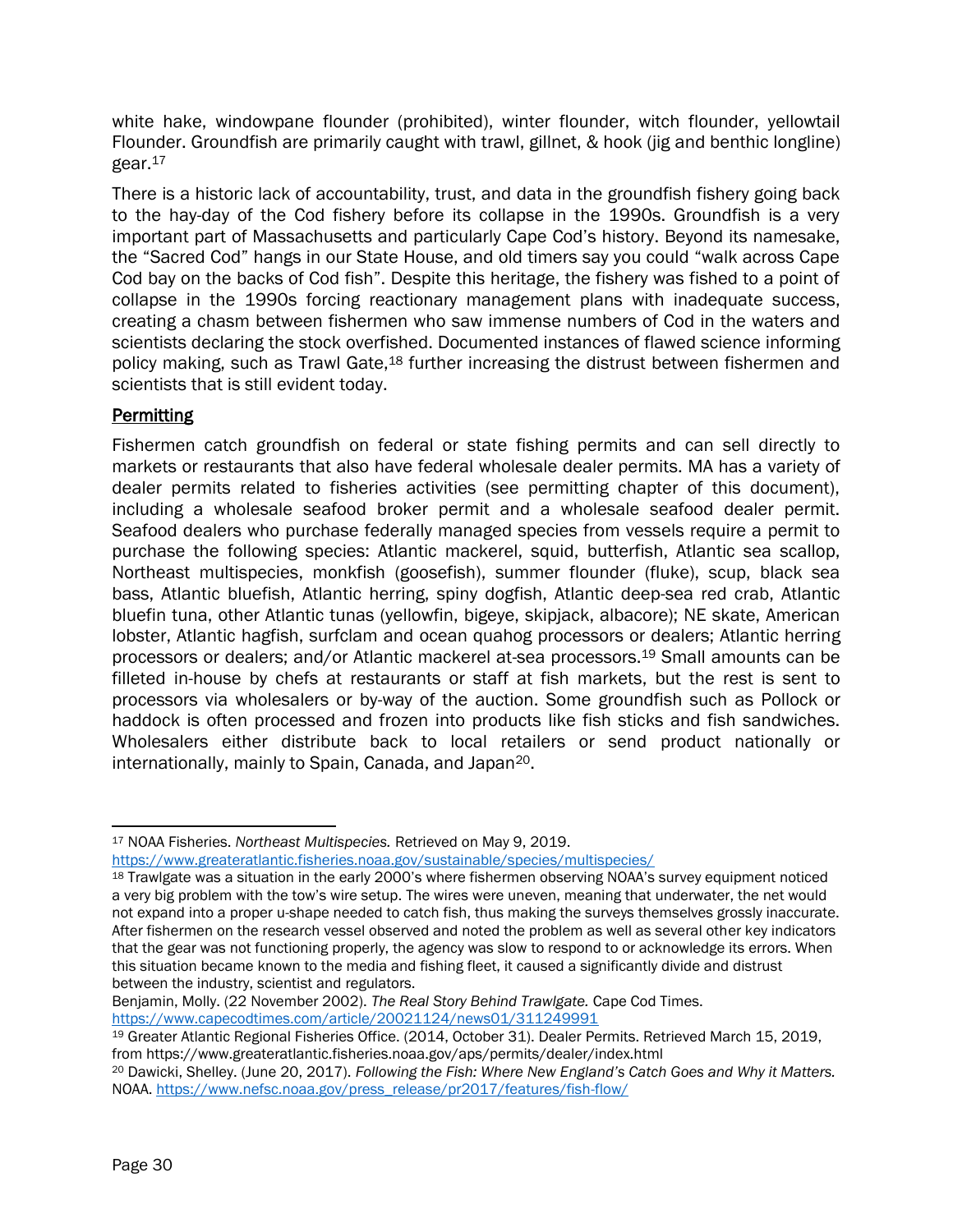Fishermen interested in direct sale models should contact both the MA Division of Marine Fisheries permitting department and the local town health department.

## **Supply Chain**

Given the high demand for groundfish, particularly cod, unique supply chain models exist in this fishery with specific high end grocers/wholesalers who implement high degrees of traceability for local consumer demand. These models are relatively new and are promising for fishermen as they often provide price floors for fishermen, but fishermen must meet certain size and quality parameters set by buyers that may not be realistic or representative of the fishery.

There is a substantial lack of consumer awareness about local availability versus imported product, especially of cod. Consumers often assume that all cod served on Cape Cod is local, whereas much of it is imported from Iceland, Alaska, or Norway<sup>21</sup>. There is high consumer demand for groundfish and key opportunities in promoting groundfish species besides cod. An abundance of lesser known groundfish like pollock, redfish, and haddock provide an exciting opportunity to align buyers looking for simple, mild, sustainably sourced local fish. This is a substantial knowledge gap between fishermen and buyers.

#### Case Study

For groundfish, Whole Foods purchases codfish, haddock, and other species caught by jiggers and hook and line fishermen. Once again, this style of fishing produces smaller harvests but very high quality fish, caught individually, brought on deck alive, handled with industry best practices. Several Cape Cod boats focusing on haddock have shifted operations and land at the Whole Foods facility at Pigeon Cove in Gloucester,\* guaranteeing the shortest possible time between landing and delivery to consumers. Whole Foods guarantees a set price which allows these fishermen to maintain highest quality and anticipate a steady market and cash flow. A challenge with this model is that the buyer still sets the price for fishermen and demands certain quality requirements that may be impossible to meet given realities of fishing – such as additional size requirements for fish (over the legal minimum).

\*location change pending as of June 2019

#### Monkfish



*Figure 4* Photo Credit: David Hills, www.fishypictures.com

#### Fishery Management and Information

Monkfish, fondly known as the "poor man's lobster" is abundant on Cape Cod, particularly in the winter. The stock is divided between the Northern Gulf of Maine/Northeast George's Bank and Southern George's Bank – overfishing is not occurring in either. Monkfish is jointly management by the Mid-Atlantic Fisheries Management Council and the New England Fishery Management Council. The National Marine Fisheries Service implements rules and regulations. The Monkfish fishery is managed under

 $\overline{a}$ 

<sup>21</sup> Gotbaum, Rachel. (January 2 2014). *Why the Cod on Cape Cod Now Comes from Iceland.* NPR. [https://www.npr.org/sections/thesalt/2014/01/02/255547215/why-the-cod-on-cape-cod-now-comes-from](https://www.npr.org/sections/thesalt/2014/01/02/255547215/why-the-cod-on-cape-cod-now-comes-from-iceland)[iceland](https://www.npr.org/sections/thesalt/2014/01/02/255547215/why-the-cod-on-cape-cod-now-comes-from-iceland)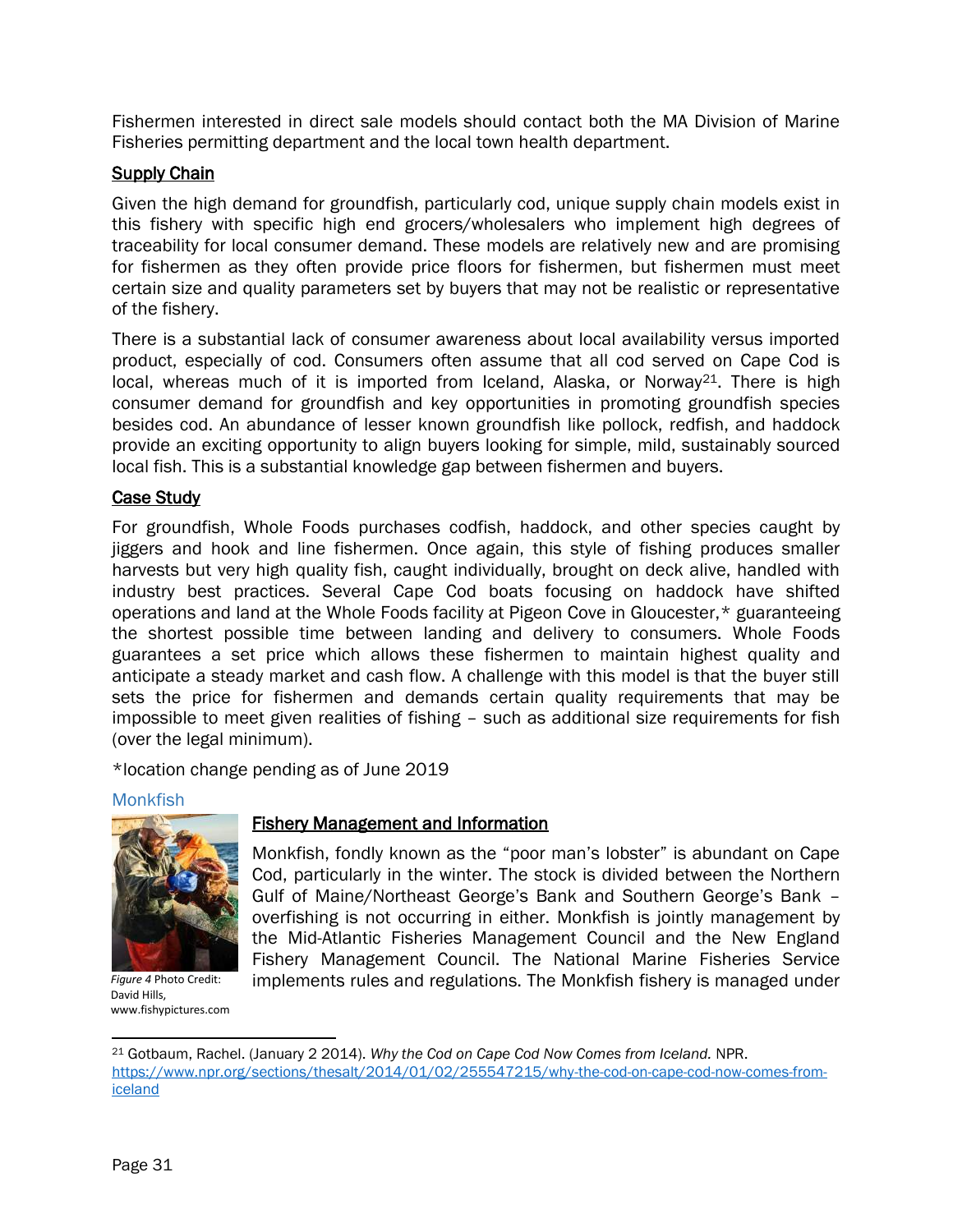"days at sea" program with corresponding trip limits. 22

Monkfish tails are mostly landed, although occasionally fishermen will land whole monkfish.

## **Permitting**

As far as our research shows, there are no innovative or direct sale models for Monkfish. Fishermen interested in direct sale models should contact both the MA Division of Marine Fisheries permitting department and the local town health department.

#### Supply Chain

The majority is bought by wholesalers, processed at scale and sent to national and foreign markets in Asia and Europe. Monkfish is increasingly available locally but is not a mainstream product yet<sup>23</sup>.

Julia Childs famously launched monkfish into the national public domain on her show in the 1980s. Today, there is moderate consumer demand for monkfish as a unique local fish that has high substitutability for lobster.

#### **Skate**



*Figure 5* Photo Credit Fishy Pictures www.fishypictures.com

#### Fishery Management and Information

Skate is managed federally by the New England Fishery Management Council in a complex of seven species: Winter Skate, Barndoor Skate, Little Skate, Thorny Skate (landings prohibited), Clearnose Skate, Rosette Skate, & Smooth Skate. All species except Thorny Skate are commercially landed and overfishing is not occurring. Winter Skate is the most abundant type of skate caught locally on Cape Cod, and proportionate landings of Barndoor Skate were recently approved in 2018 as a result of a successful fisheries rebuilding

plan. The fishery is divided into bait and wing24.

Typically fishermen on Cape Cod land skate wings and leave racks (everything besides the wing) at sea, but sometimes they land cheeks and use the racks for bait for other species such as lobster. Skates are primarily caught in gillnets for most of the year. A much larger bait fishery exists out of the ports of Rhode Island that is prevalent in the fall and winter months.

## **Permitting**

Similarly to dogfish, there are currently no innovative sale models for skate due to the complexity of processing it and the sheer amount of skate being landed. Fishermen interested in direct sale models should contact both the MA Division of Marine Fisheries permitting department and the local town health department.

<sup>24</sup> NOAA. (N.d.) *Northeast Skate Complex.* 

 $\overline{\phantom{a}}$ <sup>22</sup> NOAA. (N.d.) *Monkfish.<https://www.fisheries.noaa.gov/species/monkfish>*

<sup>23</sup> Dawicki, Shelley. (June 20, 2017). *Following the Fish: Where New England's Catch Goes and Why it Matters.*  NOAA[. https://www.nefsc.noaa.gov/press\\_release/pr2017/features/fish-flow/](https://www.nefsc.noaa.gov/press_release/pr2017/features/fish-flow/)

<https://www.greateratlantic.fisheries.noaa.gov/sustainable/species/skate/>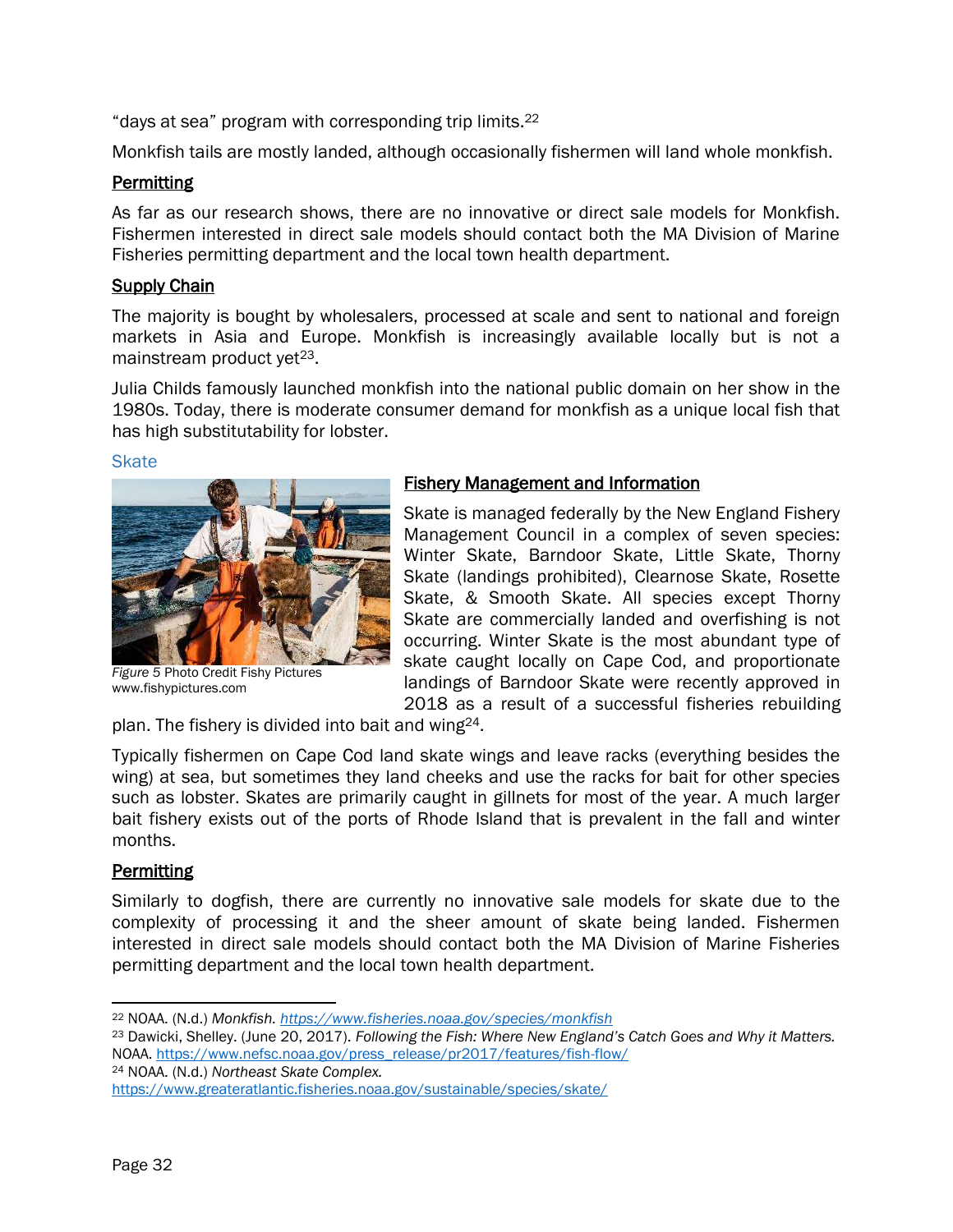## **Supply Chain**

Skate are mostly purchased by wholesalers who bring the fish to processing plants in New Bedford, although occasionally fishermen with wholesale dealer truck permits will drive the fish to the processor themselves. As a type of ray, skate are notoriously difficult to fillet and consequently is mostly processed at scale off-Cape. The majority of the fish is then frozen and exported to Europe and Asia, although increasingly there is domestic demand for skate. Like dogfish, the skin requires particular disposal methods. Most often, the skin is primarily used for fertilizer.

Minimal amounts of skate stay local although there is strong interest from local restaurants and consumers. The main blockage is the local markets carrying the fish and/or distributors delivering fish in (smaller) quantities restaurants need. Foreign demand particularly in France is very high as skate is considered a delicacy, often served with the skin on. In Singapore, skate is grilled and eaten like mozzarella cheese, peeled off with chopsticks. There is ample opportunity for skate as a local, sustainable, healthy, and delicious choice for local consumers. In general, it keeps longer and has a better shelf-life than dogfish.

#### Striped Bass

#### Fishery Management and Information

Striped Bass is a unique fishery on Cape Cod as Massachusetts has the only commercial striped bass fishery in the country. With population levels below target levels, the current fishing rate promotes population growth and is strictly managed. From Maine to North Caroline, striped bass is managed by the Atlantic States Marine Fisheries Commission, the Atlantic Striped Bass Conservation Act, and the Atlantic Coastal Fisheries Cooperative Management Act. There are substantial commercial, recreation and charter interests in this fishery. Fishermen catch striped bass by hook & line on the designated fishing days up to their daily catch limit25.

## **Permitting**

Striped bass is similar to bluefish in that commercial fishermen can deliver fish directly to fish markets that have a state wholesale dealer permit. There are currently no examples of direct-to-consumer sales, but striped bass is a great candidate for pilot projects in direct sales. Fishermen interested in direct sale models should contact both the MA Division of Marine Fisheries permitting department and the local town health department.

#### **Supply Chain**

Fishermen can either bring their catch directly to wholesale retailers (state permit only required) or can sell to wholesale distributors for regional distribution. Most fish is processed (filleted) in the restaurants or fish markets. Some fish is distributed to regional markets like New York and Boston.

Striped Bass is very high in demand in commercial and recreational fishermen and consumers. There is significant knowledge of the local fishery and consumers have relative confidence in handling and cooking it. There are ample lessons learned here to apply to

 $\overline{\phantom{a}}$ <sup>25</sup> ASMFC. (N.d.) *Atlantic Striped Bass.* <http://www.asmfc.org/species/atlantic-striped-bass>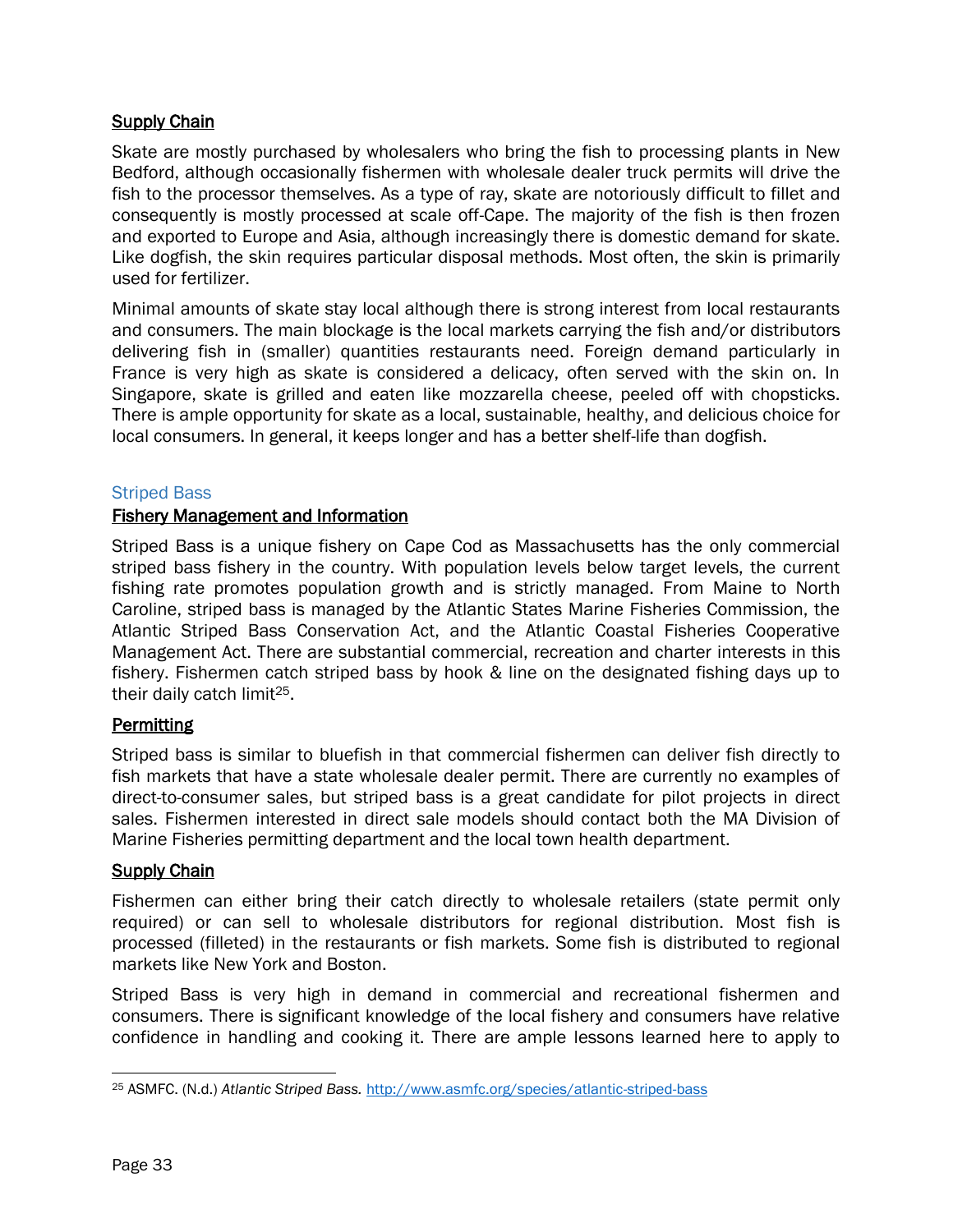other fish when marketing to local consumers, particularly in terms of confidence of preparation and branding of local product.

In Massachusetts, there has been a recent concentration of enforcement on recreational fishermen who seek to sell striped bass to fish markets. Like all recreationally landed species, this is illegal, and devalues the commercial fishery. However, many fishermen that do fish the species use it to augment their catch in the summer months: a fun-to-catch game fish that provides a boost in revenue and is popular with consumers.

American Lobster



*Figure 6* American Lobster. Photo Credit: GARFO.

Fishery Management and Information American lobsters are crustaceans with large, shrimp-like bodies and 10 legs, two of which are long strong claws used for pulverizing shells and tearing soft flesh. Live lobsters tend to be olive or brownish green, with other colors appearing on appendages. They only turn red once cooked due to a pigment that reacts to heat in their shells. Lobsters are not sedentary, migrating large distances throughout the year.<sup>26</sup>

Lobsters have a long lifespan, but are difficult to age due to the periodic shedding of their shells. Scientists believe that they may live up to 100 years old, and they can weigh up to 44 pounds. Larger females bear more eggs, which they can carry internally for up to a year after fertilization, and for 9-

11 months externally. Fishermen are prohibited from landing these "berried" females, and have mandatory or voluntary v-notching requirements in most areas. If a v-notched lobster is caught, even without berries, a fishermen must return the individual to the water in most areas. There are seven American lobster management areas as shown on figure 2.<sup>27</sup>

The lobster fishery is managed by the Atlantic States Marine Fisheries Commission, a federal entity, under the Atlantic Coastal Fisheries Cooperative Management Act. It is a limited entry fishery managed through trap allocations and trap limits versus a more common quota system. The amount of traps on a permit can change based on the overall health of the fishery in a respective area.<sup>28</sup> For example: although the overall population of lobster is not experiencing overfishing, it known that the Southern New England stock of American Lobster has experienced significant declines due to changing ocean conditions and the amount of traps allocated in their known locations has been significantly reduced over the past several years. It is estimated that more than 97% of landings come from the

https://www.fisheries.noaa.gov/species/american-lobster

l <sup>26</sup> NOAA Fisheries. (n.d.). American Lobster. Retrieved February 15, 2019, from

<sup>27</sup> NOAA Fisheries. (2014, February 12). American Lobster Information Sheet. Retrieved February 20, 2019, from

https://www.greateratlantic.fisheries.noaa.gov/nr/2014/February/american\_lobster\_info\_sheet\_2.12.14.pdf <sup>28</sup> NOAA Fisheries. (n.d.). American Lobster. Retrieved February 15, 2019, from

https://www.fisheries.noaa.gov/species/american-lobster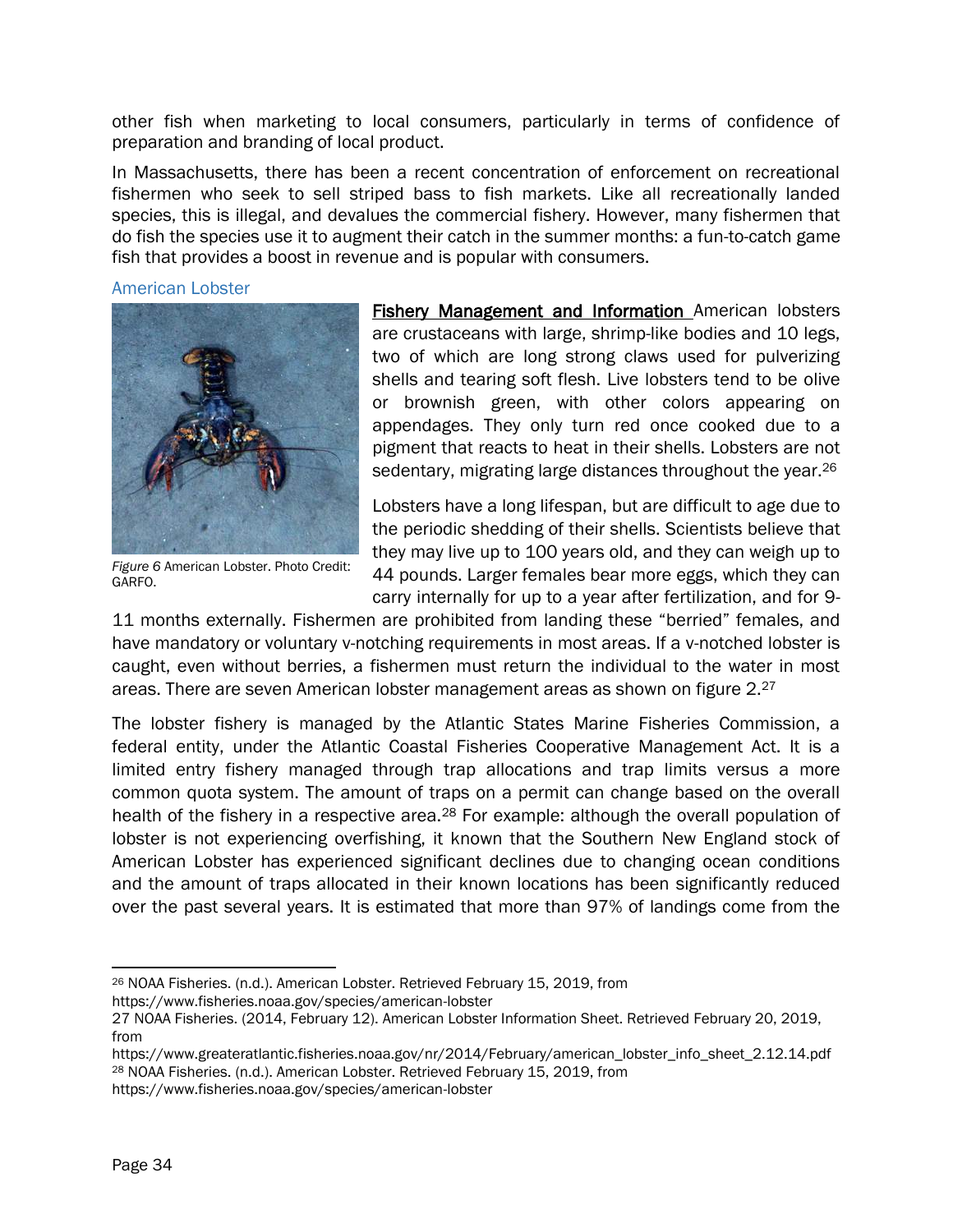George's Bank/Gulf of Maine stock, which is why the overall quota and stock status remains in good condition.<sup>29</sup>



*Figure 7* Lobster management areas. Photo credit: GARFO.

More detailed regulations on time/area closures and gear regulations can be found through the Greater Atlantic Regional Fisheries Office Website and FAQ sheets, or through individual states marine fisheries programs.

#### **Supply Chain**

Like most seafood species, the supply chain for American Lobster begins with the harvester, who captures the species with a trap and brings the undifferentiated product back to shore. After landing, the fishermen can sell his or her catch to a dealer on the wharf that sorts and qualifies the lobsters.<sup>30</sup> These buying stations pay a "boat price" and

then mark up the price before selling it to the wholesaler. These places typically have fuel and other gear that make for a quick stop before the fisherman heads home.<sup>31</sup> It is then quickly transferred from them to a processor (who process the lobster, generally by freezing) and they store the product in order to meet later market demands. Examples of processors in Massachusetts include Seatrade (New Bedford), Gloucester Seafood Processing, etc. The dealer may also take the lobster directly to market for live distribution both nationally and internationally.

## **Permitting**

Fishermen operating on their commercial permit and a Retail Boat dealer permit can deliver lobsters directly to fish markets and fishermen with a retail truck permit and corresponding town retail permits can sell directly to consumers. If a fisherman wants to sell at the dock, he likely only needs a retail boat permit, but if he plans on going to a farmers market or another point of sale, he needs a retail truck permit. From there it is transferred to a customer, either for retail or to a restaurant. This is typically where most of the value added for the species, and where the lobster finally reaches the plate of the consumer.<sup>32</sup> There is a lot of exchange of lobsters between wholesalers. For example, a smaller wholesaler, focused

 $\overline{\phantom{a}}$ <sup>29</sup> Atlantic States Marine Fisheries Commission. (n.d.). Retrieved February 21, 2019, from http://www.asmfc.org/species/american-lobster

<sup>30</sup> https://taatrain.cffm.umn.edu/publications/LobsterMrktOverview.pdf

<sup>31</sup> https://escholarship.org/uc/item/5m78k80p

<sup>32</sup> https://taatrain.cffm.umn.edu/publications/LobsterMrktOverview.pdf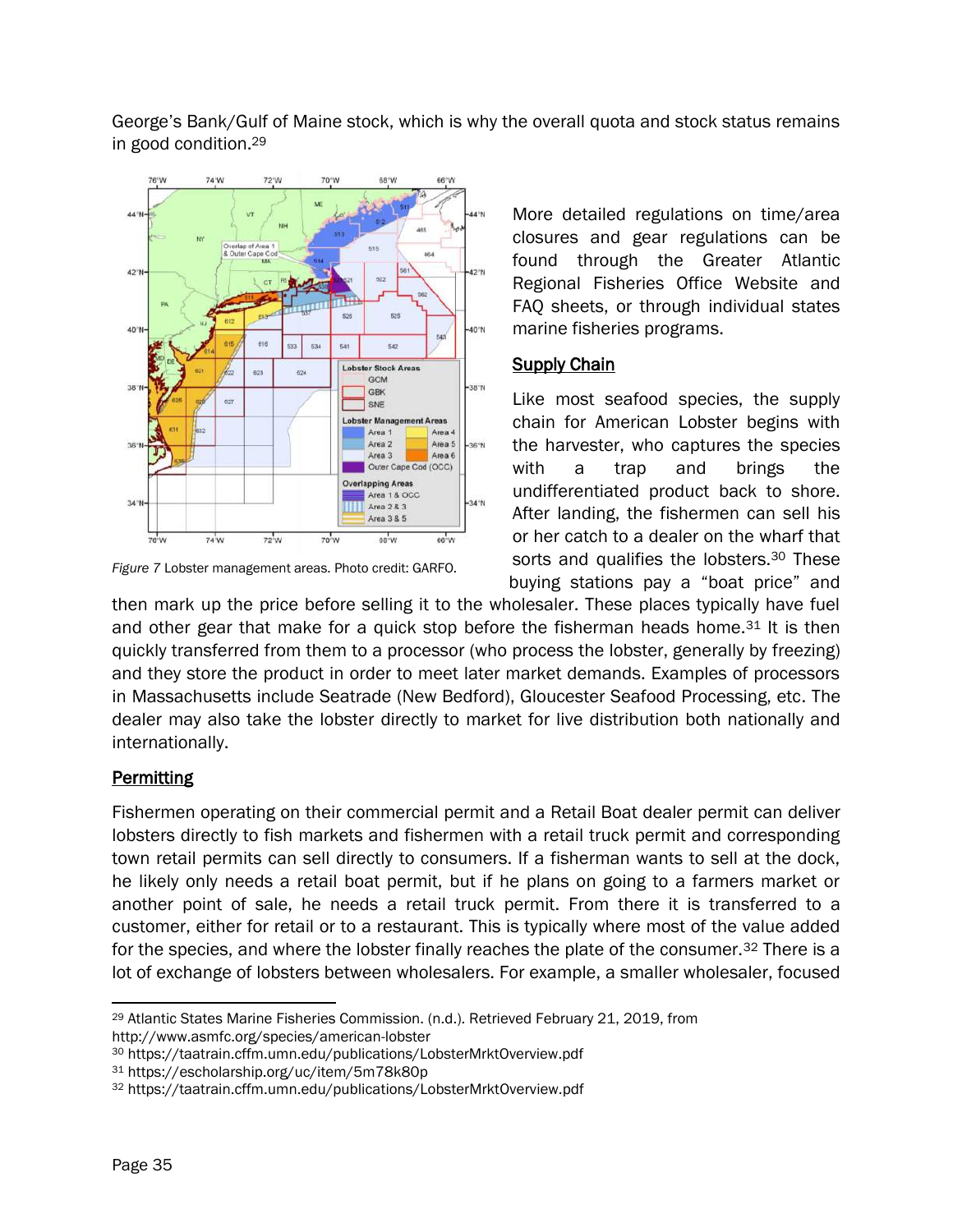on local distribution, might sell to local restaurants and fish markets as well as to a larger wholesaler, who will then distribute the lobsters across the country or even over to other wholesalers in Asia. Who wholesalers sell to depends on the size and scope of their business and what orders they need to fill.<sup>33</sup>

In lieu of selling to a traditional buying station (dealer), some fishermen have opted to form cooperatives. Coops are nonprofits owned by lobstermen who share in expenses and profit. They sell to the coop for a previously determined price and a manager will market the lobster to different buyers. This helps to vertically integrate the fishermen into the supply chain, and allows them to have more control over where (and for how much) their lobster is sold. Coops pool resources together, which can allow for transactions with larger dealers. Because Coops have a net zero profit, any leftover money is split between the members at the end of the year.



## **Supply Chain Complexity**

*Figure 7: Supply Chain Complexity. Source: USDA.*

## Value: Why is lobster so expensive?

This has more than one answer.

At each step in the supply chain, the cost of the lobster is increased incrementally to cover things like transportation, storage, marketing, etc. to ensure that each respective step is making a profit. So although the harvester may get a certain price per pound, it moves up the more times it changes hands. Another reason for increase is due to promotion, marketing and branding.

 $\overline{\phantom{a}}$ <sup>33</sup> https://escholarship.org/uc/item/5m78k80p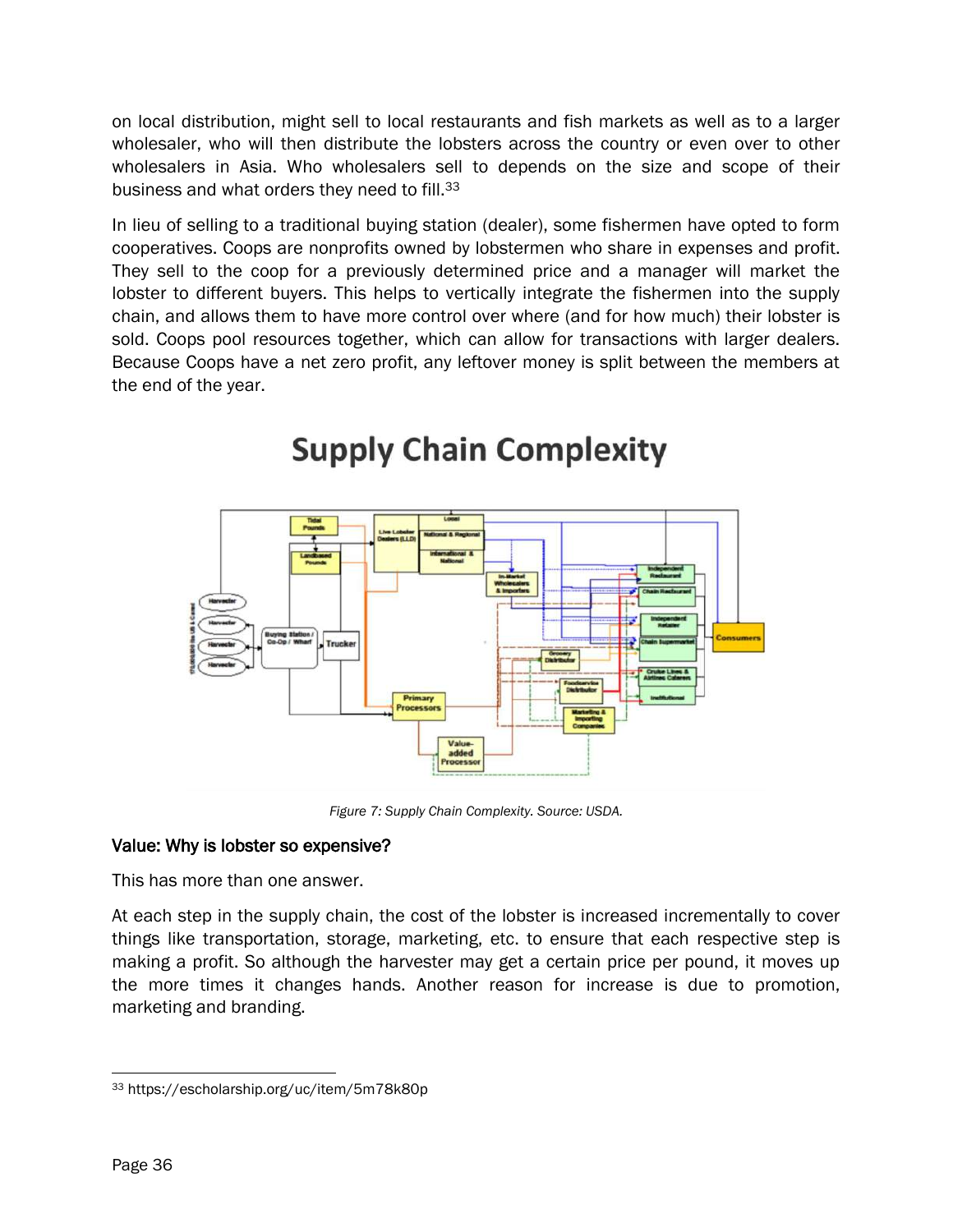- $\circ$  Promotion Industry invest in generic promotions and building interest and awareness of the brand and products
	- \$.05 per pound anticipated return of 5‐8% increase in boat price
	- \$.10 per pound, anticipated return of 12-18% increase in boat price
- o Marketing and branding Private companies invest in marketing and branding individual products and bring the products to market<sup>34</sup>
- o Simply, it was labeled as a delicacy, and people like eating expensive food.

There are no commercial farms to provide a lot of lobsters, so supply is limited to wild caught fisheries. Lobsters grow slowly, and they are challenging to keep alive through shipping, meaning those costs are much higher than with fillets of fish. Live lobsters are preferred by the consumer because of their texture when cooked.

Whether cooked or frozen, processing lobsters is a labor intensive process, often needing done by hand to ensure shell and waste materials are not served with the meat. Additionally, Americans perceive cheap lobster as suspicious or a scam<sup>35</sup>

#### Case study

Selling seafood directly to the consumer has many challenges. A Cape Cod fishermen embarked upon a pursuit of selling his lobster at a local farmers market. His challenges began in having to coordinate different regulatory requirements at the federal, state, and local level. Federally, he had to obtain a dealer permit, which allowed transfer from him (the harvester) to the himself (the dealer) in order to sell them to another person. Next, he had to work with the state to ensure that once the lobsters were landed, he was able to transfer/move them according the proper refrigeration and storage requirements. Finally, as he would be selling the lobsters in the commonwealth of Massachusetts, he had to comply with the local town health department regulations. Ultimately, he chose to only sell at one towns' farmers market during the summer, instead of having to apply for multiple permits in different towns, which would have meant repeating the already cumbersome application process.

Getting permits and approvals was not the easiest process. "It's time-consuming," said the captain. "Just figuring out what I needed to do and all that."

"The challenge in Massachusetts is that as a Commonwealth our towns have individual health policies. In states like Maine and New Hampshire they have a state law only," Leaning said. "This makes it difficult when the state and town might not work together or know what the other is requiring."

 $\overline{\phantom{a}}$ <sup>34</sup> https://taatrain.cffm.umn.edu/publications/LobsterMrktOverview.pdf

<sup>35</sup> Sullivan, C. (2015, July 17). Science explains why lobster is so expensive. Retrieved February 22, 2019, from https://www.businessinsider.com/why-is-lobster-super-expensive-2015-7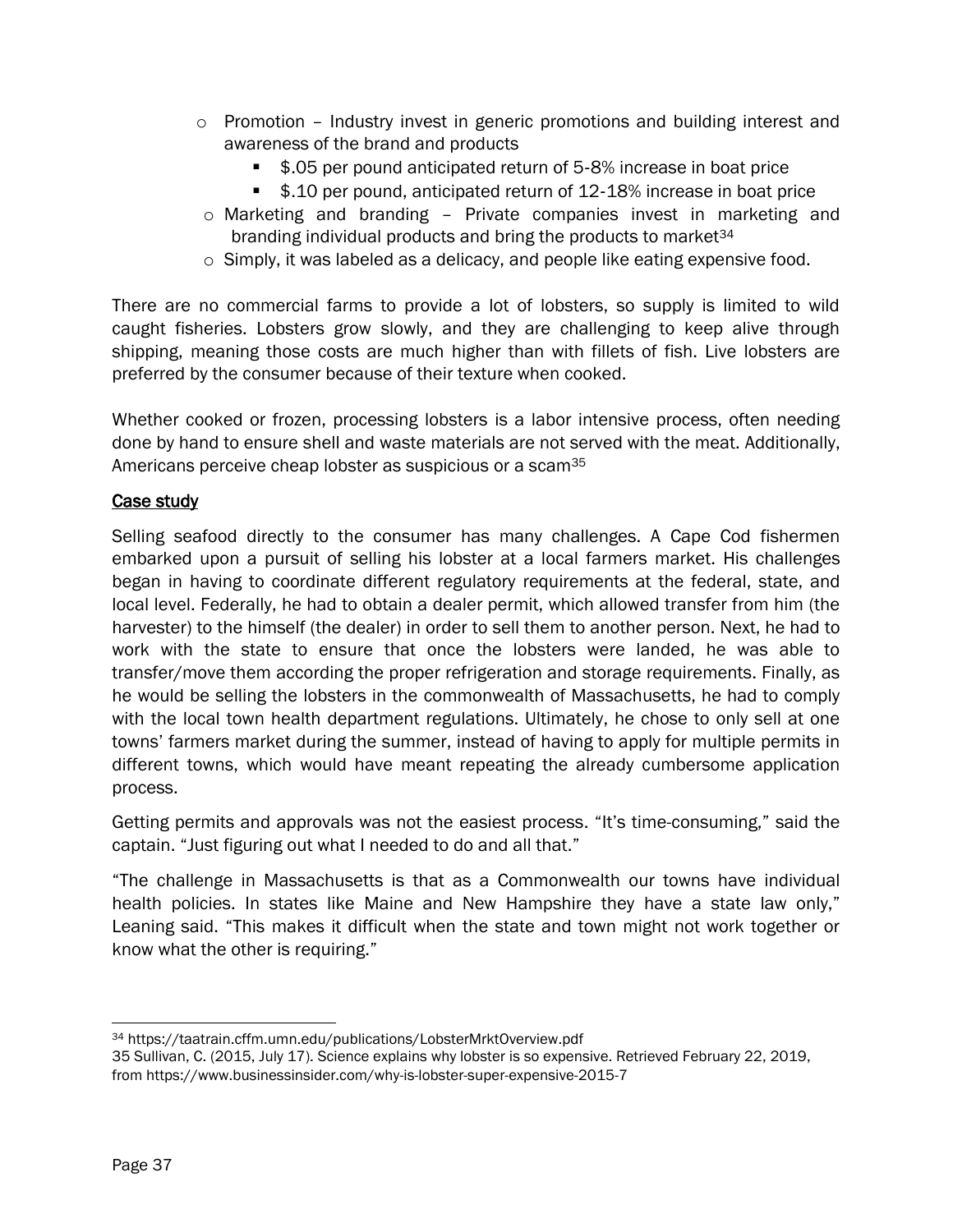As a result of this process, the fishing organization that helped the captain navigate the process is now working with the state to approve a uniform permit that would allow others to sell direct, rather than spend countless hours and dollars navigating the currently complex process.

"I don't believe that all fishermen want to sell direct or should sell direct," she said. "It all depends on what's happening in the fishery and what the individual wants out of his or her business model. I just think they should have the option. [This captain] is an example of exactly the type of family I think we should support here on Cape Cod – a young, independent entrepreneur who is trying to think outside the box in terms of his business model and is generating employment for other young people to stay on Cape Cod."

So far it seems a lot of people agree, or at least love lobster. On a Sunday morning in early July, The captain had sold almost all of the 150 pounds he brought. He and [his wife] say they have regulars that come right when they open at 9 a.m.<sup>36</sup>

Additional challenges in selling lobsters directly to consumers arose in this case study. Namely, the fishermen wasn't interested in marketing and promoting his product so the sales were limited to customers via word-of-mouth, previous interactions, or PR from other sources about lobsters at the farmers market. On the consumer end, lobsters are considered a delicacy but most farmers market customers either were hesitant to buy lobster at the farmers market because they were headed to the beach or out for the day, were planning on eating it out, or were apprehensive to cook it. Local customers supported lobster but only as a specialty purchase; they weren't interested in purchasing lobster every week and were hoping for more variety in seafood options.

#### Atlantic Sea Scallop



*Figure 8:* Atlantic Sea Scallop. Photo Credit NOAA FishWatch*.* 

**Fishery Management and Information Atlantic Sea Scallops are** harvested year-round from Maine to North Carolina. Scallops are bivalves, much like clams and oysters. Their shells are held together by an abductor mussel, which is what Americans typically eat. They have a saucer shaped shell with scalloped or fluted edges (thus the name). Scallops can live up to 20 years and grow relatively quickly in the first years of their lives. After spawning in late summer/early fall, the scallop larvae stay in the water column for 4-6 weeks before

settling on the ocean floor. Scallop larvae are a valuable food source for other pelagic fish and invertebrates. Scallops eat through filter feeding, and possess the ability to propel themselves through water to escape predators by snapping their shells closed. Other bivalves do not have this capability.

l <sup>36</sup>Leggett, D. (2018, August 15). Local Farmers' Market Brings on the Lobster. Retrieved February 22, 2019, from https://www.capecodchamber.org/articles/local-farmers-market-brings-lobster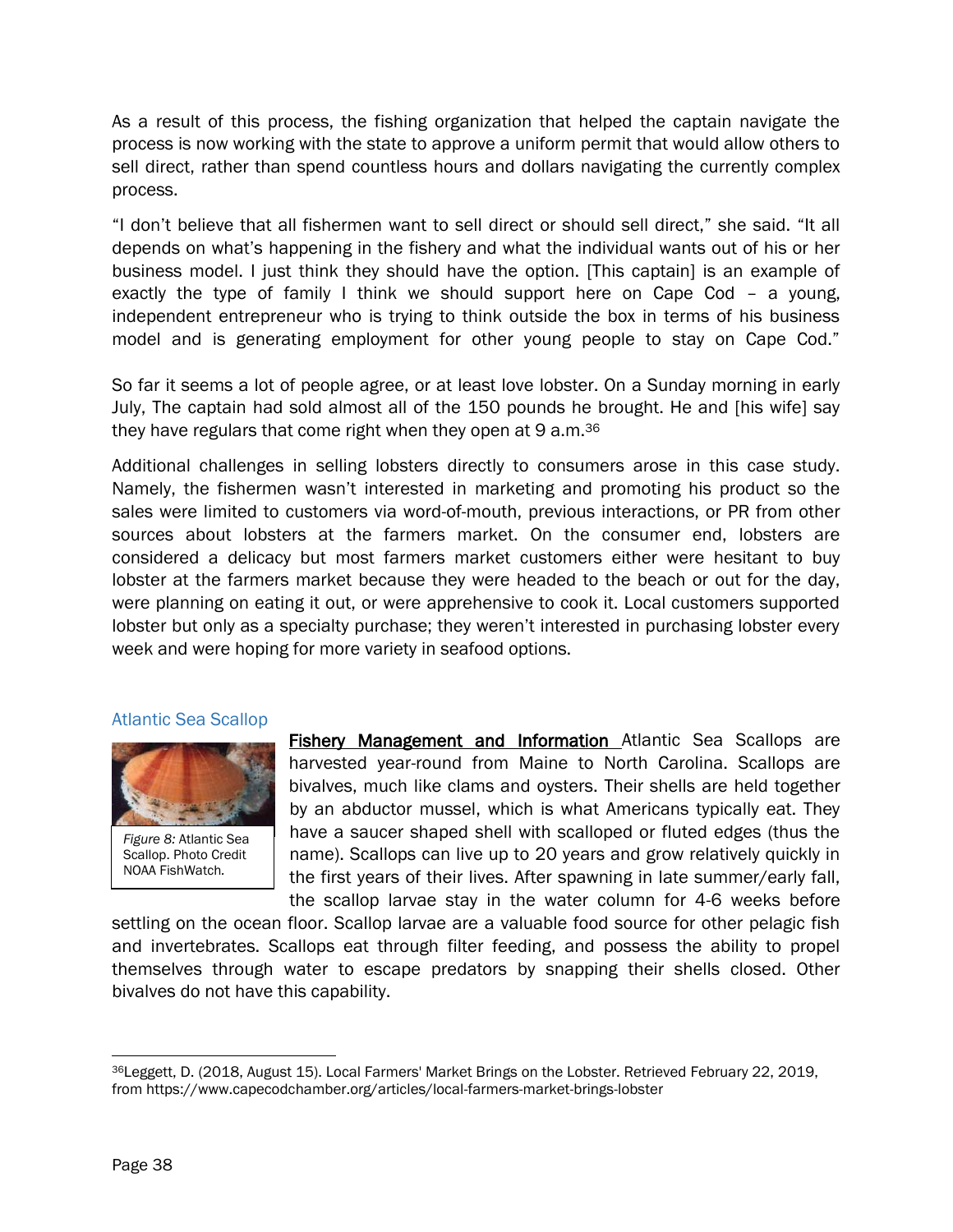Scallops are managed by the New England Fishery Management Council and NOAA Fisheries. The regulations divide the scallop fleet into two components: a small "dayboat" individual fishing quota (IFQ) fishery who adhere to individual quotas and 600 pound daily trip limits, and a larger "limited access" component who are subject to 18,000 pound overall trip limits (a trip could be a week or more). Both are required to adhere to strict area closure requirements and must use vessel monitoring system (VMS) while harvesting scallops. Measures are in place that reduce bycatch through gear thousand of dollars. Source: modifications and seasonal area closures.

| <b>Value of Landings</b> |                |                                   |  |  |
|--------------------------|----------------|-----------------------------------|--|--|
|                          | <b>Species</b> | <b>Thousand</b><br><b>Dollars</b> |  |  |
|                          |                | 0.077777                          |  |  |

| Rank           | <b>Species</b>   | <b>Thousand</b><br><b>Dollars</b> |
|----------------|------------------|-----------------------------------|
| 1              | Salmon           | 687,770                           |
| $\overline{2}$ | Crabs            | 610,377                           |
| 3              | Lobsters         | 593,874                           |
| 4              | Shrimp           | 530,977                           |
| 5              | Scallops         | 511,945                           |
| 6              | Pollock (Alaska) | 413,273                           |
| 7              | Flatfish         | 267.013                           |
| 8              | Oysters          | 236,418                           |
| 9              | Clams            | 210,755                           |
| 10             | Cod              | 160,815                           |

*Figure 9* Value of species by FUS2017

In 2016, the scallop fishery of the Atlantic was valued at more \$496 million with landings of approximately 41.6 million pounds.<sup>37</sup> The 2017 Fisheries of the U.S. Economic report ranks scallops fifth by value in the entire country, at approximately \$511,945,000, which falls approximately \$170 million behind the number one valued species, salmon.<sup>38</sup>

## **Supply Chain**

The supply chain for the scallop fishery begins at sea. Fishermen on both Limited Access and General Category vessels process (shuck) their product at sea, removing the abductor mussels from the shells. Live scallops require an addition permit from the state to land.

After a fishermen completes a trip, they have several options on whom to sell:

Many vessels choose to sell their product directly to the auction. Here, wholesale bidders can purchase and bid on a lot. Prices for a lot generally increase throughout the day, as does quality. Auction prices are generally more consistent, which can make it easier for a fishermen to plan their business for the season year, although the trend is that auction prices are slightly lower in the summer when supply is high. Prices increase in the winter when conditions prevent regular fishing, and meat yields are lower (supply decreases). Recently, fishermen saw prices from \$9-11/lb ex-vessel during the summer of 2018, and prices around \$13-15/lb as holidays increased demand. Market value remains fairly consistent throughout the year around \$25/lb for sea scallops. Like other fisheries, as the product moves through the supply chain, the price increases incrementally until it reaches the consumer.

## **Permitting**

There are currently no examples of innovative local sale models of scallops on Cape Cod, however there is ample opportunity for this high value and highly sought after species.

 $\overline{\phantom{a}}$ <sup>37</sup> NOAA Fisheries. (n.d.). Atlantic Sea Scallop. Retrieved February 21, 2019, from https://www.fishwatch.gov/profiles/atlantic-sea-scallop

<sup>38</sup> National Marine Fisheries Service (2018) Fisheries of the United States, 2017. U.S. Department of Commerce, NOAA Current Fishery Statistics No. 2017 Available at: https://www.fisheries.noaa.gov/featurestory/ fisheries-united-states-2017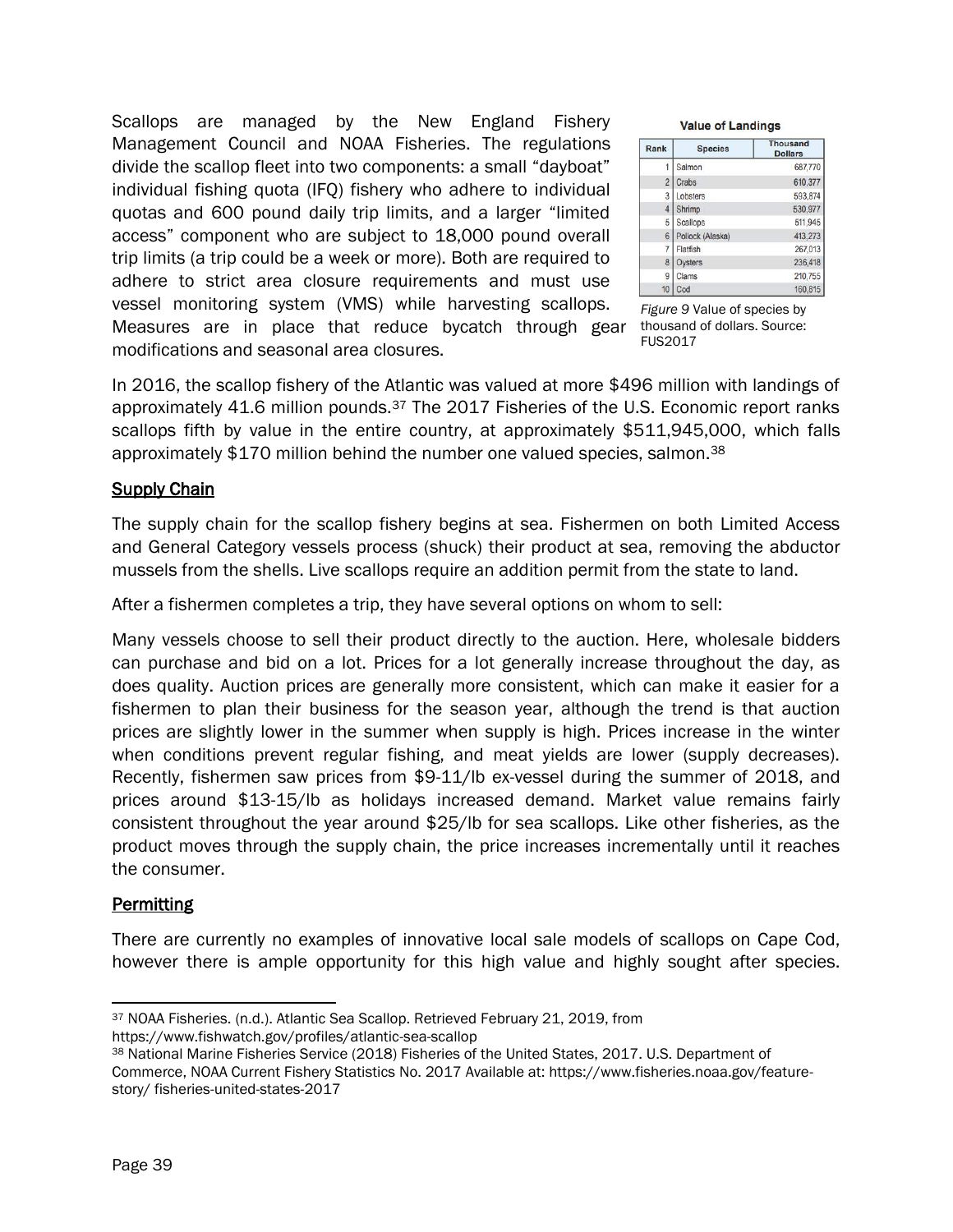Fishermen interested in direct sale models should contact both the MA Division of Marine Fisheries permitting department and the local town health department.

## Case Study

The Cape Cod Fisheries Trust has been working closely with Cape Cod fishermen and the Whole Foods Supermarket chain to deliver locally sourced scallops and groundfish to the Northeast region of the supermarket chain, which totals roughly 70 stores.

For scallops, three captains sell product directly to Whole Foods, shipping to a processing facility in Gloucester. These boats are part of the "general category" fleet, meaning each boat is allowed to land only 600 pounds of shucked scallops per trip. These scallops are the highest quality, freshest product on the market. Recognizing that, Whole Foods buys from these captains at a price that is consistently higher than prices quoted on the general seafood auction in New Bedford.

For groundfish, Whole Foods purchases codfish, haddock, and other species caught by jiggers and hook and line fishermen. Once again, this style of fishing produces smaller harvests but very high quality fish, caught individually, brought on deck alive, handled with industry best practices. Several Cape Cod boats focusing on haddock have shifted operations and land at the Whole Foods facility at Pigeon Cove in Gloucester, guaranteeing the shortest possible time between landing and delivery to consumers. Whole Foods guarantees a set price which allows these fishermen to maintain highest quality and anticipate a steady market and cash flow. A challenge with this model is that the buyer still sets the price for fishermen and demands certain quality requirements that may be impossible to meet given realities of fishing – such as additional size requirements for fish (over the legal minimum).

## Bluefin Tuna



*Figure 10* Atlantic Bluefin Tuna. Photo Credit: NOAA FishWatch

## Fishery Information and Management

Atlantic bluefin tuna caught in U.S. waters are found in the western Atlantic from Newfoundland to the Gulf of Mexico. Bluefin are a highly migratory species. They are extremely evolved top predators and can migrate thousands of miles across the ocean, which makes their management more challenging, as it qualifies them for international

management measures. They typically live near the surface, but will dive to depths of 500 to 1,000 meters. They spawn in the same areas of the Gulf of Mexico (April to June) each year, where they are prohibited from being caught. Bluefin tuna are the largest of all tuna species,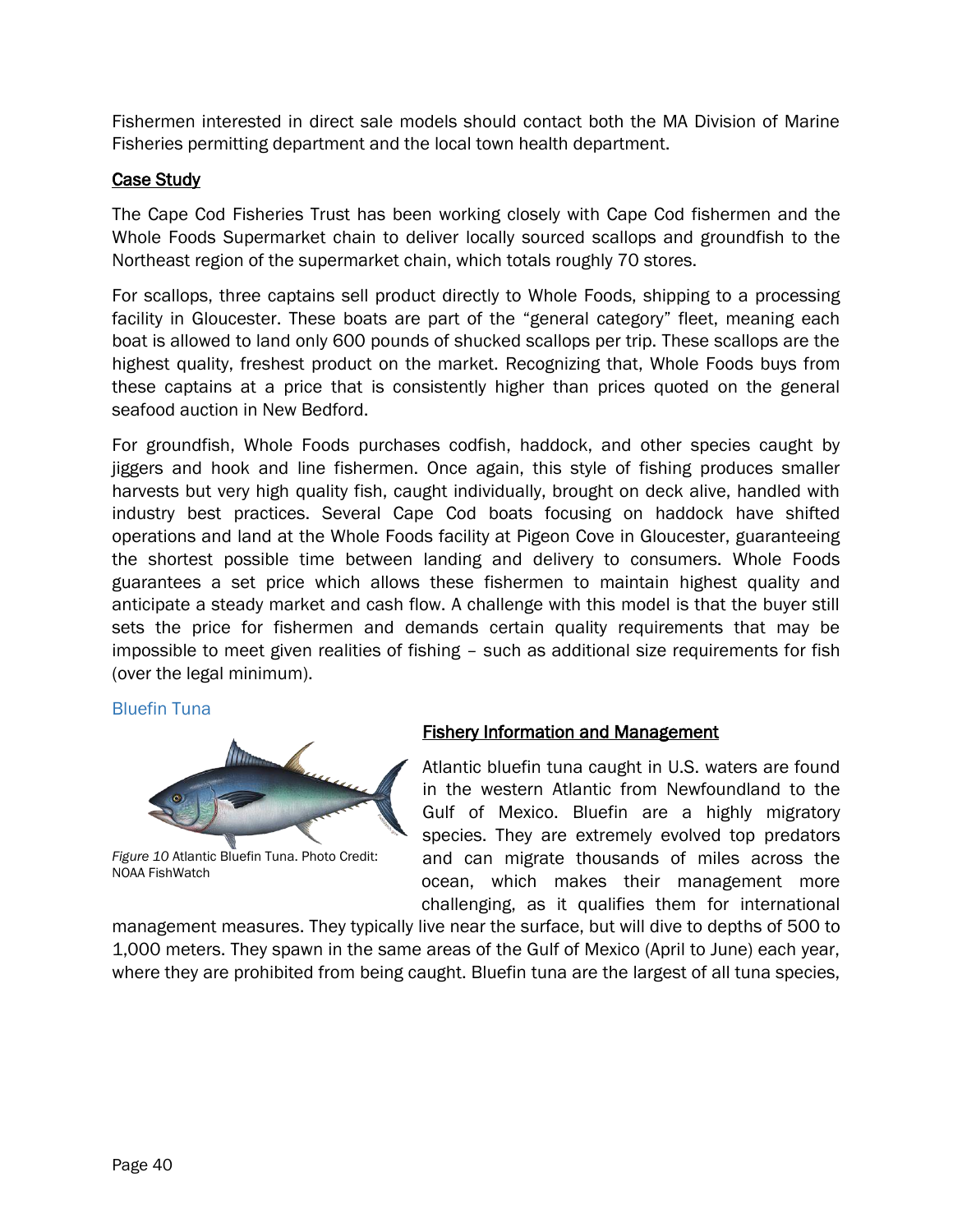yet grow more slowly than all others. They can live up to 20 years, and typically begin spawning around age 8, which is slightly higher than their Pacific counterparts.<sup>39</sup>

The International Commission for the Conservation of Atlantic Tunas (ICCAT) scientific committee assessed the abundance of bluefin stocks in 2017. It determined that western Atlantic Bluefin Tuna (those caught in the U.S.) are not subject to overfishing. However, due to overfishing in previous years, the stock is still in a rebuilding plan.<sup>40</sup> The current catch limits set by the 2017 stock assessment authorize a 17% increase in the amount of fishing allowed for the species. Although this was less than the stock assessment suggested could be fished, scientists gave a buffer from the top end of the range to account for uncertainties. For example, scientists continue to study the impacts of the 2010 Deepwater Horizon spill on the species. The spill coincided with the spawning season, which may have impacted an entire generation of young fish.<sup>41</sup>

Atlantic Bluefin Tuna are managed through NOAA Fisheries Highly Migratory Species Division, who make recommendations to ICCAT consistent with applicable U.S. laws.<sup>3</sup>

## **Supply Chain**

Very generally, the supply chain for Atlantic (western) bluefin tuna can be described by the following process:

Fishermen harvest and land a whole tuna and tag it. Harvesting can be accomplished through purse seining, harpooning, rod and reel, long-line or trap, although the latter is the least significant gear type. The whole fish is brought to a dealer who has the appropriate federal and state permits.

Federal dealer permits are required to purchase, trade, or barter any highly migratory species (HMS) from a U.S. fishing vessel, even if the HMS product is landed in a foreign port. HMS product that was caught and retained by a U.S. fishing vessel is generally considered a domestic product and is not considered an import, even when the product is landed in a foreign port and crosses the U.S. border after landing.<sup>42</sup>

Importers, exporters and re-exporters of Atlantic bluefin tuna, Southern bluefin tuna, Pacific bluefin tuna, frozen bigeye tuna, swordfish, and shark fins must obtain an International Fisheries Trade Permit (IFTP).<sup>42</sup>

l <sup>39</sup> NOAA Fisheries. (2018, December 4). Western Atlantic Bluefin Tuna. Retrieved March 1, 2019, from https://www.fishwatch.gov/profiles/western-atlantic-bluefin-tuna

<sup>40</sup> REPORT OF THE STANDING COMMITTEE ON RESEARCH AND STATISTICS (SCRS). (2017, October 6). Retrieved March 1, 2019, from

https://www.iccat.int/Documents/Meetings/Docs/2017\_SCRS\_REP\_ENG.pdf

<sup>41</sup> NOAA Fisheries. (2018, December 4). Western Atlantic Bluefin Tuna. Retrieved March 1, 2019, from https://www.fishwatch.gov/profiles/western-atlantic-bluefin-tuna

<sup>42</sup> NOAA. (2017, August 23). Atlantic HMS Dealer Compliance Guide. Retrieved March 1, 2019, from https://www.fisheries.noaa.gov/resource/outreach-and-education/atlantic-hms-dealer-compliance-guide The IFTP must be applied for online at : [https://fisheriespermits.noaa.gov/npspub/pub\\_cmn\\_login/index\\_live.jsp.](https://fisheriespermits.noaa.gov/npspub/pub_cmn_login/index_live.jsp)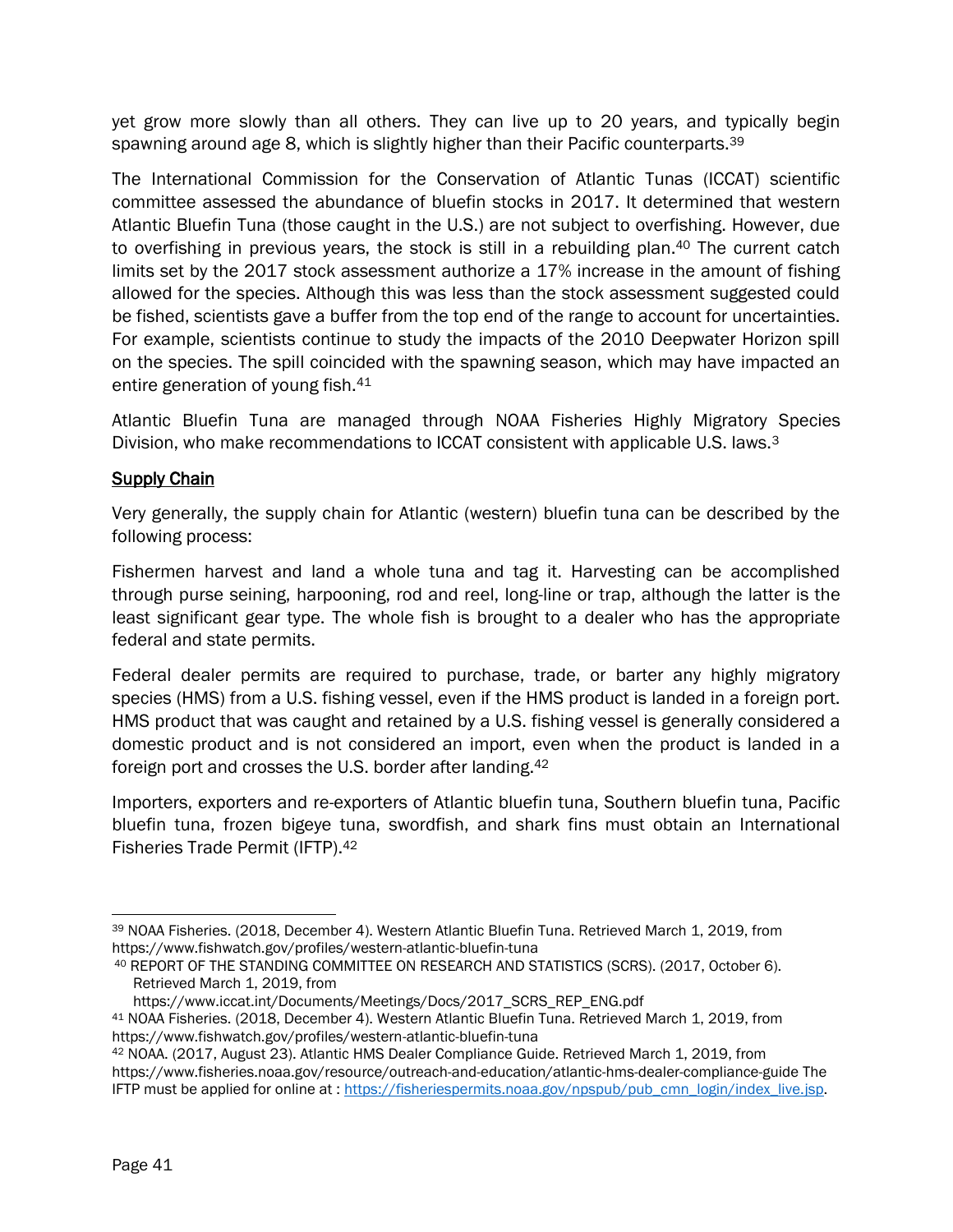Recent regulatory changes require both the fishermen and the dealer to report the tag number and associated information to the federal government within 24 hours. Each fish has a unique tag, and at times of busy fishing, this process can be extremely cumbersome, as many fishermen will have to reach out to the dealer after the sale to verify correct information.

In some instances, the dealer will also process the fish, however, most sell to a specific processor such as Stavis Seafoods (Boston) who are able to handle large quantities of fish. Very occasionally, a fishermen will sell his catch to the auction, if there is no pre-existing agreement with a dealer. However, there is less guarantee of a good price, so most choose not to go this route. One example of fishermen that might sell to the auction are groundfishermen who are participating in an electronic monitoring exempted fishing permit (EFP) that allows them to harvest tuna (with appropriate gear) on a groundfish trip. This catch is not planned, but can provide additional income to the captain and crew from their trip. Fish on the auction would also go to a processor after their initial sale.



*Figure 11:* Captain Ray Kane with a western Atlantic Bluefin. Photo credit: Ray Kane.

After the fish is filleted, the processors sell to different cuts thousands of different customers. Processors generally get about 70% yield on the product, and their markup covers not only that reduction (to break even) but also enough to cover costs of freezing, shipping, and labor. For example, a processor may buy a tuna for \$8/pound, get a 70% yield, and have to sell the fish for \$11.42/pound to break even. Most would factor in other costs per pound and sell the fish for about \$13/pound. They sell to retail clients such as fish markets, sushi restaurants, etc., who will further mark the product up by about 30%, which is reflective of the price the consumer pays for the product.<sup>43</sup>

An interesting anecdote on Bluefin tuna is that the Pacific and Atlantic species are extraordinarily similar in appearance. A person reading this report might question the price value, thinking that the quality of one fish is much higher than the other. However, the reality of the

"million dollar fish<sup>44"</sup> sold at the beginning of the year (at the former Tsukiji Fish market, which closed last year and moved to the Toyosu market near Tokyo Bay) is that the cost is driven up in large part due to the marketing benefits and publicity of the event, not so much from the actual quality and taste of the fish, although it is undoubtedly a high quality product. A person could speculate that the demand for Pacific Bluefin is higher and the supply much lower (as a result of years of overfishing that have resulted historically low stock abundance), therefore the price would be driven higher.<sup>45</sup> However, there are more

 $\overline{\phantom{a}}$ <sup>43</sup> Personal Account, Andy Baler, Bluefin Tuna Dealer, processor, and owner of Bluefin's Restaurant.

<sup>44</sup> Paris, F. (2019, January 05). Threatened Bluefin Tuna Sells For \$3 Million In Tokyo Market. Retrieved March 1, 2019, from https://www.npr.org/2019/01/05/682526465/threatened-bluefin-tuna-sells-for-5-000-perpound-in-tokyo-market

<sup>45</sup> WWF. (2014, July). Current Situation of Bluefin Tuna and Stock Management. Retrieved March 1, 2019.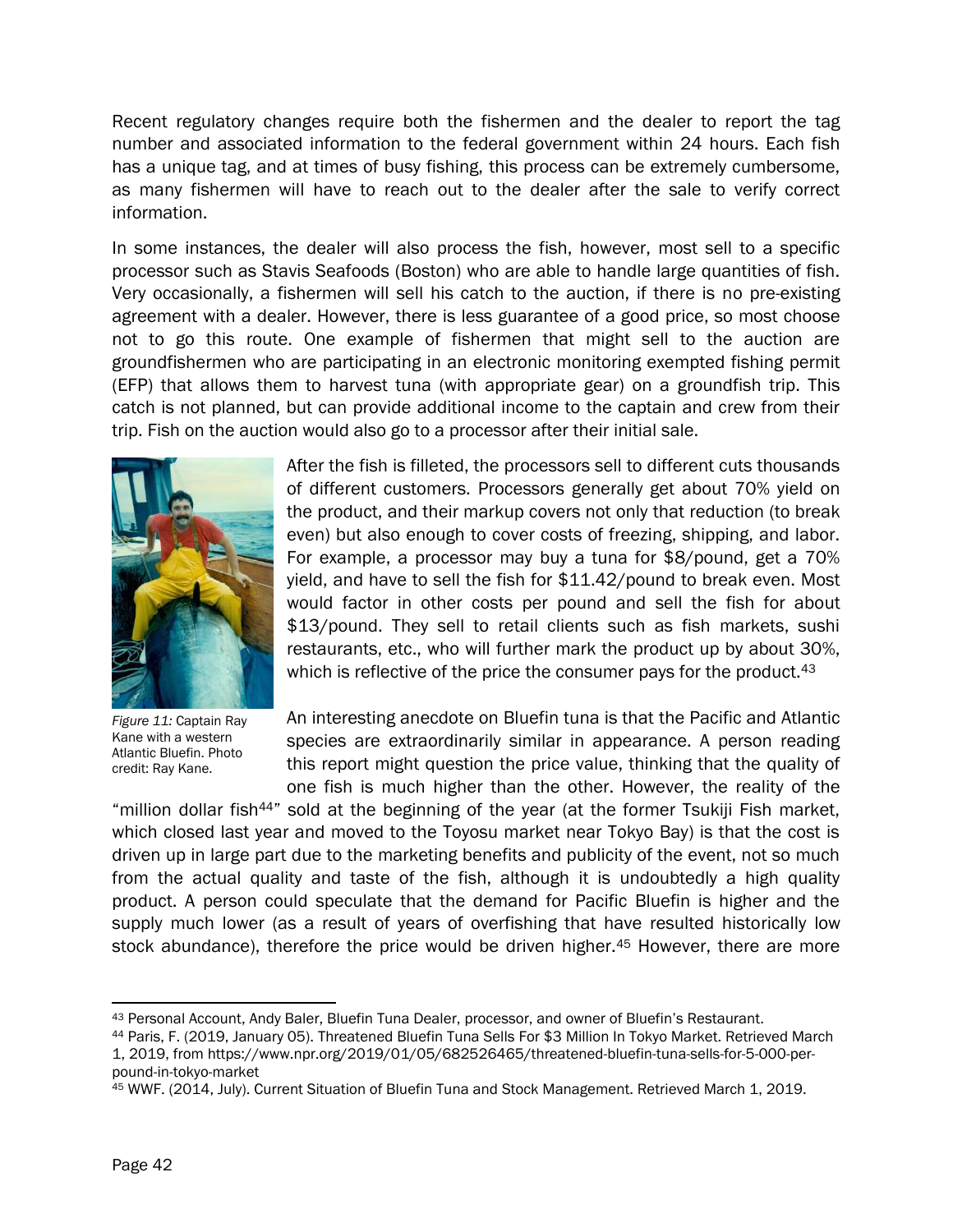factors than that to consider, and the international market on highly migratory fish deserves its own dissertation and will not be further discussed here.

## Case Study

The personal interview conducted for this supply chain information revealed that there is a unique way that the supply chain can be made more advantageous, albeit through additional work and inspections. More than one dealer on Cape Cod also possesses the ability to process fish in small facilities that have been properly constructed, permitted and inspected. The bluefin tuna is then sold at these businesses restaurants. There are no regulations that prohibit a single person or business from acquiring all these different permits, which can make getting fish directly from the ocean to a plate a quicker process, changing hands much less than would ordinarily happen. However, having all permits in one small business doesn't come without its challenges.

In the case of bluefin tuna (a highly desirable and profitable fish), the supply is limited to only a few months of the year before the species moves to different waters. This is the case with other fish in New England waters such as black sea bass, squid, bluefish, striped bass, etc. Coupled with the distinctly human seasonality of Cape Cod, it can make maintaining a consistent year round business challenging, if not impossible.

The individual's perspective on why he chooses to do more work streamlining the supply chain process is that not only to consumers want local fish, but sourcing directly from fishermen and having a single dealer is more transparent, healthier, safer, and provides a legal business that supports the community in the long run.<sup>46</sup>

**Oyster** 



Oyster. Photo Credit: NOAA Fishwatch.

## Fishery Management and Information

Eastern Oysters are grown throughout the United States from Maine to the Gulf of Mexico. Oysters are an ideal product for many growers due to their sessile nature, fast growth rates and high reproductive capacity. Additionally, they are self-feeding since they take food directly from the water column.

Figure 12: Eastern Oysters first mature as males, then switch to female. A female oyster releases over 100 million eggs during a spawning event. Major threats to oysters are from shellfish diseases and also man-made causes such as ocean acidification, which impacts shells of (particularly young) organisms.

Public Health officials in the state are responsible for monitoring shellfish from growing areas to make sure they are safe to eat.

Apart from sedentary growth, Oysters provide other environmental benefits. They filter feed the water, removing algae, organic matter, and excess nutrients as they grow. Oysters and the gear used to grow them provide habitat for other marine organisms. Additionally, oyster beds stabilize coastal sediments and help minimize impacts from storm surges.

 $\overline{\phantom{a}}$ <sup>46</sup> Personal Account, Andy Baler, Bluefin Tuna Dealer, processor, and owner of Bluefin's Restaurant.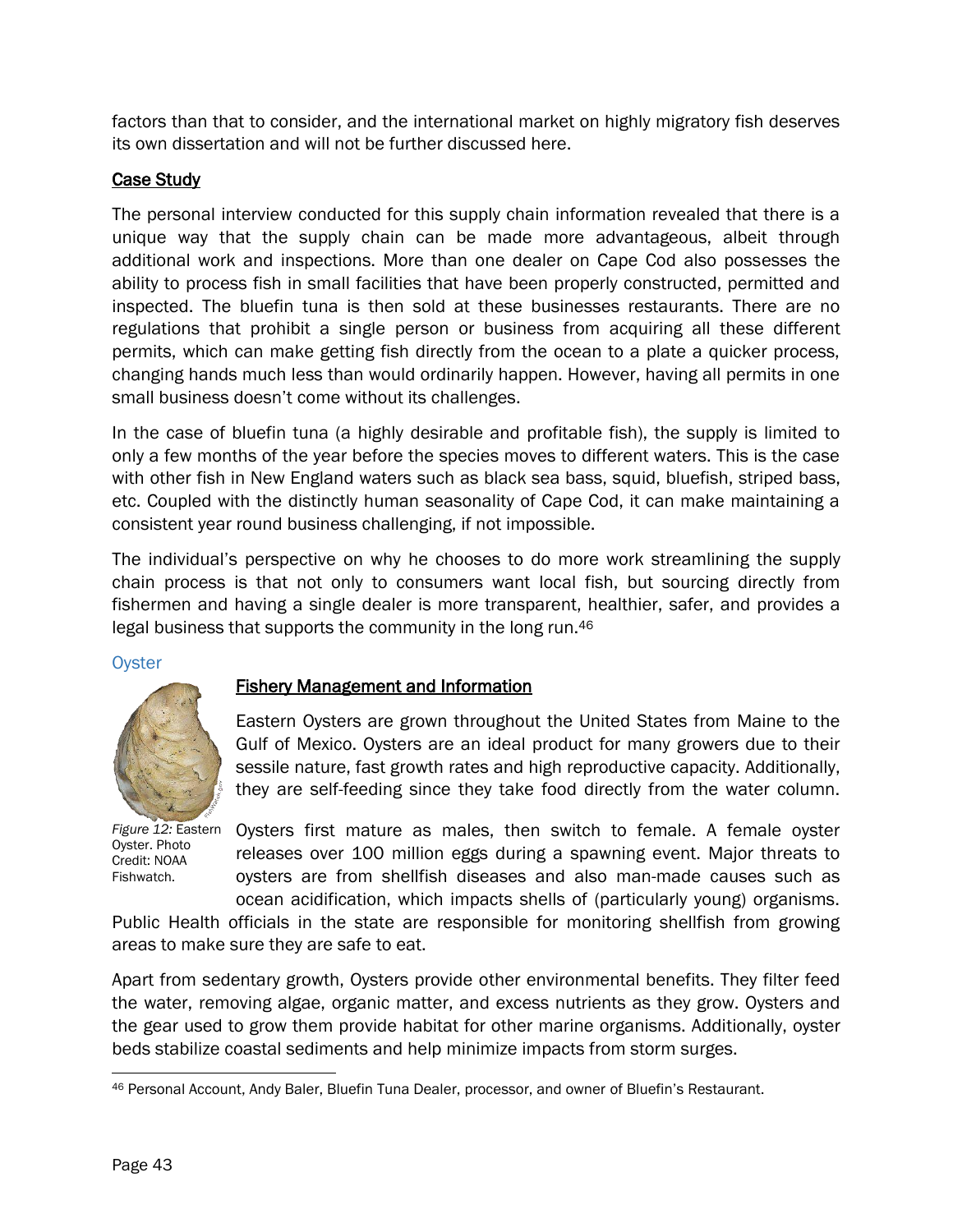Oysters can be grown wild or through aquaculture. Aquaculture essentially entails oyster larvae being bred in hatcheries and fed a diet of algae for 2-3 weeks. Larvae will then attach to a substrate such as old oyster shells. Once attached, they are transported to grow-out sites in coastal waters. They can be grown on bottom (direct on the beach in tidal areas) or off bottom (in mesh bags, racks or cages that are attached and anchored to frames in the intertidal zone. In some cases, oysters are grown in suspended culture, where bags are attached to rafts and float in the intertidal zone. Oysters can be harvested year round, although fall is generally regarded as the best oyster season, as the oyster has spawned during the summer and spent many months feeding in ideal conditions.<sup>47</sup> Historically oyster consumption was limited to months with an "R" in them because of the cooler temperatures and decreased likelihood of disease.

## **Supply Chain**

As previously noted, oysters can be grown through aquaculture or wild harvest. In MA, the locations authorized for harvest of oyster are managed through individual towns. Towns manage criteria for grant application and administration through a shellfish warden, who also enforces health standards and closures. Additionally, the state manages the water quality testing to ensure no harmful contaminants are present in waters where shellfish are being harvested. The state also mandates minimum harvest sizes for oysters. Oyster harvests can be a year round industry, although supply does diminish when water temperatures decrease, as oysters grow much more slowly in cold waters. This is fairly common on Cape Cod: not only does temperature influence the growth and supply of oysters, but there is also less demand in the winter, when populations reach their yearly low and many growers remove oysters from the water over winter.

Due to concerns of disease due to warming water conditions, harvesters or growers must adhere to extremely strict requirements. Currently, harvesters have a two hour window posttidal exposure to get oysters down to a certain temperature and they must keep the oysters adequately shaded in between.

Oysters to be consumed in raw form generally stay fresh for 10-14 days. However, if stored properly, they can live for over 4 weeks. Oysters should be stored at 38-43 degrees in a nonairtight container. Some oysters are stored in wet (recirculated water) environments that mimic their natural conditions. If stored this way, the water must be tested weekly. Wet storage is not the same as depuration, which cleanses product from certain conditional areas for a designated period of time before they can be sold for consumption.<sup>48</sup>

Because of their relatively short shelf-life, wholesalers or co-ops typically sell directly to consumers or restaurants for immediate consumption. Oysters can be delivered by truck or air to their final destination. A consumer may buy them whole/live and shuck them him or

https://www.fishwatch.gov/profiles/eastern-oyster-farmed

 $\overline{\phantom{a}}$ <sup>47</sup> NOAA Fisheries. (2019, March 27). Eastern Oyster. Retrieved March 31, 2019, from

<sup>48</sup> Pangea Shellfish & Seafood Company, Inc. (2016). Frequently Asked Question About Oysters. Retrieved March 31, 2019, from https://www.pangeashellfish.com/oyster-faq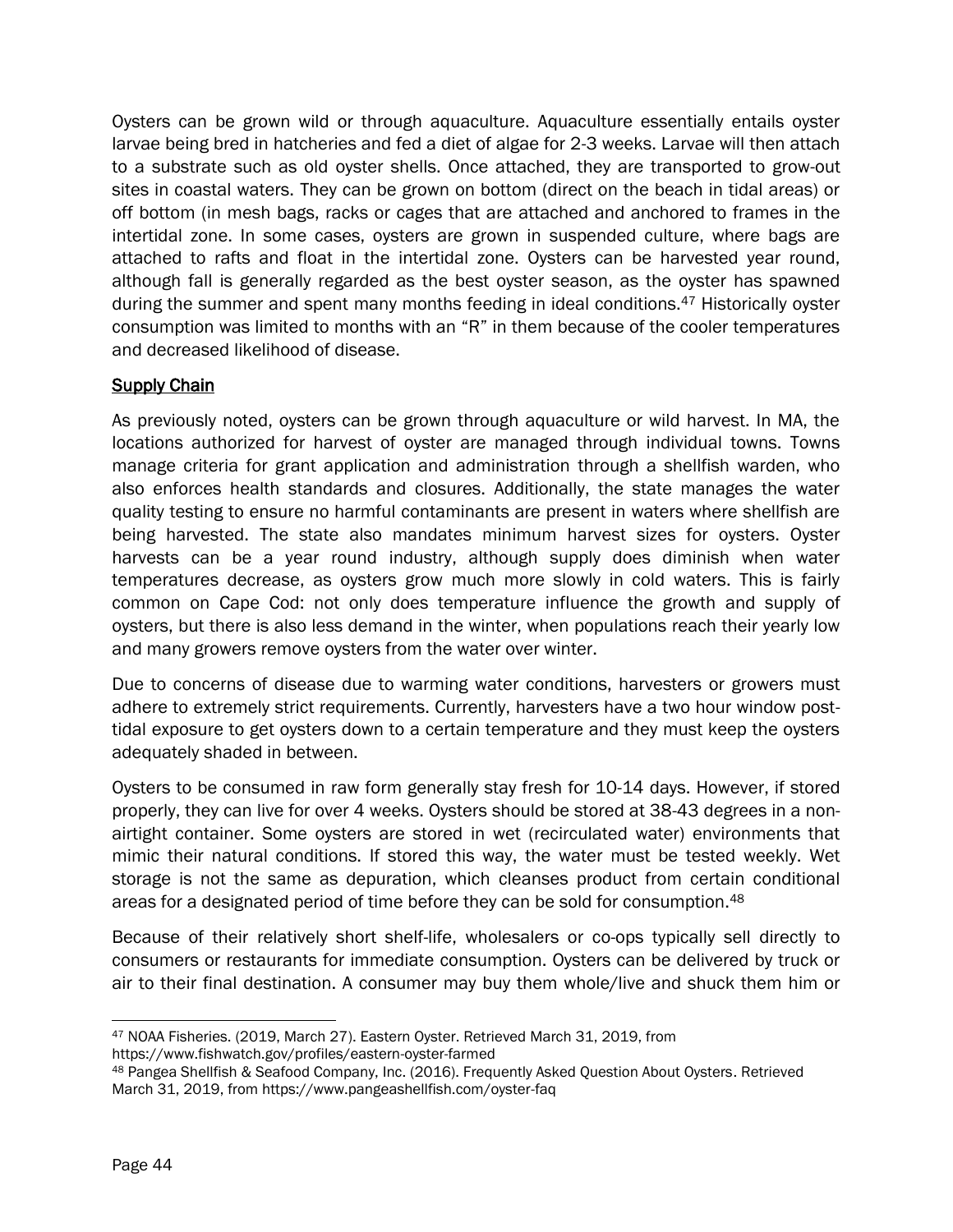herself or may buy them for a premium at a restaurant or raw bar where they will be cleaned and served on the half shell.

## **Permitting**

Oyster harvesters can sell directly to wholesalers or some harvesters belong to co-ops who have the appropriate permits to sell wholesale and resale directly to a consumer. Most oysters are sold as harvested in their shells, however, some are further shucked and harvested to make canned or packaged products, however the farthest north this value added product is found is Maryland currently. In Massachusetts oysters exist almost exclusively for the half shell market. Wholesalers are responsible for maintaining appropriate facilities to house raw seafood products, and must have appropriate permits (see below)<sup>49</sup> from the state. Wholesalers can also ship nation-wide to deliver product (for a premium price) to the consumer.

Health concerns make direct sales of oysters extremely difficult, particularly for live products. It is somewhat simpler to shuck oysters onsite at an event where consumers consume the oysters at the point of sale. Many shellfishermen are less interested in direct sales because of the health risk put into consumer's hands and the potential implications of that from a branding perspective, even if it is the consumers fault due to mishandling. Likewise, there is significant and growing interest in diversifying shellfish products to avoid disease and business concerns of monocropped aquaculture as well as promoting consumer demand to avoid the "glut" of oversupply of oysters destined for a limited half shell market.



Towns use oysters as nitrogen fixers in bodies of water that need nitrogen removed. There is ample concern among shellfishermen about what happens to these oysters and the market impacts if they are brought onto the commercial market.

The value of oysters has increased significantly over the past 8 years. In 2011, Nearly 19,000,000 pieces of oyster (aquaculture and wild) were harvested at a value just above \$9,000,000, which made the price per piece approximately \$0.47. As

of 2019, the value per piece increased to approximately \$0.56. Oysters are now the third most valuable seafood product in the State of Massachusetts.<sup>50</sup> If you have purchased oysters whole sale, you will notice that they are marked up at approximately \$1.00, and

 $\overline{a}$ <sup>49</sup> Massachusetts Department of Marine Fisheries. (2019). Commercial fishing permits. Retrieved April 9,

<sup>2019,</sup> from https://www.mass.gov/service-details/commercial-fishing-permits

<sup>50</sup>Massachusetts Department of Marine Fisheries. (2018). Massachusetts Oyster Fishery Data.